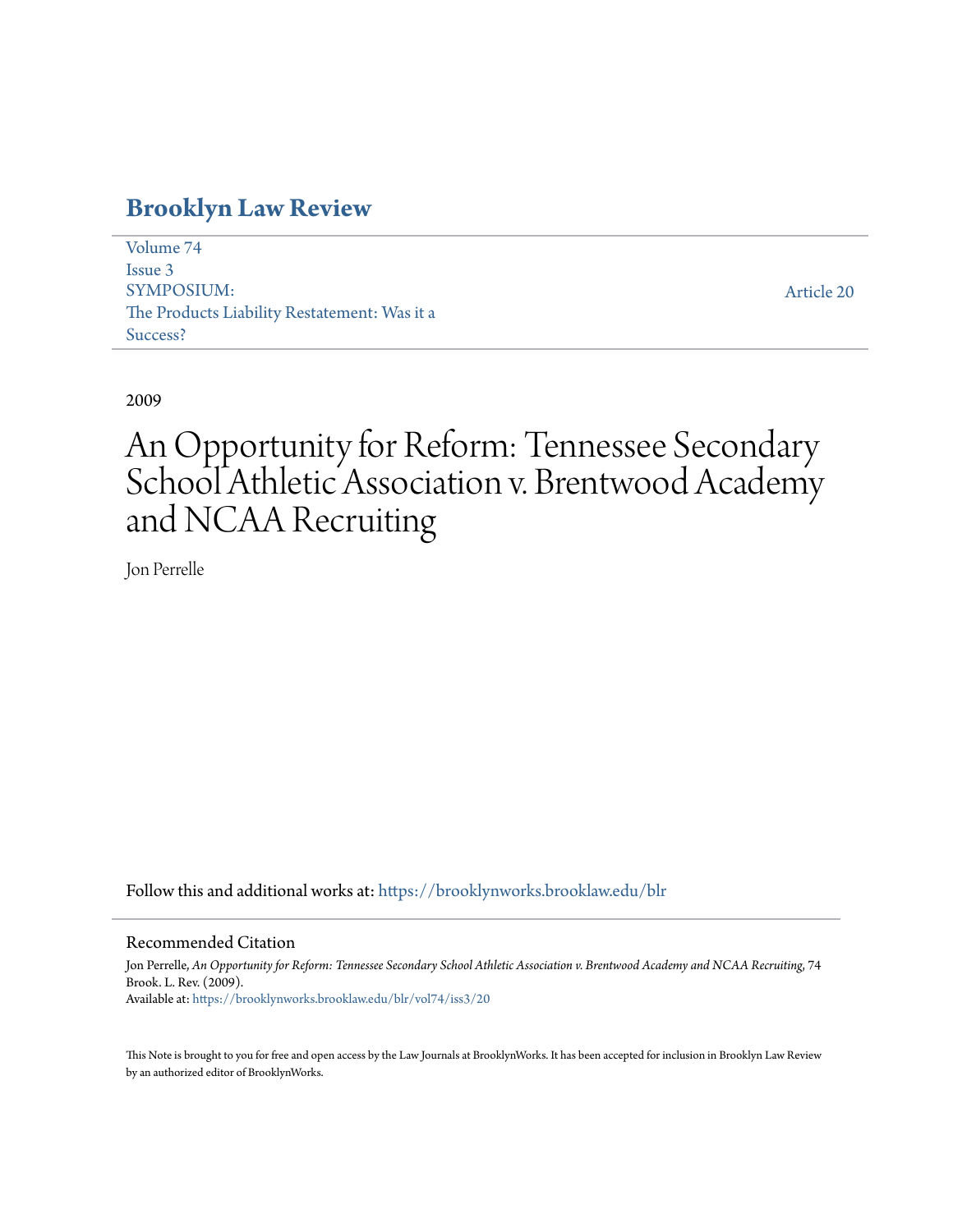# An Opportunity for Reform

# *TENNESSEE SECONDARY SCHOOL ATHLETIC ASSOCIATION V. BRENTWOOD ACADEMY* AND NCAA RECRUITING

#### I. INTRODUCTION

 $\overline{a}$ 

In 2004, news broke that the Colorado University football program had used sex, drugs, and alcohol to lure recruits to the school.<sup>1</sup> An investigative panel reviewing the incidents issued a fifty-page report, in which it found that player-hosts "felt pressured to impress recruits and resorted to providing alcohol, drugs and sex, including visits to strip clubs and the hiring of strippers."2 While the nation's colleges and universities and their coaches condemned Colorado's practices,<sup>3</sup> regrettably, the truth is that Colorado University was neither the first nor the last school to engage in such scandalous recruiting.<sup>4</sup> In fact, evidence suggests that the occurrence of these practices is increasing.<sup>5</sup>

Unfortunately, these improper recruiting practices are a product of the current state of intercollegiate athletics. According to colleges and

<sup>1</sup> Steven K. Paulson, *Panel Probing Colorado Issues Blistering Report*, SEATTLE TIMES, May 19, 2004, at D14. 2  *Id.* According to the report, there was no evidence that officials condoned the

misconduct; however, it did suggest that they were "lazy, ineffective or simply ignored what was going on . . . ." *Id.* <sup>3</sup>  *See* Greg Wallace, *Winds of Change: College Recruiting Set to Get Major Overhaul*,

BIRMINGHAM POST-HERALD, May 24, 2004, at 8 (discussing how the Colorado incident and another recruiting scandal at the University of Miami would lead to changes in NCAA recruiting rules and predicting that such changes would be welcomed by many coaches). 4

*See, e.g.*, Brad Wolverton, *NCAA Says Athletics Infractions Cases Will Reach a Record High This Year*, CHRON. OF HIGHER ED., Sept. 19, 2007, *available at* http://chronicle.com/daily/2007/09/2007091904n.htm. The history of collegiate recruiting illustrates that no matter what occurs, college coaches have continued to engage in illegal and ethically questionable recruiting tactics. *See* Andy Staples, *A History of Recruiting; How Coaches Have Stayed a Step Ahead*, SI.COM, June 23, 2008, http://sportsillustrated.cnn.com/2008/writers/andy\_staples/ 06/19/recruiting.main/index.html?eref=T.

<sup>&</sup>lt;sup>5</sup> See Wolverton, *supra* note 4. According to Wolverton, the NCAA's enforcement staff was on pace to complete twenty major infraction cases in 2007, a third more than 2006, and twice the number it handled in 2002. *Id.* In addition, athletic departments reported about 3500 minor rules violations for 2006, about fifty percent more than in 2002. *Id.*; *see also* Daniel F. Mahoney et al., *Ethics in Intercollegiate Athletics: An Examination of NCAA Violations and Penalties—1952-1997*, *in* THE BUSINESS OF SPORTS 447, 449 (Scott R. Rosner & Kenneth L. Shropshire eds., 2004) (providing data that shows the number of men's programs penalized has risen from 7.1 per year in the 1950s to 18.5 in the 1990s).

Notably, David Price, the NCAA's vice president for enforcement, suggests that the rise in violations may be the result of the NCAA's commitment to speedier investigations and colleges' devotion to greater compliance with the rules. Wolverton, *supra* note 4. For more on NCAA enforcement, see *infra* Part III.C.3.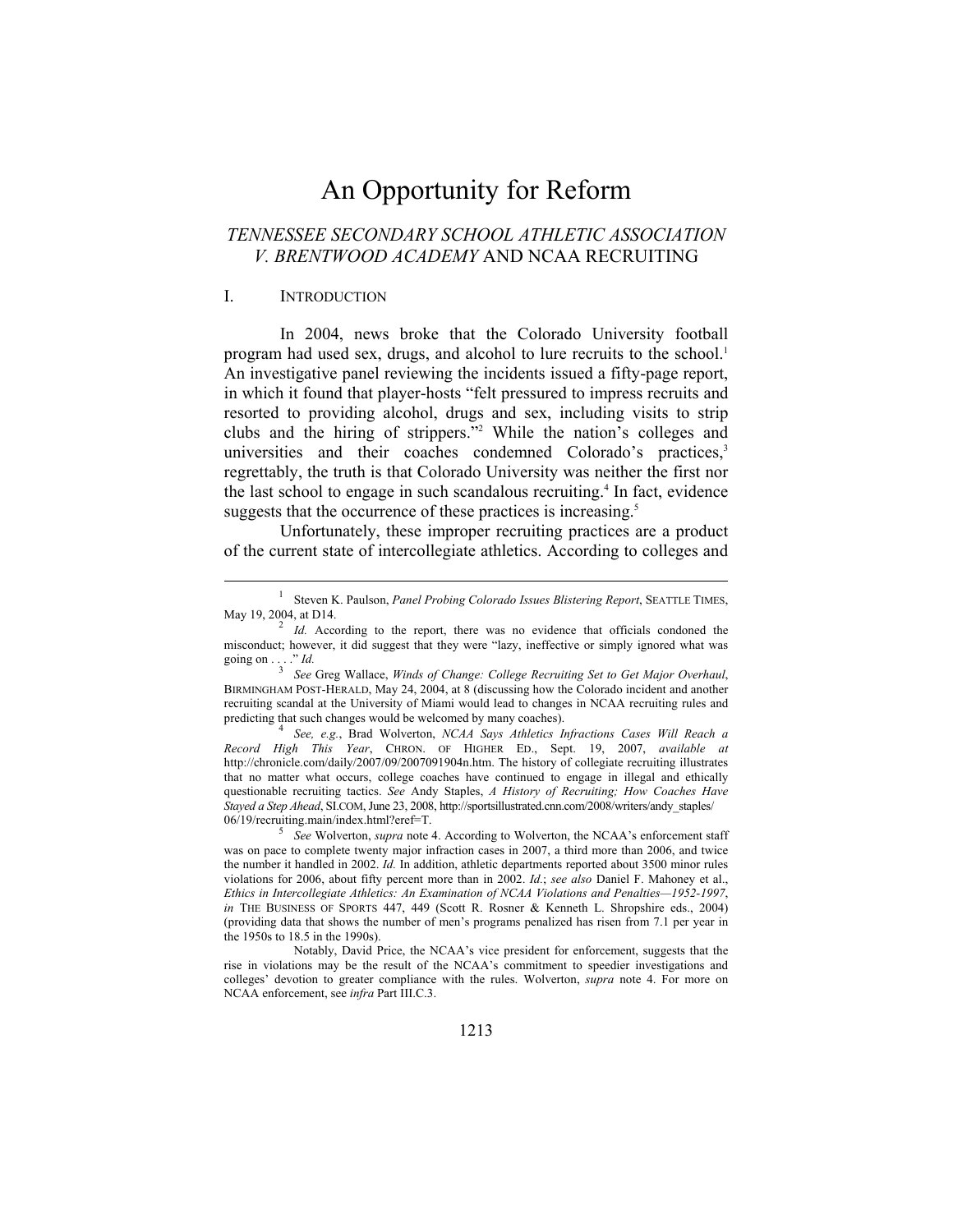universities, the purpose of college athletics is to enhance the educational experience of the student.<sup>6</sup> To preserve this end, many of America's schools have joined the National Collegiate Athletic Association ("NCAA"), an independent body charged with governing intercollegiate athletics.7 Consistent with the goals of its member institutions, the NCAA claims that college athletics is an avocation: a recreational activity meant to ensure that "the educational experience of the studentathlete is paramount."8 Yet, despite this profession, college athletics has become much more than an avocation, as colleges and universities have become focused on achieving athletic prowess, even at the expense of academic excellence.<sup>9</sup>

Consumed by a need to achieve athletic success, many coaches resort to questionable recruiting tactics.10 To prevent such measures, the NCAA has adopted an extensive set of rules governing the recruitment of student-athletes.<sup>11</sup> Nonetheless, despite the NCAA's efforts, coaches still continue to commit recruiting violations, and, perhaps even worse, engage in questionable conduct that is not proscribed by the recruiting rules.12 This persistent usurpation of both NCAA and ethical standards indicates that NCAA recruiting rules need to be drastically changed.<sup>13</sup>

 NCAA, Our Mission, http://www.ncaa.org/wps/ncaa?ContentID=1352 (last visited Jan. 3, 2009).<br> $\frac{9}{9}$  See discussion *infra* Parts III.B.3, III.C.3.

10 See discussion *infra* Part III.B.3. *See discussion <i>infra* Part III.B.3. <sup>11</sup> See, e.g., NCAA, 2008-09 NCAA DIVISION I MANUAL 77-125 (2008) [hereinafter NCAA DIVISION I MANUAL], *available at* http://www.ncaapublications.com/ProductsDetailView.aspx? sku=D109. The NCAA has manuals that set forth the rules governing all three divisions of intercollegiate athletics. *See* NCAA, Rules and Bylaws, http://www.ncaa.org/wps/ncaa?ContentID=19 (last visited Jan. 3, 2009). 12 According to David Price, because of the recent rule changes and the emphasis on

compliance, recruiting tactics have become "increasingly creative." Wolverton, *supra* note 4. Throughout history, coaches have been one step ahead of the NCAA. *See* Staples, *supra* note 4 (quoting Conference USA Commissioner Britton Banowsky as saying that "[e]very time [the NCAA] change[s] the rules, somebody comes up with something"). After the NCAA passes a rule, coaches will find some creative way to get around it, after which the NCAA will pass a new rule banning the conduct, and the cycle will repeat itself. *See id.* (providing a history of coaches skirting NCAA recruiting rules); Dana O'Neil, *Gray Scale: Recruiters Struggle with Perfectly Legal Yet Ethically Questionable*, ESPN.COM, Nov. 19, 2008, http://sports.espn.go.com/ncb/columns/story?id= 3710807&lpos=spotlight&lid=tab4pos1 (discussing ways in which recruiting rules are now being circumvented, in violation of the intent of the rule, as well as flat-out broken).

 A good example of this is shown by the fact that, after the NCAA banned sending text messages to recruits, coaches began using different practices to get around the ban. Andy Staples, *Beating the System: With Texting Outlawed, Coaches Turn to E-mail; Notes*, SI.COM, Jan, 14, 2008 http://sportsillustrated.cnn.com/2008/writers/andy\_staples/01/14/recruiting.notebook/index.html.

One method is to e-mail recruits—currently, the NCAA allows unlimited emailing—since, for recruits able to receive e-mail on their phones, an e-mail to them is essentially the same as a text

<sup>&</sup>lt;sup>6</sup> See, e.g., UNIVERSITY OF CONNECTICUT DIVISION OF ATHLETICS, 2007-08 STUDENT-ATHLETE HANDBOOK 3 (2007), *available at* http://www.uconnhuskies.com/MainLinks/AboutUconn/ 0708%20SA%20Handbook%20revised.pdf.

The NCAA is not the only governing body of college athletics—other prominent collegiate athletic associations include, for example, the National Association of Intercollegiate Athletics ("NAIA") and the National Junior College Athletic Association ("NJCAA")—but it is the largest and most prominent regulator of college athletics and thus will be the focus of this Note.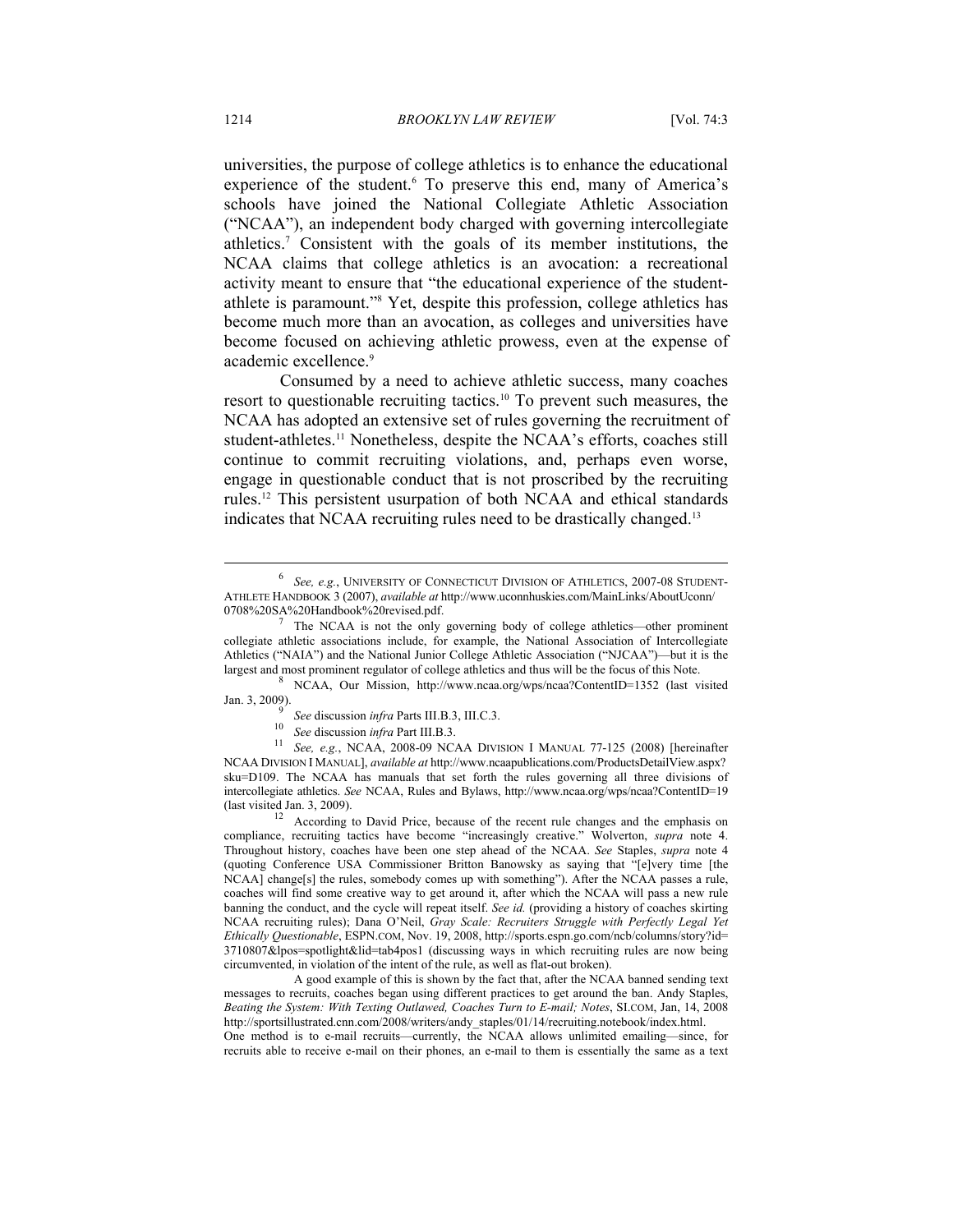Fortunately, a recent decision by the Supreme Court in *Tennessee Secondary School Athletic Association v. Brentwood Academy*  ("*Brentwood II*"),<sup>14</sup> can be the catalyst for such a change.<sup>15</sup> In *Brentwood II*, the Supreme Court upheld a high school athletic association's Anti-Recruiting Rule against a First Amendment challenge by one of its member schools.<sup>16</sup> The Rule effectively prevented recruiting by prohibiting a school from using undue influence on a student in order to retain his admission for athletic purposes.17 In upholding the Rule, the Court applied its public employee speech doctrine because of Brentwood Academy's voluntary decision to join the Tennessee Secondary School Athletic Association ("TSSAA").<sup>18</sup>

This Note focuses on the *Brentwood II* decision and the potential implications it will have on NCAA recruiting. Specifically, it argues that the NCAA is entitled to the same broad authority to limit recruiting as the Supreme Court gave to the TSSAA. Ultimately, while an intercollegiate athletic association and high school athletic association are certainly different, given the reasoning of the Court in *Brentwood II* and other cases, this Note claims that the Court would, in the context of recruiting, treat the NCAA no differently than the TSSAA, and thus would permit the NCAA to effectively *ban* the athletic recruitment of high school student-athletes.

Part II begins by discussing the relevant background of the *Brentwood II* case. It then sets forth the development and parameters of the public employee speech doctrine, and how it was applied in *Brentwood II*. Part III then analyzes the implications *Brentwood II* could have on the NCAA. After briefly looking at the background of the NCAA, Part III examines whether the Court would be inclined to apply the public employee speech doctrine to collegiate recruiting. It then addresses what the likely result would be, under current public employee speech law, if the NCAA were to pass a recruiting ban similar to the

message. *Id.* Another method coaches have used is to have one of his or her players text message a recruit. *Id.*

The NCAA Rule Book only contributes to the current state of recruiting. The 439 page-long book, with forty-nine pages devoted to recruiting alone, not only makes it difficult for coaches to understand all the rules, but also leaves a lot of room for interpretation. *See* O'Neil, *supra*

note 12; NCAA DIVISION I MANUAL, *supra* note 11, at 77-125.<br><sup>14</sup> Tenn. Secondary Sch. Athletic Ass'n v. Brentwood Acad. (*Brentwood II*), 127 S. Ct.<br>2489 (2007).

See David G. Savage & Eric Sondheimer, Justices Uphold High School Anti-*Recruiting Rule*, L.A. TIMES, Jun. 22, 2007, at 13 (quoting Elsa Kircher Cole, general counsel for the NCAA, as saying "[t]his will have an impact on all athletic associations, at whatever level, to make and enforce rules like this one involving recruiting").<br>
<sup>16</sup> *Brentwood II*, 127 S. Ct. at 2490-91.<br>
<sup>17</sup> Brentwood Acad. v. Tenn. Secondary Sch. Athletic Ass'n, 13 F. Supp. 2d 670, 673

<sup>(</sup>M.D. Tenn. 1998), *rev'd*, 180 F.3d 758 (6th Cir. 1999), *rev'd*, 531 U.S. 288 (2001), *on remand*, 262

Brentwood II, 127 S. Ct. at 2495-96.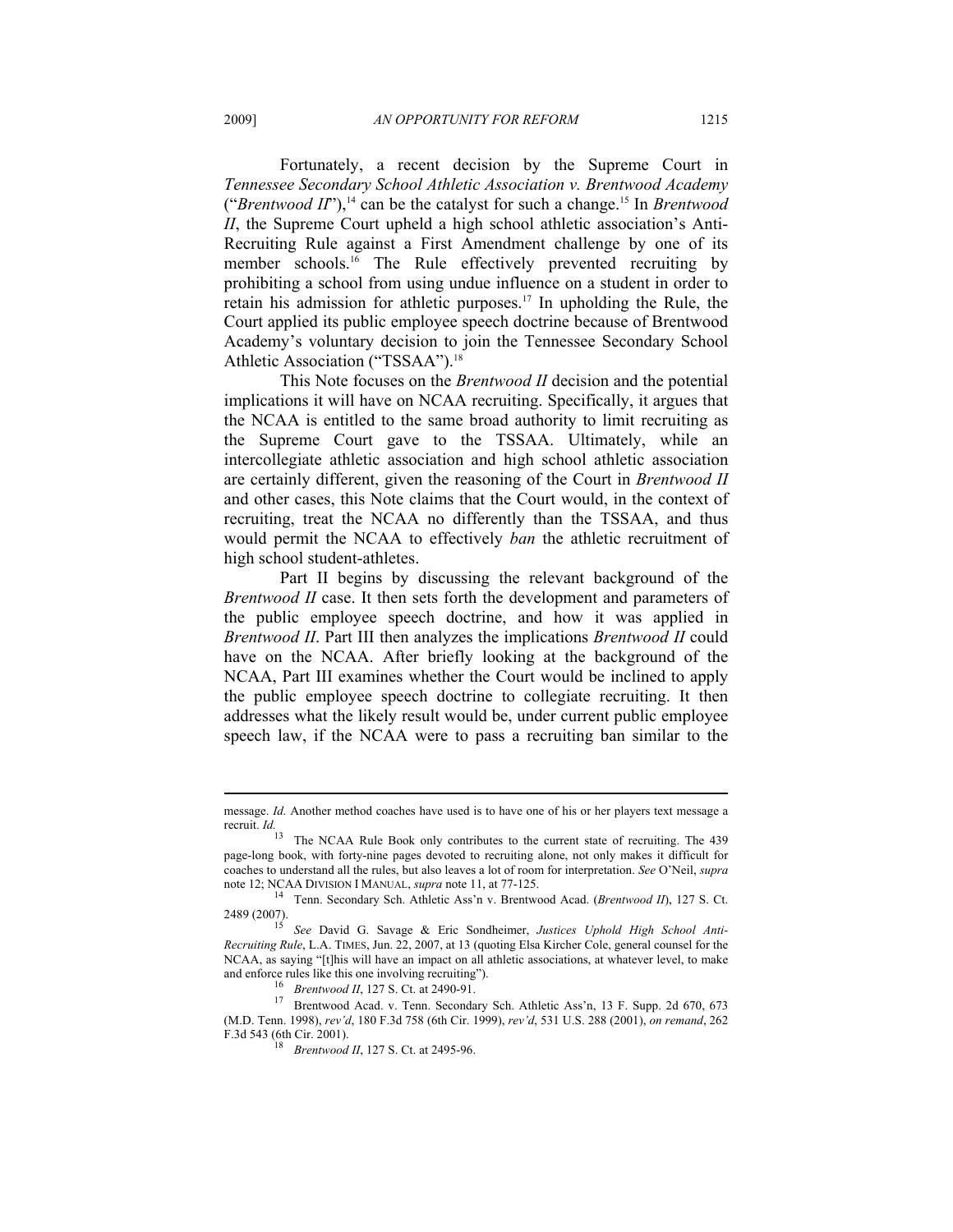TSSAA's.19 Finally, Part IV briefly discusses why the NCAA should establish a recruiting ban and how such a ban could be implemented.

II. *BRENTWOOD II*

*A. Facts* 

The TSSAA is a private, voluntary association of public, independent, and parochial secondary schools from the state of Tennessee.20 Its purpose is "to stimulate and regulate the athletic relations of the secondary schools in Tennessee."21 One of the TSSAA's members is Brentwood Academy, an independent college-preparatory school located in Brentwood, Tennessee.<sup>22</sup>

In order to prevent member schools from recruiting middle school student-athletes for their athletic programs, the TSSAA has promulgated an Anti-Recruiting Rule.<sup>23</sup> The Anti-Recruiting Rule, located in TSSAA Bylaws Section 21 reads:

The use of undue influence on a student (with or without an athletic record), his or her parents or guardians of a student by any person connected, or not connected, with the school to secure or to retain a student for athletic purposes shall be a violation of the recruiting rule. $^{24}$ 

The circumstances of the case arose in 1997, when Brentwood Academy's head football coach, Carlton Flatt, sent a letter to middle school students, inviting them to participate in spring football practice.<sup>25</sup> The letter explained that "getting involved as soon as possible would definitely be to your advantage," and was signed, "Your Coach."26 Although the boys who received the letter had already agreed to attend Brentwood Academy in the fall, they had not yet enrolled in the school as defined by the TSSAA.<sup>27</sup> As a result, the TSSAA found that Coach

<sup>&</sup>lt;sup>19</sup> This Note suggests implementing an NCAA recruiting ban that is similar to the TSSAA's Anti-Recruiting Rule, which prevents coaches from asserting undue pressure on a student and his or her parents or guardians to retain the student's services for athletic purposes. *Brentwood*, 13 F. Supp. 2d at 673. This hypothetical "NCAA recruiting ban," referred to throughout this Note, would prevent a coach from influencing a student-athlete to attend his school for the purposes of athletics. It would not prevent unilateral activity by the student-athlete, such as sending video of themselves to coaches, in order to bolster his chance for admission. See infra Part IV.<br>
<sup>20</sup> Brentwood, 13 F. Supp. 2d at 673.<br>
<sup>21</sup> Id.<br>
<sup>22</sup> Id.<br>
<sup>23</sup> Brentwood Acad. v. Tenn. Secondary Sch. Athletic Ass'n, 442 F.3d 41

<sup>2006),</sup> *rev'd*, Tenn. Secondary Sch. Athletic Ass'n v. Brentwood Acad. (*Brentwood II*), 127 S. Ct.

<sup>&</sup>lt;sup>24</sup> *Brentwood*, 13 F. Supp. 2d at 673. <sup>25</sup> *Id.* at 676. Coach Flatt also called the students to tell them that "they should not participate in spring practice if it conflicted with activities at their respective middle schools." *Id.*<br><sup>26</sup> *Id.*<br><sup>27</sup> Tenn. Secondary Sch. Athletic Ass'n v. Brentwood Acad. (*Brentwood II*), 127 S. Ct.

<sup>2489, 2492 (2007)</sup> (The TSSAA defines enrolled as having "attended 3 days of school.").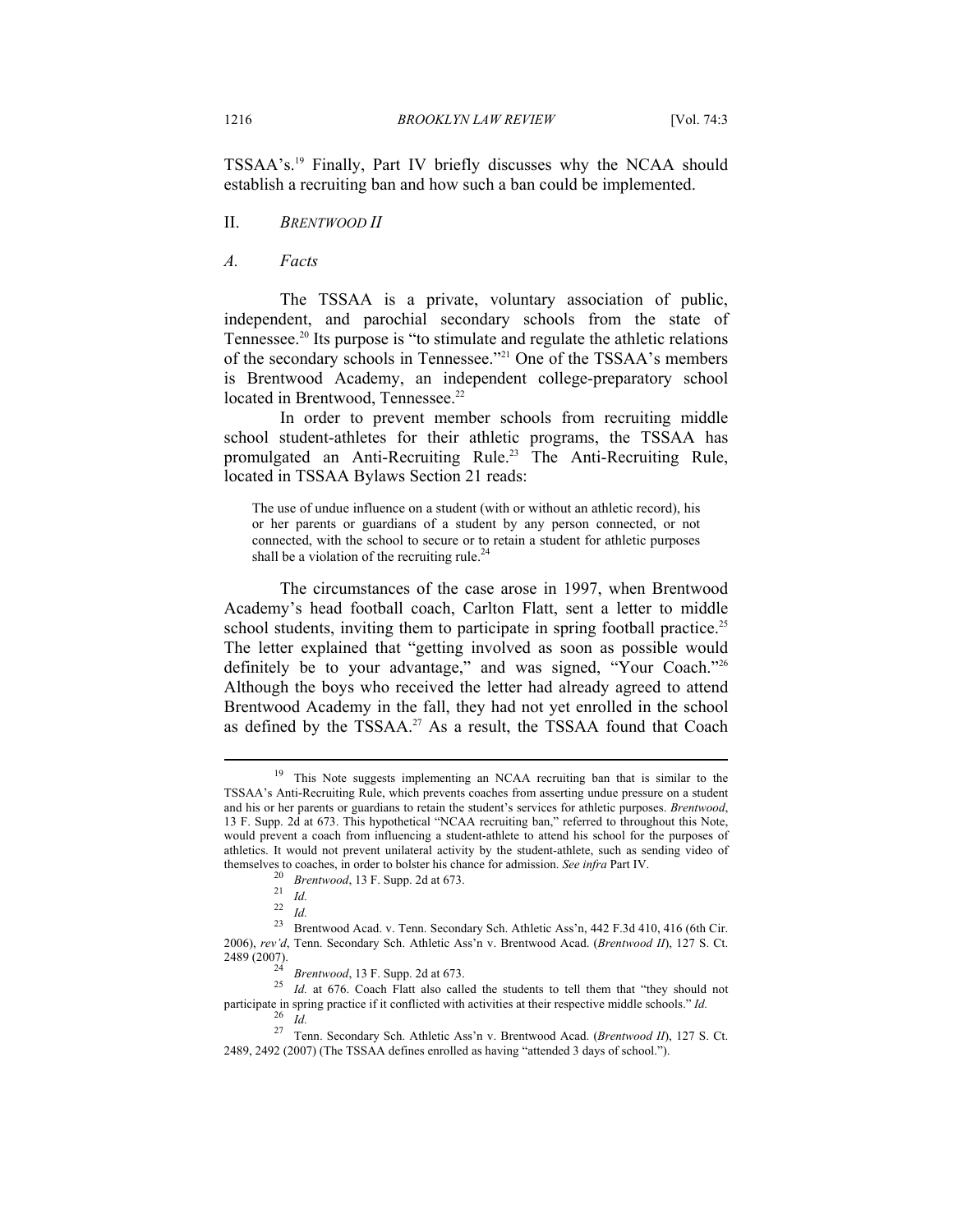Flatt's letter violated its Anti-Recruiting Rule and imposed sanctions on Brentwood Academy.28

On December 12, 1997, Brentwood Academy filed an action against the TSSAA in the U.S. District Court, Middle District of Tennessee, to contest the penalties.<sup>29</sup> Brentwood brought suit under § 1983,<sup>30</sup> alleging that the Anti-Recruiting Rule violated its First Amendment right to freedom of speech.<sup>31</sup> After concluding that the TSSAA was a state actor subject to suit under § 1983, the district court agreed with Brentwood, holding that the TSSAA's Anti-Recruiting Rule violated the First Amendment.32 The Sixth Circuit reversed, holding that the TSSAA was not a state actor and thus not subject to  $\S$  1983 liability.<sup>33</sup> On appeal, the Supreme Court reversed the circuit court on the threshold issue, concluding that the TSSAA was indeed a state actor, and remanded the case back to the Sixth Circuit for adjudication on the merits of Brentwood's claims.<sup>34</sup> After both the district court and court of appeals held that the Anti-Recruiting Rule violated Brentwood's free speech rights,<sup>35</sup> the Supreme Court granted certiorari to decide Brentwood's First Amendment claim.<sup>36</sup> In addressing the constitutionality of the Anti-Recruiting Rule, the Court applied a line of

<sup>28</sup> *Brentwood*, 13 F. Supp. 2d at 676-77. The TSSAA also found that Brentwood coaches had violated the Anti-Recruiting Rule for: (1) admitting student-athletes to athletic contests free of charge, and (2) conducting impermissible off-season practice with Brentwood student-athletes. *Id.*  However, for the purposes of Brentwood's First Amendment claim, the only violation at issue was the one regarding Coach Flatt's letter.

Id. at 678. The dispute between Brentwood and the TSSAA has been quite lengthy. Since Brentwood Academy filed its action, the case has produced two decisions by the Supreme Court, three by the Sixth Circuit, and two by the Middle District of Tennessee. *Brentwood*, 13 F. Supp. 2d 670 (M.D. Tenn. 1998), *rev'd*, 180 F.3d 758 (6th Cir. 1999), *rehearing en banc denied*, 190 F.3d 705 (6th Cir. 1999), *cert. granted*, 528 U.S. 1153 (2000), *rev'd*, 531 U.S. 288 (2001), *on remand*, 262 F.3d 543 (6th Cir. 2001), *cert. denied*, 535 U.S. 971 (2002), *on remand*, 304 F. Supp. 2d 981 (M.D. Tenn. 2003), *rev'd in part, aff'd in part, and remanded*, 442 F.3d 410 (6th Cir. 2006), *rehearing en banc denied, cert. granted*, Tenn. Secondary Sch. Athletic Ass'n v. Brentwood Acad., 127 S. Ct. 852 (2007), *rev'd and remanded*, 127 S. Ct. 2489 (2007). 30 42 U.S.C. § 1983 (2000). Section 1983 permits a cause of action against any person

who, when acting under color of law, deprives another of any Constitutional Rights. *Id.* This, of course, includes the right to freedom of speech. *See* U.S. CONST. amend I. 31 *Brentwood*, 13 F. Supp. 2d at 678. Brentwood also alleged (1) that the TSSAA

violated its Fourteenth Amendment substantive and procedural due process rights, (2) that the TSSAA violated federal antitrust laws, (3) equitable estoppel, and (4) unfair, unreasonable, arbitrary,

and oppressive action in violation of state law. *Id.* at 672.<br><sup>32</sup> *Id.* at 694.<br><sup>33</sup> Brentwood Acad. v. Tenn. Secondary Sch. Athletic Ass'n, 180 F.3d 758, 766 (6th Cir. 1999), *rev'd*, 531 U.S. 288 (2001). 34 Brentwood Acad. v. Tenn. Secondary Sch. Athletic Ass'n (*Brentwood I*), 531 U.S.

<sup>288, 290-91, 305 (2001). 35</sup> Brentwood Acad. v. Tenn. Secondary Sch. Athletic Ass'n, 304 F. Supp. 2d 981, 997

<sup>(</sup>M.D. Tenn. 2003), *aff'd in part, rev'd in part, and remanded*, 442 F.3d 410 (6th Cir. 2006), *rev'd and remanded*, Tenn. Secondary Sch. Athletic Ass'n v. Brentwood Acad., 127 S. Ct. 2489 (2007); *Brentwood*, 442 F.3d at 430-31.

<sup>36</sup> Tenn. Secondary Sch. Athletic Ass'n v. Brentwood Acad. (*Brentwood II*), 127 S. Ct. 852 (2007).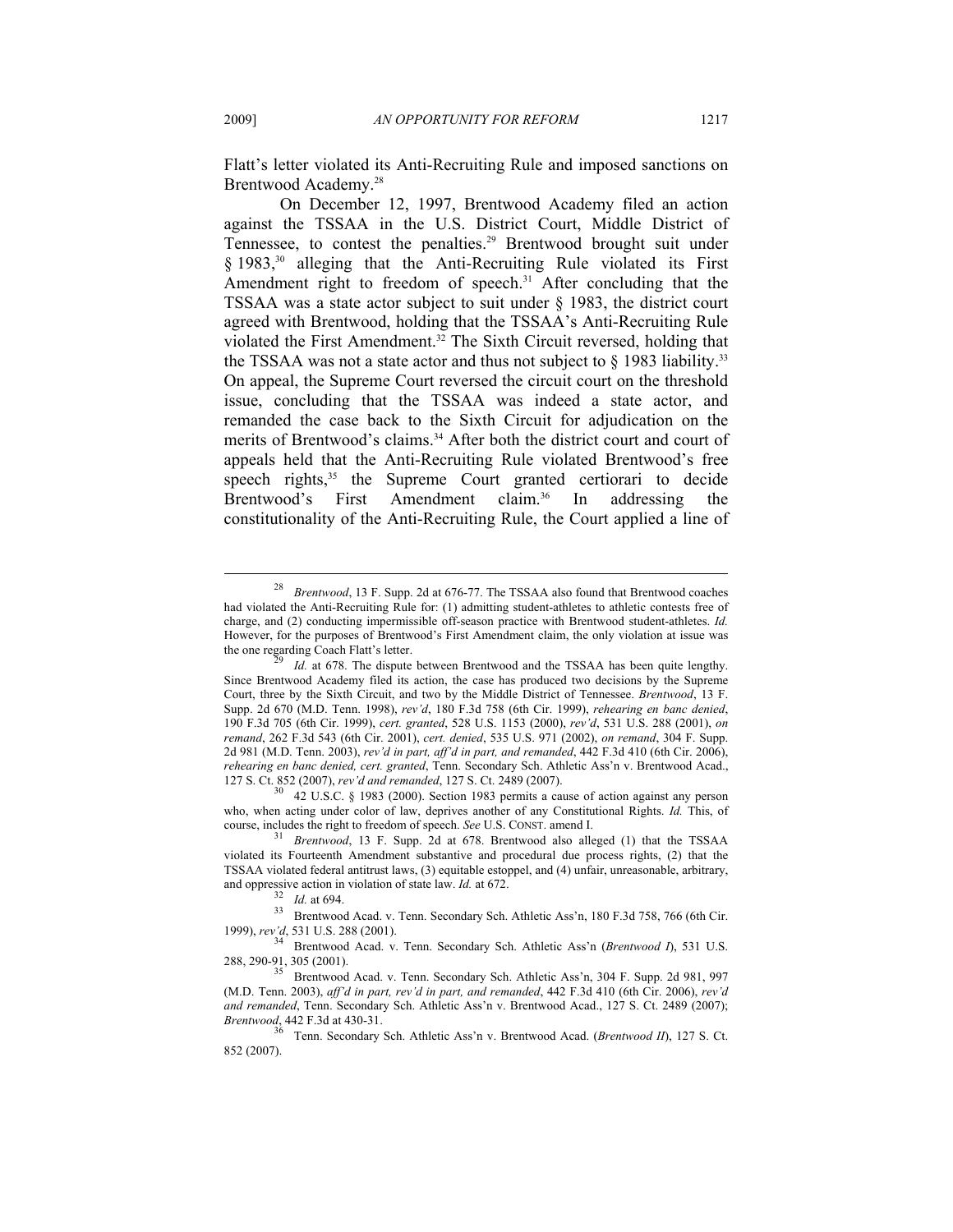cases traditionally reserved for determining the free speech rights of public employees.37

#### *B. Speech Rights in Public Employment*

While the First Amendment protects the right to engage in free speech without government interference,<sup>38</sup> it is well settled that this right is not absolute.<sup>39</sup> Throughout its history, one area in which the Court has consistently allowed government interference with free speech rights has been public employment.<sup>40</sup> Before the 1950s, courts gave public employees no First Amendment protection, allowing public employers to restrict their employees' speech without repercussions.<sup>41</sup> During this time, most courts adopted the view of Oliver Wendell Holmes, who concluded in *McAuliffe v. Mayor of New Bedford*<sup>42</sup> that, because there was no constitutional right to public employment, there was no right to freedom of speech in public employment.<sup>43</sup>

By the mid-twentieth century, however, courts' refusal to recognize public employee speech rights began to erode. Beginning in the 1950s the Supreme Court began recognizing that some limited First Amendment protection extended to public employment.<sup>44</sup> Eventually, in 1968, the Court finally rejected the reasoning in *McAuliffe*, officially recognizing in *Pickering v. Board of Education* that public employees have certain free speech rights in the workplace.<sup>45</sup>

that the right of free speech is not absolute at all times and under all circumstances."). 40 *See* Cynthia Estlund, *Free Speech Rights That Work at Work: From the First* 

<sup>&</sup>lt;sup>37</sup> *Id.* at 2495. The line of cases that sets the standard for the restriction of speech in public employment begins with *Pickering v. Board of Education*, 391 U.S. 563 (1968). *See*  discussion *infra* Part II.B. Prior to the decision in *Brentwood II*, *Pickering* applied only to the speech rights of government employees and contractors, not to speech by an employee at a private school that is a member of a private athletic association. *Brentwood II*, 127 S. Ct. at 2499 (Thomas, J.,

U.S. CONST. amend I. Although the Constitution only protects the right of free speech from congressional interference, the Supreme Court has since held that the right to freedom of speech is a fundamental right protected against the states by the Due Process Clause of the Fourteenth Amendment. Gitlow v. New York, 268 U.S. 652, 666 (1925); Near v. Minnesota *ex rel.* Olsen, 283 U.S. 697, 707 (1931). 39 Chapinsky v. New Hampshire, 315 U.S. 568, 571-72 (1942) ("[I]t is well understood

*Amendment to Due Process*, 54 UCLA L. REV. 1463, 1464-67 (2007). 41 Michael L. Wells, *Section 1983, the First Amendment, and Public Employee Speech:* 

*Shaping the Right to Fit the Remedy (And Vice Versa)*, 35 GA. L. REV. 939, 945-46 (2001). 42 29 N.E. 517 (Mass. 1892).

<sup>43</sup> *Id.* at 518. Holmes' oft-cited opinion was that "The petitioner may have a constitutional right to talk politics, but he has no constitutional right to be a policeman." *Id.* at 517.<br><sup>44</sup> See Lara Geer Farley, Comment, *A Matter of Public Concern: "Official Duties" of* 

*Employment Gag Public Employee Free Speech Rights*, 46 WASHBURN L.J. 603, 610 (2007) (citing Wieman v. Updegraff, 344 U.S. 183 (1952)). In *Wieman*, the Court found unconstitutional an Oklahoma statute that required all public employees to take a loyalty oath, holding that "constitutional protection does extend to the public servant whose exclusion pursuant to a statute is patently arbitrary or discriminatory." *Wieman*, 344 U.S. at 186, 192. 45 *See* Wells, *supra* note 41, at 946.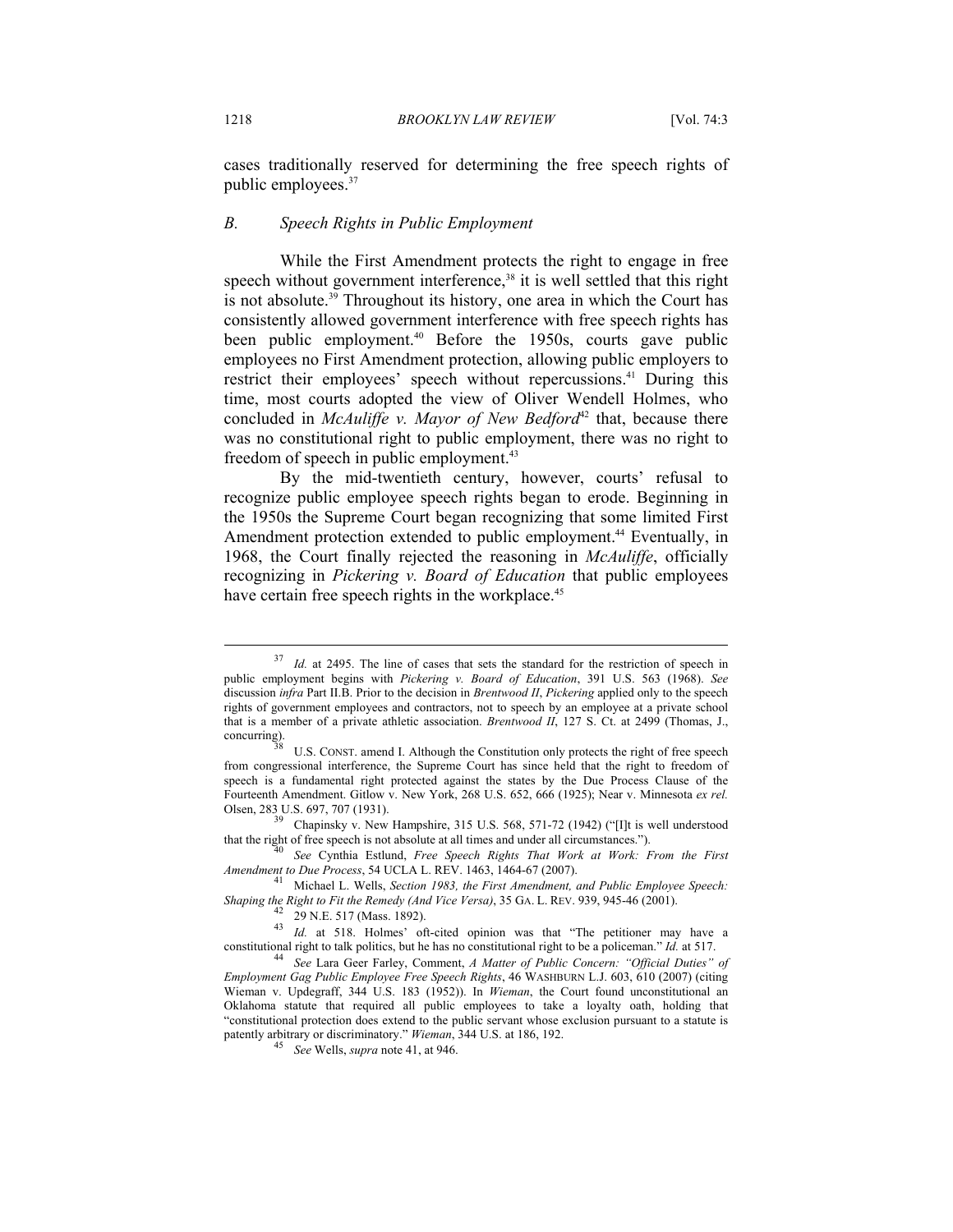The decision in *Pickering* has remained the law regarding public employee speech rights for the past forty years without much alteration.<sup>46</sup> However, the Court has added two important threshold requirements. These requirements are set forth in *Connick v. Myers<sup>47</sup>* and *Garcetti v. Ceballos*. 48 Together, these three cases have established a three-pronged test that is used when determining the free speech rights of public employees.<sup>49</sup>

# 1. *Pickering v. Board of Education*

The landmark public employee speech case began when Marvin Pickering, a high school teacher in Will County, Illinois, wrote a letter to a local newspaper criticizing the local school board.<sup>50</sup> The letter attacked the school's handling of a bond proposal as well as the subsequent allocation of the financial resources it received from the proposal.<sup>51</sup> In response to this letter, the school board dismissed Pickering.<sup>52</sup> After his dismissal, Pickering challenged the board's decision, alleging that his speech was protected by the First and Fourteenth Amendments.<sup>53</sup> The Supreme Court ruled in favor of Pickering and, in the process, established a balancing test that delineated the contours of public employee free speech rights.<sup>54</sup>

In setting forth the standard for protecting public employee speech, the Court acknowledged the unique situation public employment presented. Specifically, it noted that although a public employee has no constitutional right to employment, once employed, a public employee may not be subject to arbitrary and unreasonable conditions of employment.<sup>55</sup> Thus, the problem before the Court was determining the extent of a public employee's free speech rights in the context of these conflicting tenets. As its solution, the Court adopted a balancing test that weighs the interests of a public employee, "as a citizen, in commenting upon matters of public concern against the interest of the State, as an employer, in promoting the efficiency of its public services  $\dots$ ."<sup>56</sup> Applying this test, the Court concluded that since Pickering's statements neither interfered with his duties nor disrupted the regular operation of

49 Hereinafter, the *Pickering-Connick-Garcetti* decisions will be referred to as the *Pickering* doctrine.

<sup>46</sup> *See* Estlund, *supra* note 40, at 1466 (stating that *Pickering* "has been refined but has not varied much over the years").<br><sup>47</sup> 461 U.S. 138 (1983).

<sup>48 126</sup> S. Ct. 1951 (2006).

 $^{50}$  Pickering v. Bd. of Educ., 391 U.S. 563, 564-66 (1968).<br><sup>51</sup> *Id.* at 565-66.

<sup>&</sup>lt;sup>52</sup> Id. at 566.<br><sup>53</sup> Id. at 564-65.<br><sup>53</sup> Id. at 574-75<br><sup>55</sup> Id. at 568.<br><sup>56</sup> Id. This test will be referred to as the *Pickering* balancing test.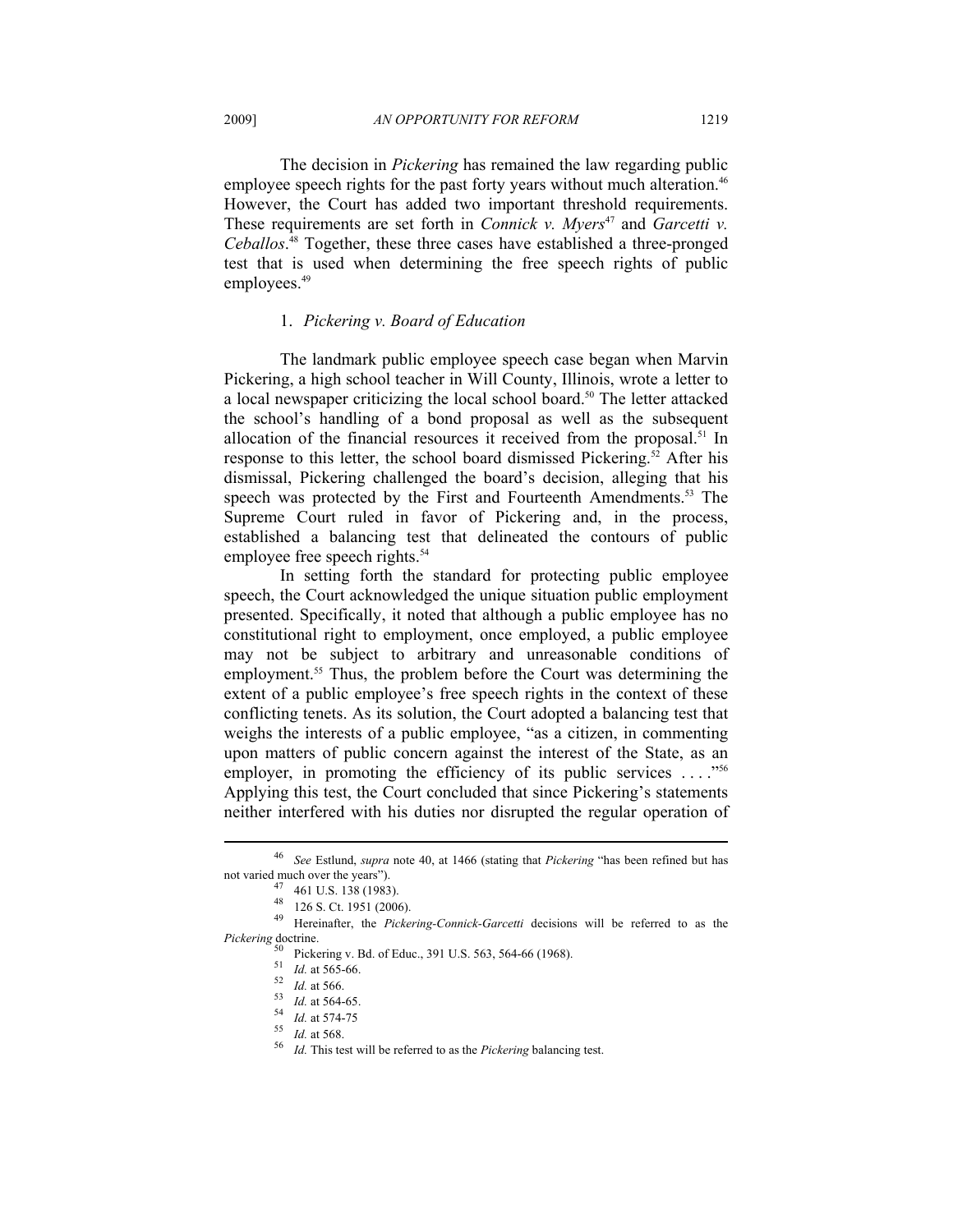the schools, the school had no interest in limiting Pickering's speech.<sup>57</sup> Consequently, its dismissal of Pickering violated his First Amendment rights.58

# 2. *Connick v. Myers*

After the Court's decision in *Pickering*, the public employee speech doctrine remained mostly unchanged until the Court added a threshold requirement in 1983.59 In *Connick v. Myers*, Sheila Myers, an Assistant District Attorney in New Orleans, was fired after she engaged in speech at her workplace.<sup>60</sup> Myers, who was upset that she was being transferred to another criminal court, prepared and distributed a questionnaire that was meant to solicit the views of fifteen assistant district attorneys on various issues, including "the office transfer policy, office morale, the need for a grievance committee, the level of confidence in supervisors, and whether employees felt pressured to work in political campaigns."61 After one assistant district attorney reported that Myers was creating a "mini-insurrection" within the office, her supervisor, Harry Connick, fired her for her refusal to accept the transfer.<sup>62</sup>

Myers challenged her termination, alleging that it was a violation of her free speech rights as set forth in *Pickering*. 63 However, before addressing whether Myers' discharge was protected under the *Pickering*  balancing test, the Court held that it must first determine whether Myers' questionnaire constituted "speech on a matter of public concern."64 In so holding, the Court established a threshold requirement to the public employee speech doctrine.

The Court reasoned that this threshold requirement is necessary because an employer should be granted broad discretion to manage its employees when their speech does not relate to the concerns of the community.65 According to the Court, "when a public employee speaks not as a citizen upon matters of public concern, but instead as an employee upon matters only of personal interest," the employer, except under the most unusual circumstances, is entitled to take action against the employee.<sup>66</sup> Whether speech "addresses a matter of public concern" is

<sup>57</sup> *Id.* at 572-73. 58 *Id.* at 574-75. 59 *See* Estlund, *supra* note 40, at 1466-67. 60 461 U.S. 138, 140-41 (1983).

<sup>61</sup> *Id.* 62 *Id.* at 141. 63 *Id.*

<sup>64</sup> *Id.* at 146. 65 *Id.*

*Id.* at 147.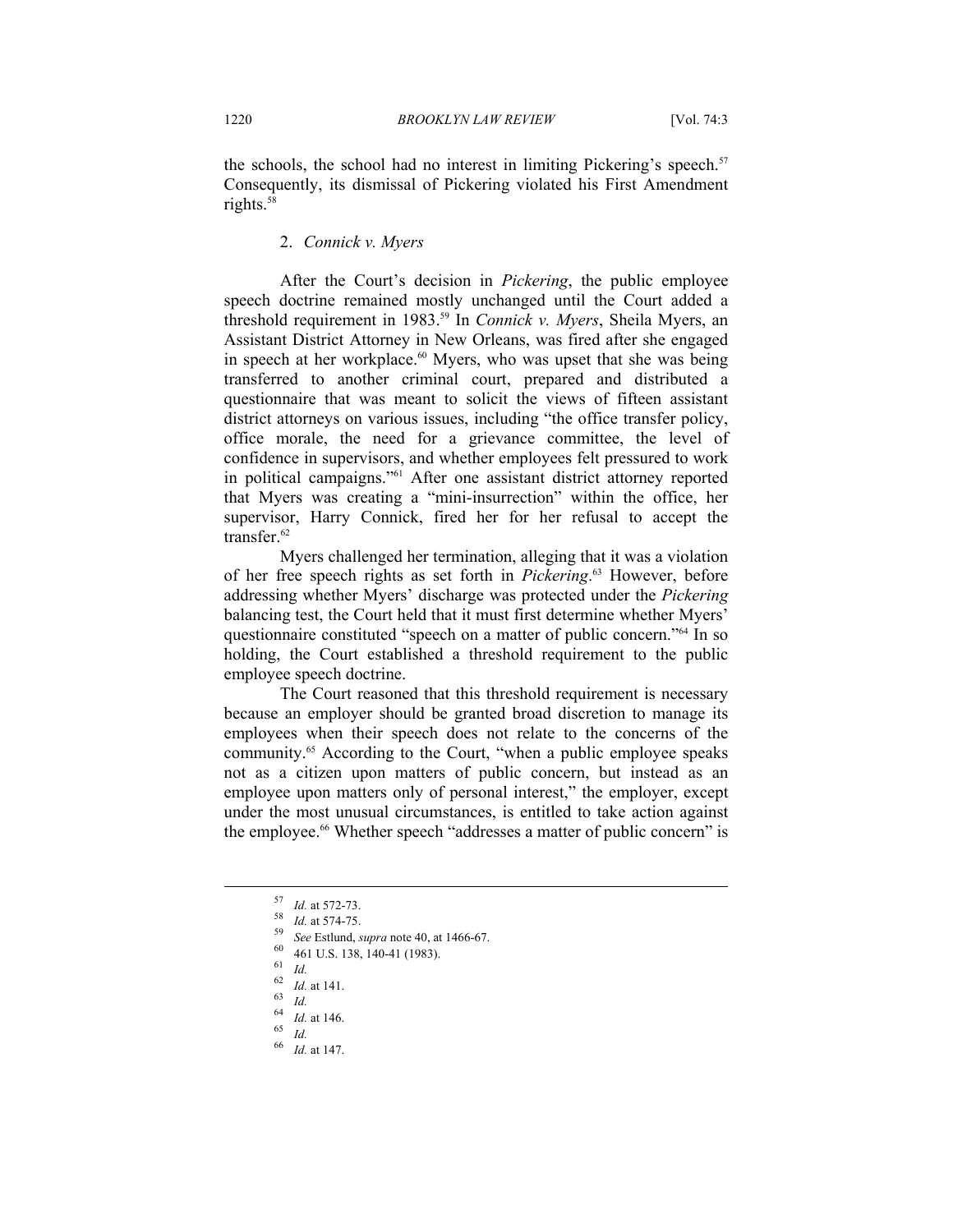determined by the "content, form, and context of a given statement, as revealed by the whole record."67

Looking at the content, form, and context of Myers' questionnaire, the Court concluded that only one of the questions survived this threshold test: whether assistant district attorneys "ever feel pressured to work in political campaigns on behalf of office supported candidates."68 According to the Court, the questions pertaining to the office transfer policy, office morale, the need for a grievance committee, and the level of confidence in supervisors were "mere extensions" of Myers' personal grievance.<sup>69</sup> Ultimately, the Court found that these questions were aimed to give Myers ammunition against her superiors, and not to evaluate the performance of a public office.<sup>70</sup> Such questions convey nothing except that one employee is upset with the status quo.<sup>71</sup>

The Court did apply the *Pickering* balancing test to the one question that did address a matter of public concern—whether assistant district attorneys "ever feel pressured to work in political campaigns on behalf of office supported candidates."72 Nonetheless, the Court found the speech was unprotected, and Myers' discharge was not prevented by the First Amendment, because it touched upon a matter of public concern in only the most limited sense and her supervisor could reasonably believe the speech would disrupt the workplace.<sup>73</sup>

#### 3. *Garcetti v. Ceballos*

The *Connick* and *Pickering* decisions established a two-tiered test to public employee speech cases.74 The Court first asks whether "the employee spoke as a citizen on a matter of public concern."<sup>75</sup> If the answer is yes, the Court then asks whether the employer had an "adequate justification for treating the employee differently from any other member of the general public."76 In *Garcetti v. Ceballos*, the Court established a second threshold requirement for public employee speech cases.<sup>77</sup>

 $\overline{a}$ 

72 *Id.* at 149 (quoting questionnaire created by New Orleans Assistant District Attorney) (internal quotation marks omitted).<br>
73 *Id.* at 154.<br>
74 Garcetti v. Ceballos, 126 S. Ct. 1951, 1958 (2006).<br>
75 *Id.* (citing Pickering v. Bd. of Educ., 391 U.S. 563, 568 (1968)).

<sup>76</sup> Id. (citing Pickering v. Bd. of Educ., 391 U.S. 563, 568 (1968)). To answer this question, the Court used the *Pickering* balancing test. 77 *See* Ralph D. Mawdsley & Allan Osborne, *The Supreme Court Provides New* 

*Direction for Employee Free Speech in* Garcetti v. Ceballos, 214 ED. LAW REP. 457, 459 ("[T]he Supreme Court has injected a new interpretive clarification as to when employee's speech is

<sup>67</sup> *Id.* at 147-48. 68 *Id.* at 149 (quoting questionnaire created by New Orleans Assistant District Attorney) (internal quotation marks omitted).<br> $\frac{69}{70}$  *Id.* at 148.

<sup>71</sup> *Id.*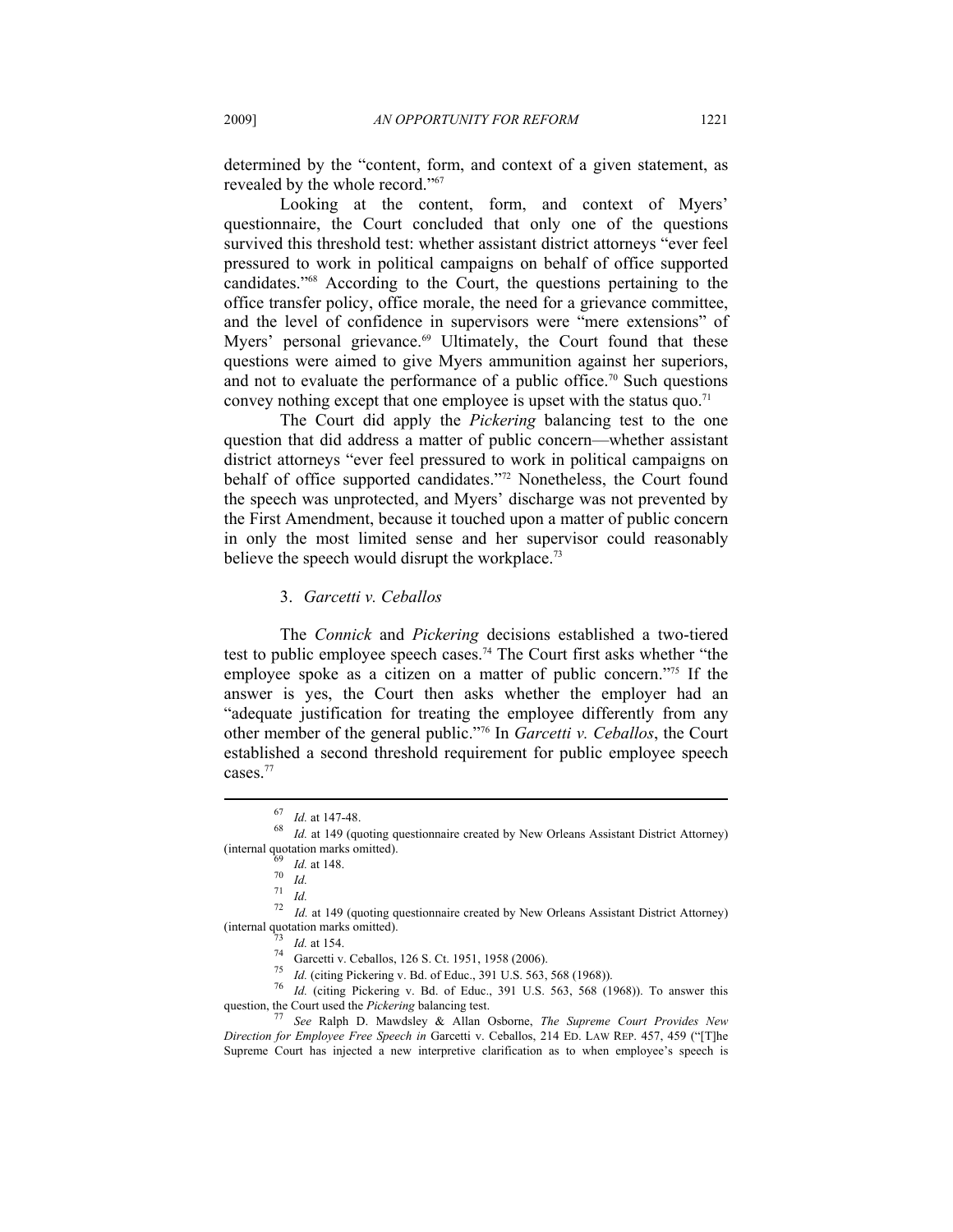Richard Ceballos was a deputy district attorney for the Los Angeles County District Attorney's Office.<sup>78</sup> In 2000, a defense attorney asked Ceballos to review an affidavit used in a search warrant.<sup>79</sup> Ceballos reviewed the affidavit and found many inaccuracies.<sup>80</sup> After communicating these inaccuracies to his supervisors, Ceballos claimed he was subjected to numerous retaliatory employment actions, for which he brought suit.<sup>81</sup>

In denying Ceballos' claim, the Court stressed that the "controlling factor" in the case was the fact that Ceballos' expression was made pursuant to his official duties as a calendar deputy and not as a citizen.<sup>82</sup> According to the Court, when public employees speak "pursuant to their official duties, [they] are not speaking as citizens for First Amendment purposes," and thus are not protected by the Constitution.<sup>83</sup> Because Ceballos was speaking pursuant to his official duties, the Court dismissed Ceballos' claim without determining whether his speech addressed a matter of public concern or satisfied the *Pickering*  balancing test. Consequently, the Court established a third prong in the test for determining whether a public employee's speech is constitutionally protected.84

Despite the addition of the two threshold requirements, the public employee speech doctrine has not been changed substantially. Moreover, all indications showed that this doctrine was limited to protecting the speech of public employees or independent contractors.<sup>85</sup> Nevertheless, in *Brentwood II*, the Court extended the *Pickering* doctrine beyond public employment and independent contracting to determine whether a high school athletic association could limit the recruiting speech of its private member institutions.

### *C. The Decision in* Brentwood II

The issue before the Court in *Brentwood II* was whether the TSSAA's Anti-Recruiting Rule, which essentially prohibits the athletic recruitment of middle school student-athletes, violated Brentwood Academy's free speech rights. In a unanimous decision, the Supreme

protected as that of a citizen."); Farley, *supra* note 44, at 613-14 (stating that *Garcetti v. Ceballos*

<sup>&</sup>quot;add[ed] another test to its public employee speech analysis").<br>  $\frac{78}{78}$  Garcetti, 126 S. Ct. at 1955.<br>  $\frac{79}{79}$  Id.<br>  $\frac{80}{16}$ .<br>  $\frac{1}{4}$ . at 1956.<br>  $\frac{82}{16}$ . at 1959-60. Neither party in the case disputed t

pursuant to his . . . duties." *Id.* at 1961.<br><sup>83</sup> *Id.* at 1959-62.<br><sup>85</sup> *See* Tenn. Secondary Sch. Athletic Ass'n v. Brentwood Acad. (*Brentwood II*), 127 S. Ct. 2489, 2499 (2007) (Thomas, J., concurring).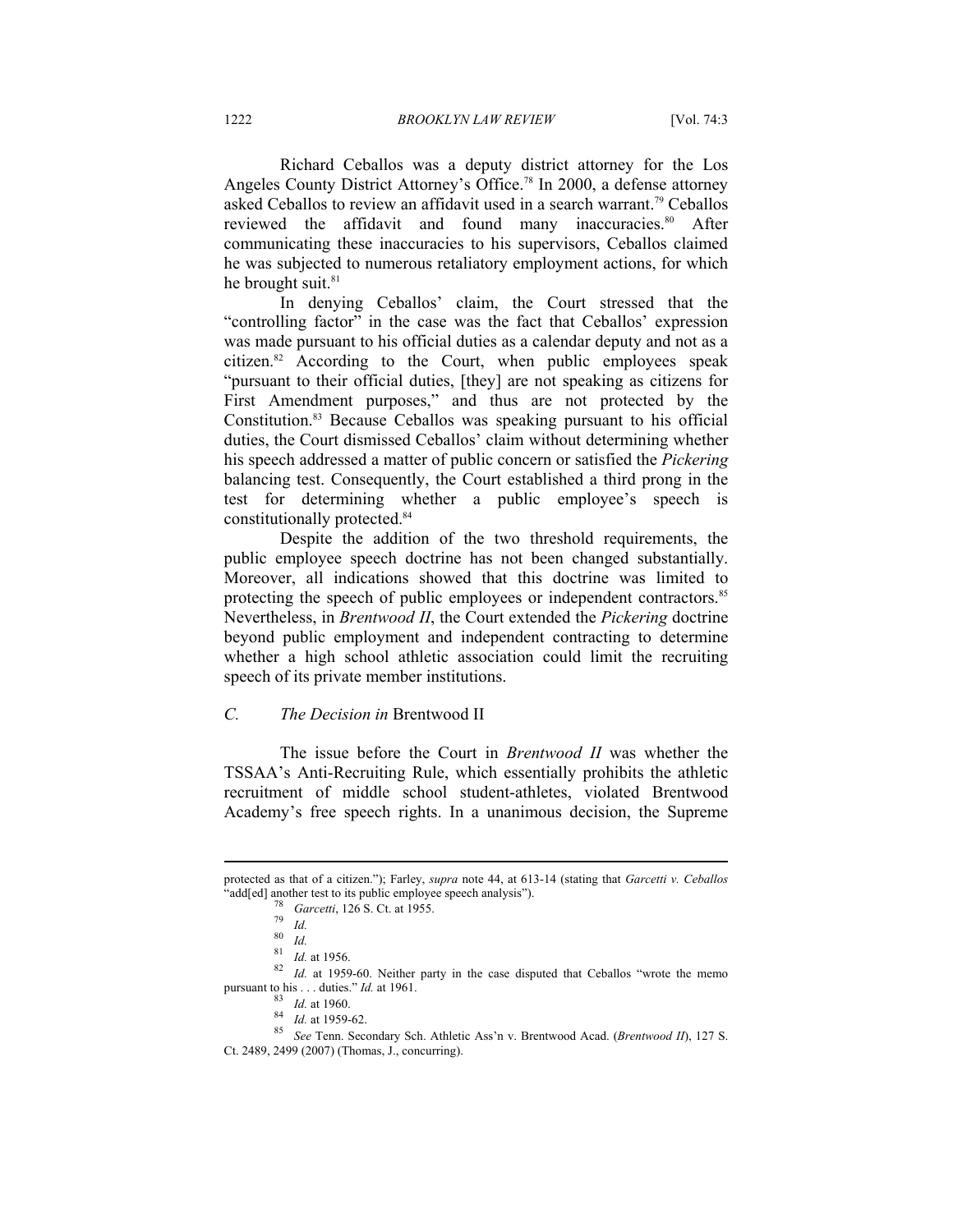Court reversed the Sixth Circuit, and held that the Anti-Recruiting Rule did not violate the First Amendment.<sup>86</sup>

Eight members of the Court agreed with Justice Stevens' application of the *Pickering* line of cases to uphold the Anti-Recruiting Rule.87 Although there was little support for the extension of the *Pickering* doctrine to a situation involving a private school in a private athletic association,88 the Court found that applying *Pickering* was appropriate here because Brentwood Academy voluntarily joined the TSSAA.89 The Court found this situation similar to the public employment context, noting that the TSSAA's interest in enforcing its rules can sometimes warrant curtailing the speech of a member institution,90 "[j]ust as the government's interest in running an effective workplace can in some circumstances outweigh employee speech rights . . . ."91

Applying the three-part *Pickering* doctrine, the Court did not analyze the two threshold questions, choosing instead to assume that Coach Flatt was speaking as a citizen about a matter of public concern.<sup>92</sup> Rather, the Court focused solely on the third prong: the *Pickering*  balancing test. Rephrasing the balancing test in terms of the facts of the case, the Court stated that the TSSAA's Anti-Recruiting Rule would be upheld only if it was "necessary to managing an efficient and effective state-sponsored high school athletic league."93

<sup>86</sup> *Id.* at 2493 (majority opinion). 87 *Id.* at 2495-96. It should be noted that, in addition to finding the Anti-Recruiting Rule constitutional under *Pickering*, Justice Stevens found an alternative justification for upholding the Anti-Recruiting Rule. *Id.* at 2495. In Part II.A of his opinion, Justice Stevens held the TSSAA's Anti-Recruiting Rule constitutional under *Ohralik v. Ohio State Bar Assn.*, 436 U.S. 447 (1978) which held that direct solicitation by a lawyer that exerts undue pressure on clients could be prohibited—because recruiting, which exerts undue influence on a child, could prevent informed and reliable decision-making. *Id.* However, only three other Justices agreed with Stevens; a majority of Justices refused to extend *Ohralik* beyond the parameters of that case—i.e., the attorney-client relationship. *Id.* at 2498 (Kennedy, J., concurring). Because this additional part of Stevens' analysis was rejected by a majority of the Court, this Note will not address it.<br><sup>88</sup> See, e.g., Brentwood Acad. v. Tenn. Secondary Sch. Athletic Ass'n, 442 F.3d 410,

<sup>421-23 (6</sup>th Cir. 2006) (holding that the *Pickering* line of cases did not apply to the instant situation), *rev'd*, Tenn. Secondary Sch. Athletic Ass'n v. Brentwood Acad., 127 S. Ct. 852 (2007); Brentwood Acad. v. Tenn. Secondary Sch. Athletic Ass'n, 304 F. Supp. 2d 981 (M.D. Tenn. 2003) (no mention of *Pickering* line in decision), *aff'd in part, rev'd in part, and remanded*, 442 F.3d 410 (6th Cir. 2006), *rev'd and remanded*, Tenn. Secondary Sch. Athletic Ass'n v. Brentwood Acad., 127 S. Ct.

Brentwood II, 127 S. Ct. at 2495-96. Justice Kennedy's concurring opinion exemplifies the importance that Brentwood's voluntary participation in the TSSAA had in the Court's decision. According to Kennedy, absent Brentwood's consensual participation in the TSSAA, the speech by Coach Flatt would be entitled to First Amendment protection. *Id.* at 2498-99

Id. at 2495 (majority opinion) (citing Brentwood Acad. v. Tenn. Secondary Sch. Athletic Ass'n, 531 U.S. 288, 291 (2001); Grove City Coll. v. Bell, 465 U.S. 555, 575 (1984)). 91 *Id.* (citing Connick v. Myers, 461 U.S. 138, 103 (1983); Pickering v. Bd. of Educ., 391

U.S. 563, 568 (1968)).<br><sup>92</sup> *Id.*<br><sup>93</sup> *Id.*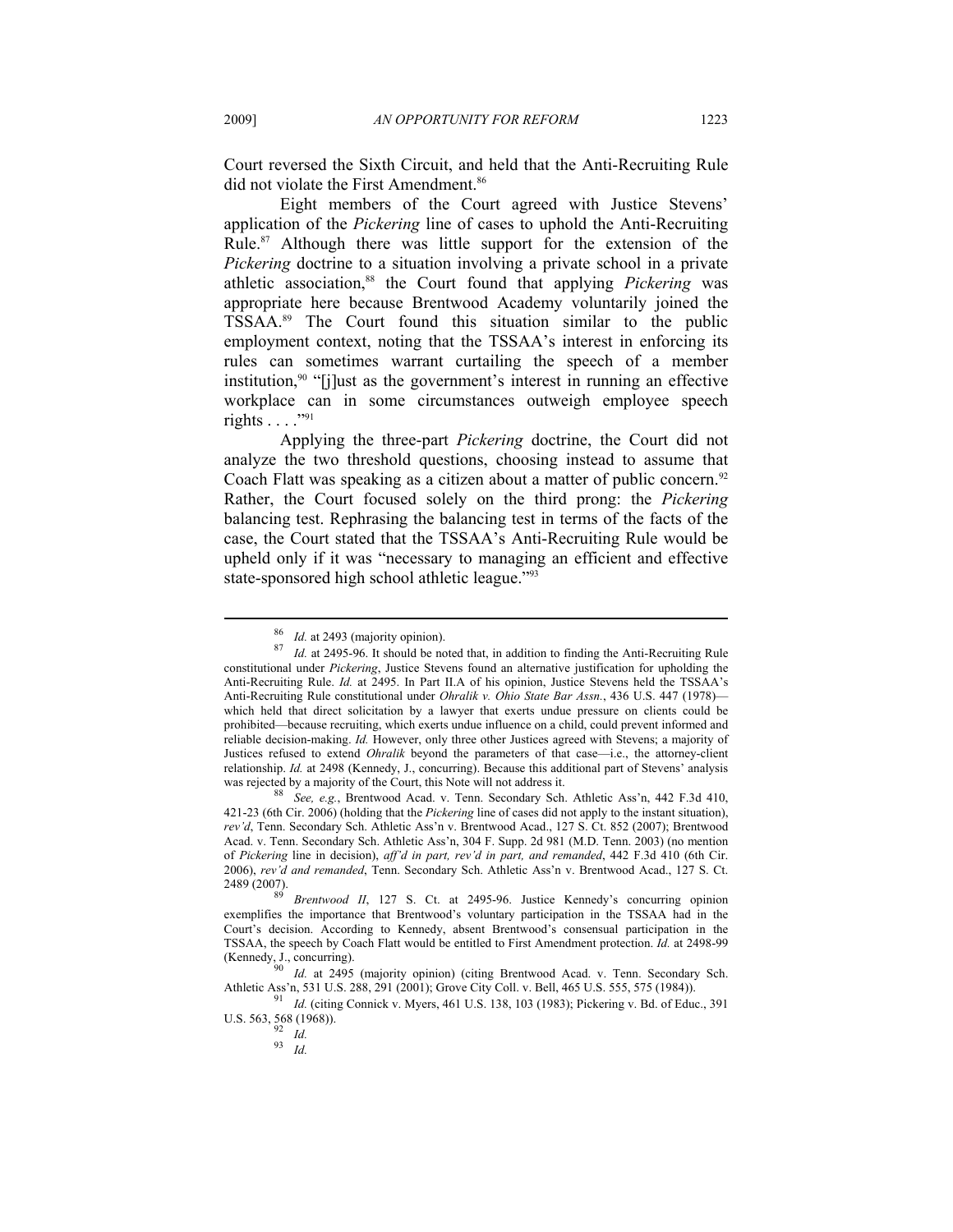#### 1224 *BROOKLYN LAW REVIEW* [Vol. 74:3

Analyzing the purpose of the Anti-Recruiting Rule, the Court found that it was indeed necessary for the TSSAA to operate efficiently and effectively.<sup>94</sup> The TSSAA established the Rule because athletic recruiting of middle school students could "lead to exploitation [of student-athletes], distort competition between high school teams, and foster an environment in which athletics are [sic] prized more highly than academics."95 According to the Court, any one of these harms would inhibit a high school athletic association's ability to operate "efficiently and effectively."96 Therefore, since the Anti-Recruiting Rule discouraged the conduct—recruiting—that might lead to these harms, the Court held that the Rule did not violate Brentwood's free speech rights.<sup>97</sup>

#### III. IMPLICATIONS FOR NCAA RECRUITING

In *Brentwood II*, the Court granted broad discretion to a high school athletic association to limit the recruitment of student-athletes.<sup>98</sup> However, given the reasoning of the decision, *Brentwood II* could potentially have a drastic effect on college recruiting. Although it governs college, and not high school, athletics, the NCAA is very similar to the TSSAA in its composition, purpose, and values.<sup>99</sup> Moreover, the difference between the NCAA and the TSSAA is minimal in terms of athletic recruiting. Thus, the likely effect of the Court's decision in

 $\overline{a}$ 

<sup>99</sup> *See* discussion *supra* Part II (TSSAA) and discussion *infra* Part III.A (NCAA). The glaring difference between the two is that the NCAA governs the athletics of colleges and universities throughout the country, as opposed to the athletics of high schools within a state. For the Supreme Court, this distinction has proved crucial in the context of state action. In *Brentwood I*, the Court held that the TSSAA was a state actor that was subject to suit under § 1983. Brentwood Acad. v. Tenn. Secondary Sch. Athletic Ass'n (*Brentwood I*), 531 U.S. 288, 305 (2001). Contrarily, the Court has held that the NCAA is not a state actor, and thus cannot be sued under § 1983. NCAA v. Tarkanian, 488 U.S. 179, 199 (1988). Accordingly, the NCAA could restrict all speech, making the issue as to whether the *Pickering* doctrine applies moot.

 However, since the decision in *Brentwood I*, some commentators have argued that under the Court's reasoning in *Brentwood I*, the NCAA may now be considered a state actor. *See, e.g.*, *Brentwood II*, 127 S. Ct. 2489, 2499 (2007) (Thomas, J., concurring) (stating that the application of the majority's entwinement test could easily change the result of *Tarkanian*); James Potter, Note, *The NCAA as State Actor:* Tarkanian*,* Brentwood*, and Due Process*, 155 U. PA. L. REV. 1269, 1303 (2007); Robin Petronella, Comment, *A Comment on the Supreme Court's Machiavellian*  Approach to Government Action and the Implications of its Recent Decision in Brentwood Academy v. Tennessee Secondary School Athletic Association, 31 STETSON L. REV. 1057, 1082-83 (2002). Furthermore, even if the NCAA is not a state actor, its rules can be subjected to § 1983 liability if they are adopted by a college or university that is a state actor. *See* Howard M. Wasserman, *Fans, Free Expression, and the Wide World of Sports*, 67 U. PITT. L. REV. 525, 540 (2006) (stating that NCAA rules become subject to the First Amendment when a public university adopts them as their own). Thus, an NCAA recruiting ban could easily come under the scope of the First Amendment and, as such, this Note will work under the assumption that an NCAA recruiting ban would be subject to § 1983 liability, knowing that, if the NCAA and its member institutions are not state actors, recruiting speech could still be restricted.

 $\frac{94}{95}$  *Id.* 

<sup>&</sup>lt;sup>95</sup> Id. at 2495-96 (citing Paris Adult Theatre I v. Slaton, 413 U.S. 49, 60 (1973)).<br><sup>96</sup> Id. at 2496 (quoting Garcetti v. Ceballos, 126 S. Ct. 1951, 1958 (2006)).<br><sup>97</sup> Id.

 $\frac{98}{99}$  *Id.*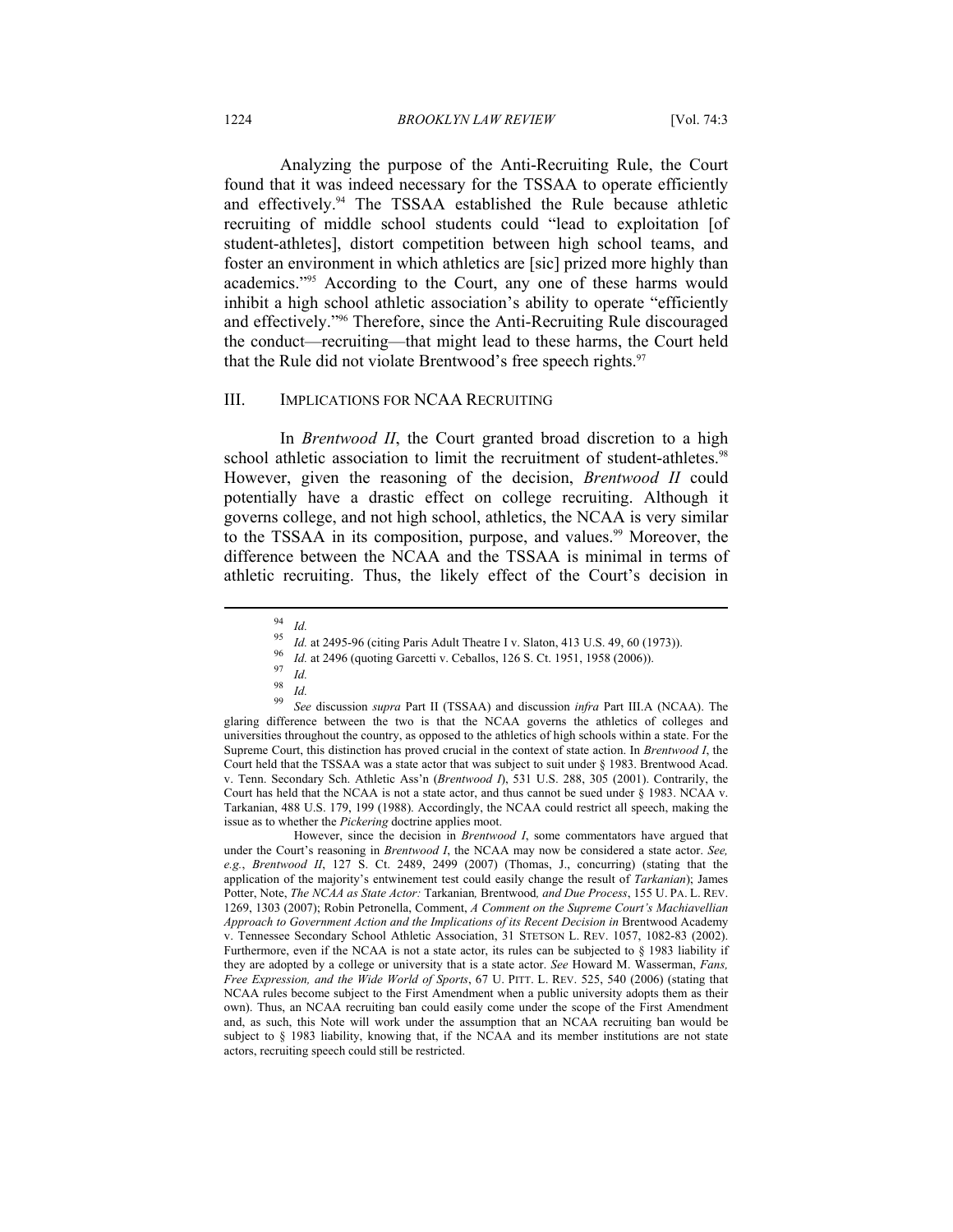*Brentwood II* is that, like the TSSAA, the NCAA could, if it so desired, prohibit the recruitment of student-athletes.

# *A. Background of the NCAA*

The NCAA is a private, voluntary organization that governs intercollegiate athletics among many of America's colleges and universities.<sup>100</sup> It is comprised of over  $1,200$  schools,<sup>101</sup> which appoint volunteer representatives who introduce and vote on bylaws and establish programs to govern, promote, and further the purposes and goals of intercollegiate athletics.102

The stated purpose of the NCAA is to "govern competition in a fair, safe, equitable and sportsmanlike manner, and to integrate intercollegiate athletics into higher education so that the educational experience of the student-athlete is paramount."103 Among the NCAA's core values are its commitment to:

The collegiate model of athletics in which students participate as an avocation, balancing their academic, social and athletics experiences . . . . The highest levels of integrity and sportsmanship . . . . The supporting role that intercollegiate athletics plays in the higher education mission and in enhancing the sense of community and strengthening the identity of member institutions  $\ldots$ .<sup>104</sup>

To abide by these core values, the NCAA has instituted regulations that govern its member institutions in areas such as amateurism, ethical conduct, eligibility, and recruiting.105 The NCAA recruiting rules clearly reflect the stated core values. According to The Principle Governing Recruiting, "Recruiting regulations shall . . . shield [prospective student athletes] from undue pressures that may interfere with the scholastic or athletics interests of the prospective studentathletes or their educational institutions."106

The composition, purpose, and values of the NCAA are undoubtedly similar to the TSSAA, an organization that is also composed of voluntary member institutions and strives to create a level

<sup>100</sup> NCAA, About the NCAA, http://www.ncaa.org/wps/ncaa?ContentID=2 (last visited

Jan. 3, 2009). 101 NCAA, Composition and Sport Sponsorship of the NCAA, http://www.ncaa.org/wps/

ncaa?ContentID=811 (last visited Jan. 3, 2009).<br><sup>102</sup> NCAA, Overview, http://www.ncaa.org/wps/ncaa?ContentID=435 (last visited Jan. 3, 2009).

<sup>&</sup>lt;sup>103</sup> NCAA, Our Mission, *supra* note 8.<br><sup>104</sup> *Id.*<br><sup>105</sup> *See* NCAA DIVISION I MANUAL, *supra* note 11, at iii-v.<br><sup>105</sup> *Id.* at art. 2.11. The Principle Governing Recruiting is part of the NCAA Constitution and is also applicable to both Division II and Division III member institutions. *See* NCAA, 2008-09 NCAA DIVISION IIMANUAL art. 2.11 (2008), *available at* http://www.ncaapublications.com/ProductsDetail View.aspx?sku=D209; NCAA, 2008-09 NCAA DIVISION III MANUAL art. 2.11 (2008), *available at* http://www.ncaapublications.com/ProductsDetailView.aspx?sku=D309.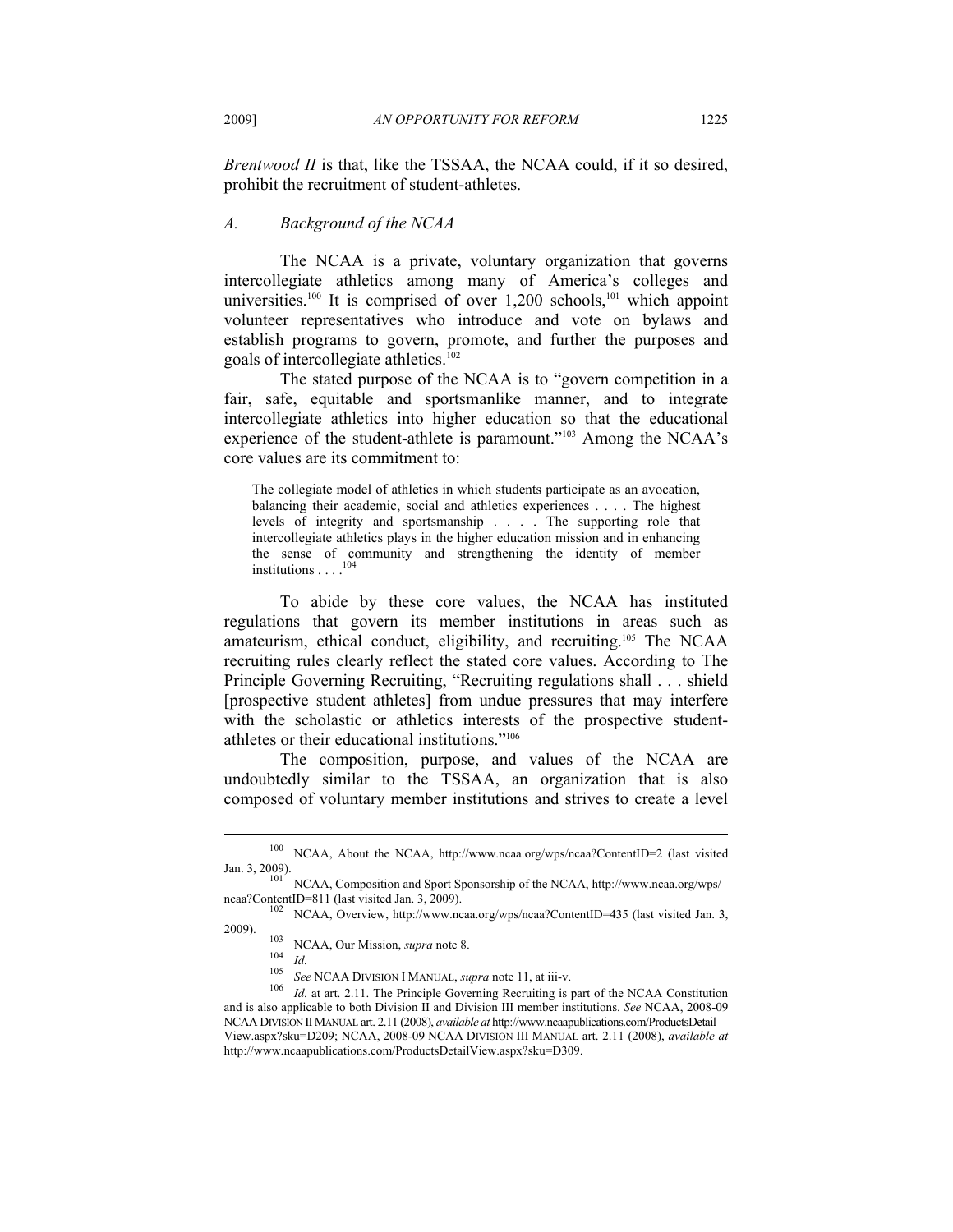playing-field, protect student-athletes, and emphasize the primacy of education.107 Of course, the difference between the NCAA and the TSSAA is the fact that one governs intercollegiate athletics and one high school athletics. To some, this single difference is a critical one.<sup>108</sup> Ultimately, however, it is unlikely that this difference is sufficient to circumscribe the Court's reasoning in *Brentwood II* from being applied to the NCAA.

# *B. High School vs. College: Why* Brentwood II-Pickering *Jurisprudence Should Apply to NCAA Recruiting*

Unquestionably, there are some universally recognized differences between high school and college athletics.<sup>109</sup> Because of these differences, an argument can certainly be made that the recruiting practices of high schools and colleges should receive different constitutional protections. Indeed, there are situations in which courts have distinguished between colleges and high schools when affording First Amendment protection. For example, courts have limited the free speech rights of high school students much more than those of college students in certain circumstances.<sup>110</sup> The basis for this distinction is the idea that "high school students are less mature and the missions of the respective institutions are different."111

Because the Court has previously distinguished between high schools and colleges when delineating free speech rights and because it applied *Pickering* without much direction, it is arguable that the TSSAA's status as a high school athletic association was critical to the

<sup>&</sup>lt;sup>107</sup> See infra notes 128, 129 and accompanying text.<br><sup>108</sup> See Brentwood Academy v. Tenn. Secondary Sch. Athletic Ass'n, 13 F. Supp. 2d 670, 674-75 (M.D. Tenn. 1998) (TSSAA "Guidelines for Understanding the 'Recruiting Rule' and Understanding What Is 'Undue Influence'" state, "High school athletics is not the same as colleges recruiting high school athletes for college athletics. High school athletics exist[s] for an entirely different reason."), *rev'd*, 180 F.3d 758 (6th Cir. 1999), *rev'd*, 531 U.S. 288 (2001), *on remand*, 262

F.3d 543 (6th Cir. 2001).<br><sup>109</sup> *See supra* note 108.<br><sup>110</sup> *See, e.g.*, Bd. of Regents of Univ. of Wisconsin System v. Southworth, 529 U.S. 217, 238 n.4 (2000) (Souter, J., concurring) ("[C]ases dealing with the right of teaching institutions to limit expressive freedom of students has been confined to high schools whose students and their schools<sup>7</sup> relation to them are different . . . from their counterparts in college education.") (internal citations omitted); *see also* Mark J. Fiore, Comment, *Trampling the "Marketplace of Ideas": The Case Against Extending* Hazelwood *to College Campuses*, 150 U. PA. L. REV. 1915, 1948 (2002) (noting the "stark" distinction between the Court's recognition of college and high school free expression). *But see* Kerry Brain Melear, *The First Amendment and Freedom of Press on the Public University Campus: An Analysis of* Hosty v. Carter, 216 ED. LAW REP. 293 (2007) (noting that this distinction may begin to blur with the Seventh Circuit's decision in *Hosty v. Carter*, 412 F.3d 731 (7th Cir. 2005), *cert. denied*, 126 S. Ct. 1330 (2006)).

In addition, courts have also limited the rights of children to be exposed to harmful and inappropriate material. *See infra* notes 144-147 and accompanying text.<br><sup>111</sup> Hosty, 412 F.3d at 740 (Evans, J., dissenting). Other courts have agreed that college

students are more mature than high school students. *See, e.g.*, Widmar v. Vincent, 454 U.S. 263, 274 n.14 (1981); Tilton v. Richardson, 403 U.S. 672, 686 (1970); Axson-Flynn v. Johnson, 356 F.3d 1277, 1289 (10th Cir. 2004).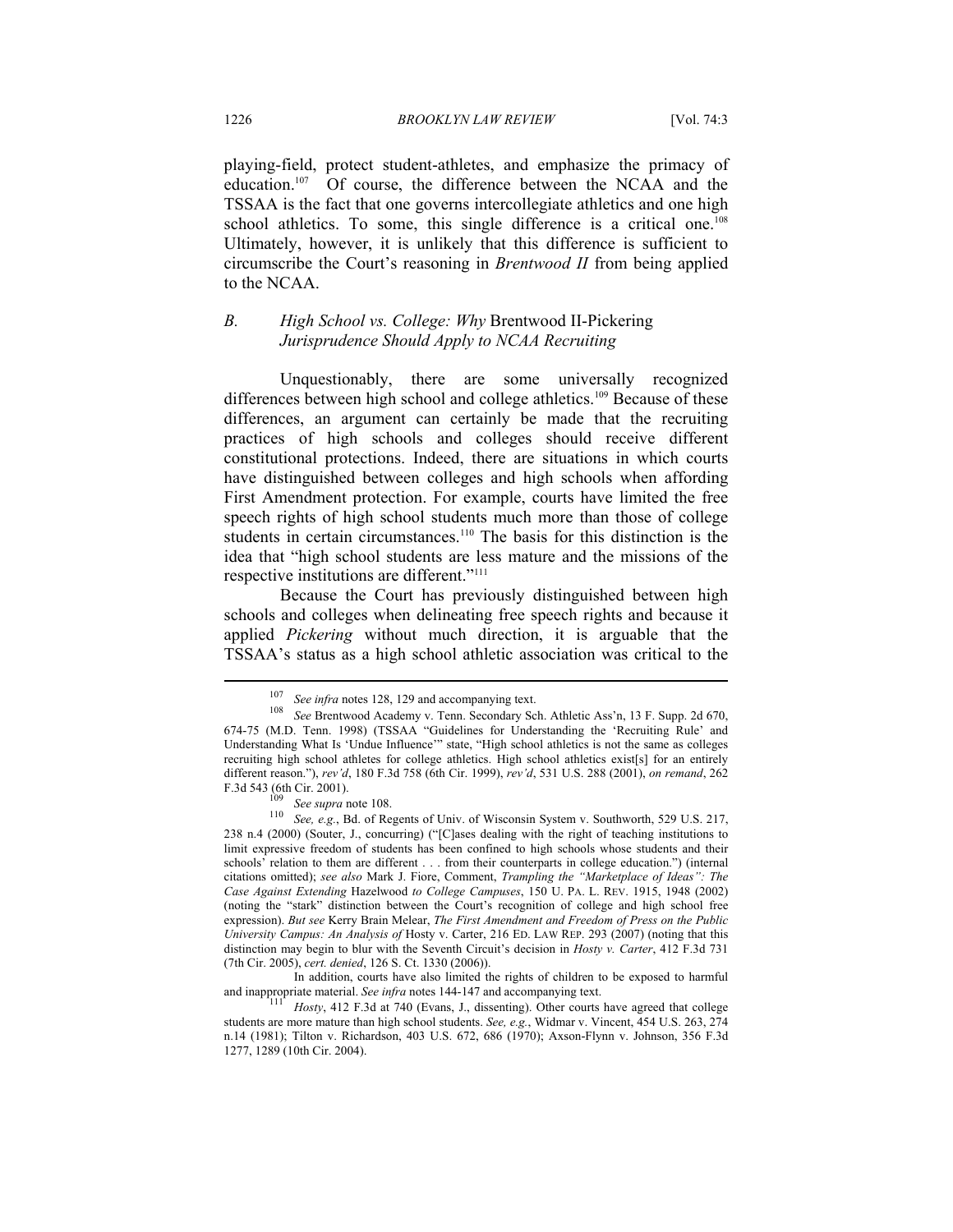Supreme Court's decision in *Brentwood II*. Under this argument, because the TSSAA's status was critical to the application of *Pickering*, the Court could decide that its application is improper as to the NCAA, a college athletic association.

Yet, while such a distinction is possible, it is unlikely the Court would make it in the context of recruiting for three reasons. First, the language and reasoning of the *Brentwood II* decision do not suggest a different analysis would apply for college athletic associations. Second, the Court has never distinguished between high schools and colleges when applying *Pickering*. Third, the differences between high school and college students and the missions of the respective institutions, both of which warrant granting different constitutional protections in other arenas, are largely irrelevant with regard to athletic recruiting.

#### 1. Language and Reasoning of *Brentwood II*

Despite the fact that *Brentwood II* was a territory in which *Pickering* had yet to be applied—i.e., speech by a *private school* that is a member of a *private athletic association*—the Supreme Court had no problem extending the public employee speech doctrine to the TSSAA's Anti-Recruiting Rule.<sup>112</sup> There was little explanation underlying the Court's decision to apply the *Pickering* doctrine to the instant circumstances. Rather, its application appeared to stem from the Court's determination to limit Brentwood Academy's speech rights because of its voluntary decision to join the TSSAA.113 So determined, the Court decided that the *Pickering* line should apply because an "athletic league's interest in enforcing its rules" is similar to "the government's interest in running an effective workplace."<sup>114</sup>

The Court's failure to further explain exactly why it applied the *Pickering* doctrine in *Brentwood II* suggests that the doctrine's application was based solely on Brentwood Academy's voluntarily

<sup>&</sup>lt;sup>112</sup> This extension may seem logical since the TSSAA is a state actor and  $\S$  1983 liability depends on whether the party is a state actor, not whether it is a public entity. *See supra* note 99. However, extending *Pickering* here ignores the fact that an enterprise's public entity status is critical in the public employee speech context. *See* May v. Evansville-Vanderburgh Sch. Corp., 787 F.2d 1105, 1109 (7th Cir. 1986) ("[W]e acknowledge that cases such as *Pickering* and *Connick* give public employees greater rights of free speech than private employees have, but this is not just for the formalistic reason . . . that the First Amendment restricts only state action, and not private action. The behavior of public enterprises is a political question . . . and since the employees of public enterprises have insights and information about the conduct of the enterprise that the private citizen lacks, they have a distinctive contribution to make to political speech."). Arguably, the same contribution cannot be made by an employee of a private enterprise that is also a state actor. 113 Tenn. Secondary Sch. Athletic Ass'n v. Brentwood Acad. (*Brentwood II*), 127 S. Ct.

<sup>2489, 2496 (2007) (</sup>stating that "[h]igh school football is a game[, g]ames have rules," and "[i]t is only fair that Brentwood follow them") (internal quotations omitted); *see also id.* at 2498-99 (Kennedy, J., concurring) (stating that Justice Kennedy has "little difficulty" in finding that the recruiting rule does not violate the First Amendment based on Brentwood's "consensual membership" in the TSSAA).<br><sup>114</sup> *Id.* at 2495 (majority opinion).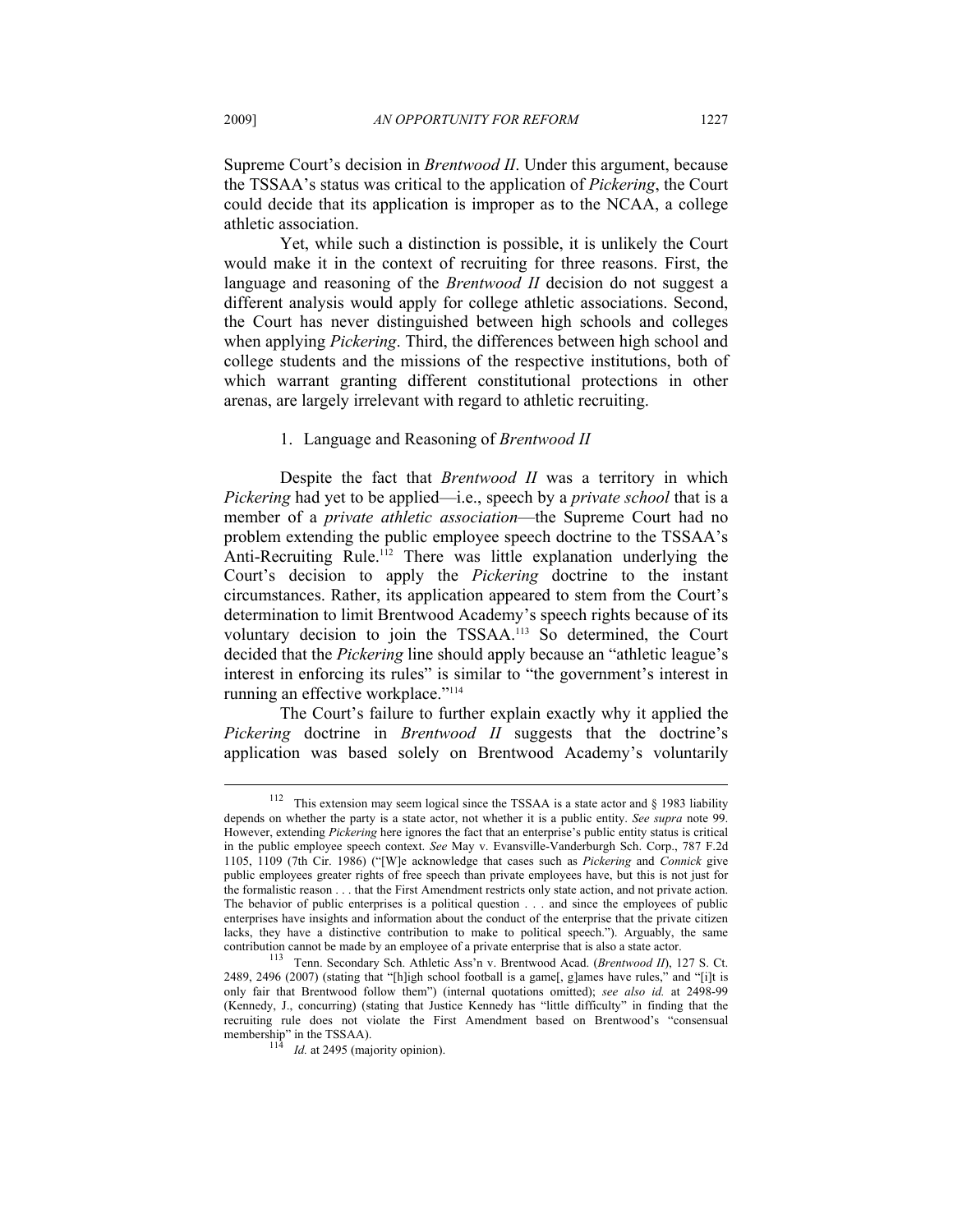membership in the TSSAA. Because the NCAA is also an athletic league in which its members voluntarily participate, it seems logical to assume that the Court would apply the *Pickering* doctrine to the NCAA were an NCAA recruiting ban at issue.<sup>115</sup>

Moreover, nothing in the language of the opinion suggests that the application of the *Pickering* doctrine was limited only to a high school athletic association. Notably, when choosing to apply *Pickering*, Justice Stevens referred to athletic leagues in general, and not just high school athletic leagues.<sup>116</sup> This distinction is perhaps significant since, in other parts of his opinion, Justice Stevens specifically referenced a high school athletic league.<sup>117</sup> Based on Justice Stevens' usage of "athletic league" instead of "high school athletic league," in addition to his emphasis on Brentwood Academy's voluntary membership in the TSSAA, it seems as though an NCAA recruiting ban would be scrutinized under the *Pickering* doctrine.

# 2. Application of *Pickering* to High School and College Employees

Because the Court did not distinguish between high school and college athletic leagues in *Brentwood II*, it seems as though it would apply *Pickering* regardless of the differences between high schools and colleges. Moreover, the Supreme Court cases that have distinguished between high schools and colleges have dealt with the free speech rights of students, not teachers or employees.118 These cases would not be applicable to a rule prohibiting recruitment by colleges and universities, since such a rule seeks to limit the speech of the member institutions and its employees, not the speech of students.

The Supreme Court has never distinguished between high school teachers and college professors for the purpose of regulating employee speech—indeed, the *Pickering* doctrine has been applied at both education levels.119 Thus, the fact that the high school setting is markedly different from that of a college should not be of consequence in

<sup>&</sup>lt;sup>115</sup> The Court has previously held that voluntary participation permits speech restrictions even at the collegiate level. In *Grove City College v. Bell*, the Court held that, although Grove City College was a private entity, because it voluntarily participated in a federal financial assistance program, it was required to abide by Title IX as a condition of accepting the assistance. 465 U.S. 555, 575-76 (1984). 116 *Brentwood II*, 127 S. Ct. 2489, 2495 (2007) ("Just as the government's interest in

running an effective workplace can in some circumstances outweigh employee speech rights, so too can an athletic league's interest in enforcing its rules sometimes warrant curtailing the speech of its voluntary participants.") (internal citations omitted).

volume 117 *Id.* at 2495-96.<br><sup>118</sup> See supra note 110 and accompanying text.<br><sup>119</sup> See, e.g., Perry v. Sindermann, 408 U.S. 593, 594-98 (1972) (junior college professor's speech); Pickering v. Bd. of Educ., 391 U.S. 563, 564-67 (1968) (high school teacher's speech).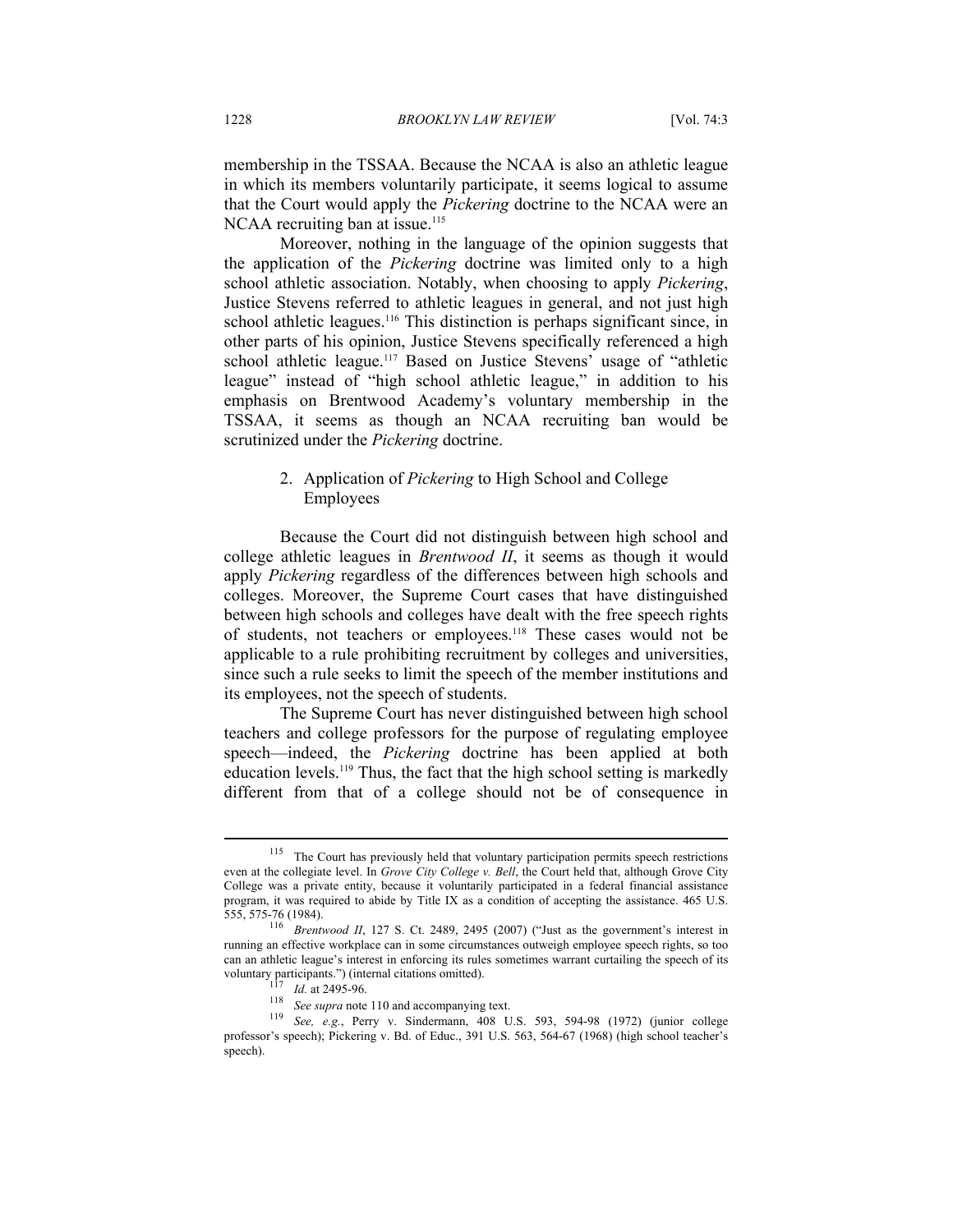determining whether to apply the *Pickering* doctrine to restrict the speech of coaches.

Nevertheless, some courts have indicated that college professors are entitled to more First Amendment protection in order to ensure "academic freedom,"120 because universities are places of "free-wheeling inquiry" and not designed for the "selective conveyance of ideas" like high schools.<sup>121</sup> Yet, regardless of whether or not college professors are entitled to more protection than high school teachers, the reason behind granting further protection, a teacher's "right to choose classroom content and methodology,"<sup>122</sup> does not apply in the context of athletic recruitment. In communicating with student-athletes about possibly attending their institution and playing for their school's athletic team, college coaches are simply not choosing "classroom content and methodology."123

> 3. Differences Between High School and College Students and Institutions

Even if the Court were inclined to find the difference between the TSSAA and the NCAA important here,124 *Pickering* should still apply. In certain areas, courts have distinguished between colleges and high schools in terms of determining free speech rights.<sup>125</sup> Generally, there have been two reasons for such a distinction: (1) the different missions of high schools and colleges and (2) the difference in maturity between high school and college students.126 In the context of athletic recruiting, these distinctions are largely immaterial.

First, the claimed missions of the respective associations are not different in the context of athletics. Although some believe high school athletics serves an entirely different purpose then college athletics, $127$  the respective missions of both the NCAA and the TSSAA indicate otherwise. For example, the purpose of the TSSAA is "to stimulate and

<sup>120</sup> *See* Garcetti v. Ceballos, 126 S. Ct. 1951, 1962 (2006) (recognizing that there is an argument that "expression related to academic scholarship or classroom instruction implicates additional constitutional interests" that are not fully protected by the public employee speech doctrine); Frederick Schauer, *Is There a Right to Academic Freedom?*, 77 U. COLO. L. REV. 907, 912 (2006) (discussing that lower courts allow substantially more restrictions against primary and secondary school teachers than college and university professors).<br><sup>121</sup> Kenneth Lasson, *Controversial Speakers on Campus: Liberties, Limitations, and* 

*Common-Sense Guidelines*, 12 ST. THOMAS L. REV. 39, 65 & n.127 (quoting Bd. of Educ., Island Trees Union Free Sch. Dist. No. 26 v. Pico, 457 U.S. 853, 915 (1982) (Rehnquist, J., dissenting))

<sup>(</sup>internal quotation marks omitted). 122 *See* Schauer, *supra* note 120, at 911. 123 *Id.* 124 The Court may, for example, find that the students have a right to access the information, putting at issue the students' First Amendment rights.<br>
<sup>125</sup> See discussion *supra* Part III.B.<br>
<sup>126</sup> See supra note 111 and accompanying text.<br>
<sup>127</sup> See supra note 108 and accompanying text.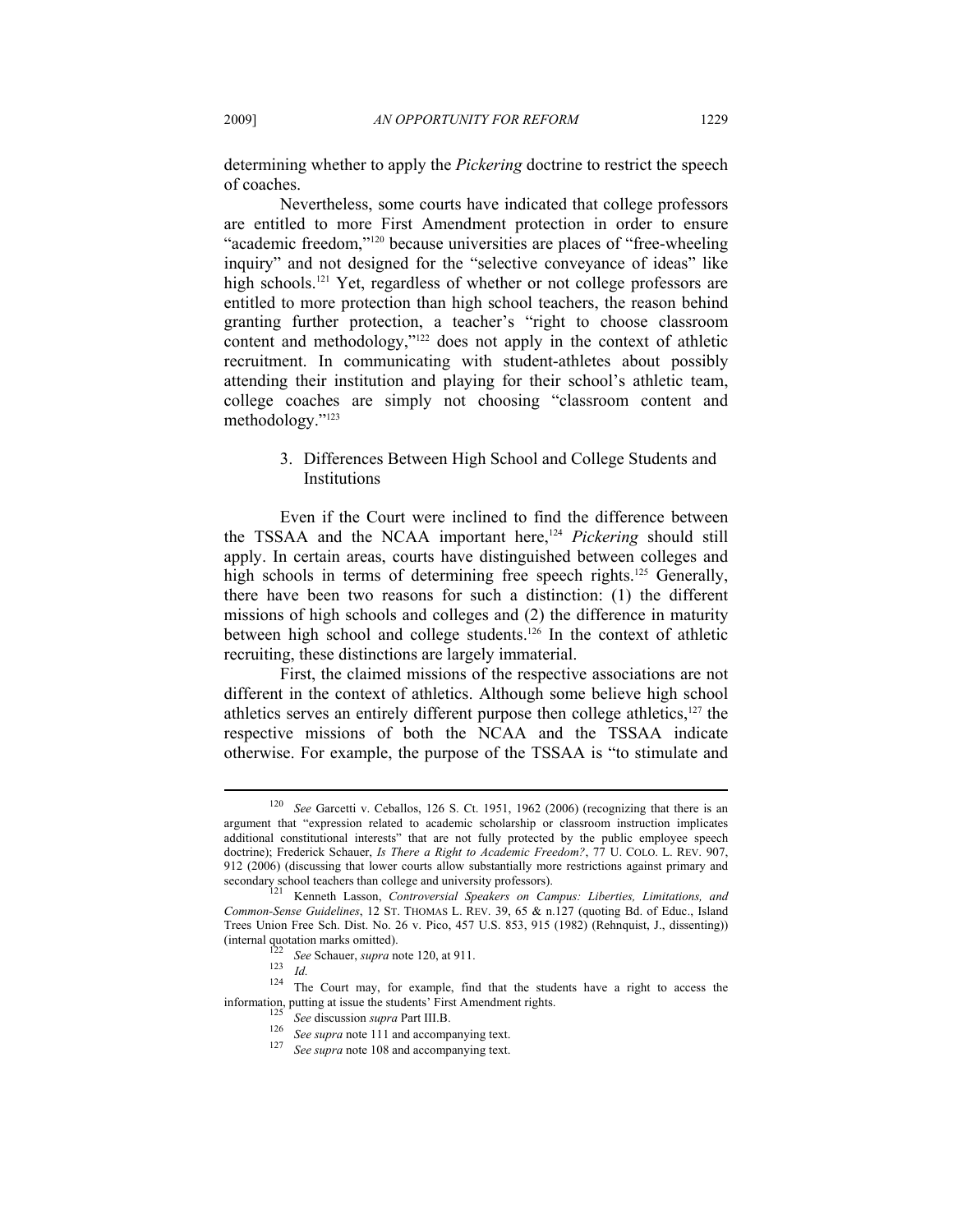regulate the athletic relations of the secondary schools in Tennessee."128 Similarly, the purpose of the NCAA is to "govern competition in a fair, safe, equitable, and sportsmanlike manner, and . . . integrate intercollegiate athletics into higher education . . . . "<sup>129</sup> In passing its recruiting rule, the TSSAA asserted three interests: "(1) to keep high school athletics in their proper place subordinate to academics $[,] \ldots (2)$ to protect student athletes from exploitation[, and (3) to] foster[] a level playing field between the various member schools."130 Similarly, the NCAA claims to promote "[t]he supporting role that intercollegiate athletics plays in the higher education mission," and the "collegiate model of athletics in which students participate as an avocation . . . . "<sup>131</sup> Moreover, the NCAA's recruiting rules are set out "to shield [prospective student-athletes] from undue pressures,"132 and "to protect and enhance the physical and educational well-being of studentathletes<sup>"133</sup>

Not only do the organizations' stated missions and policies indicate that the NCAA and the TSSAA have similar purposes, but at least one court has agreed that high school and college athletics serve similar purposes. According to the Tenth Circuit, there is "no more than a difference in degree" between high school and college athletic programs.134 The court continued:

The fundamental positions are the same, the goals are the same, the stakes are pretty much the same. The same relationship also exists between the primary academic functions of the schools in each category and the athletic programs. The differences in degree or magnitude do not lead to a different result. In each, the athletic program is very important, as are the many other diverse functions, programs, and activities not within the academic core.<sup>13</sup>

Thus, while in terms of academics, the respective missions of high schools and colleges may be different,<sup>136</sup> in terms of athletics, the missions of high schools and colleges are very similar: both seek to promote athletics as a part of the educational experience. Because of their similar missions, the Court need not distinguish between the TSSAA and the NCAA when determining the extent to which the NCAA can restrict its members' speech.

<sup>128</sup> Brentwood Acad. v. Tenn. Secondary Sch. Athletic Ass'n, 13 F. Supp. 2d 670, 673 (M.D. Tenn. 1998), *rev'd*, 180 F.3d 758 (6th Cir. 1999), *rev'd*, 531 U.S. 288 (2001), *on remand*, 262 F.3d 543 (6th Cir. 2001). 129 NCAA, Our Mission, *supra* note 8. 130 Brentwood Acad. v. Tenn. Secondary Scholastic Athletic Ass'n, 262 F.3d 543, 557

<sup>(6</sup>th Cir. 2001).<br>
131 NCAA, Our Mission, *supra* note 8.<br>
132 NCAA DIVISION I MANUAL, *supra* note 11, at art 2.11.<br>
133 Id. at art. 2.2.<br>
134 Colorado Seminary v. NCAA, 570 F.2d 320, 321 (10th Cir. 1978).<br>
135 Id.<br>
136 S while high schools are designed for the "selective conveyance of ideas.").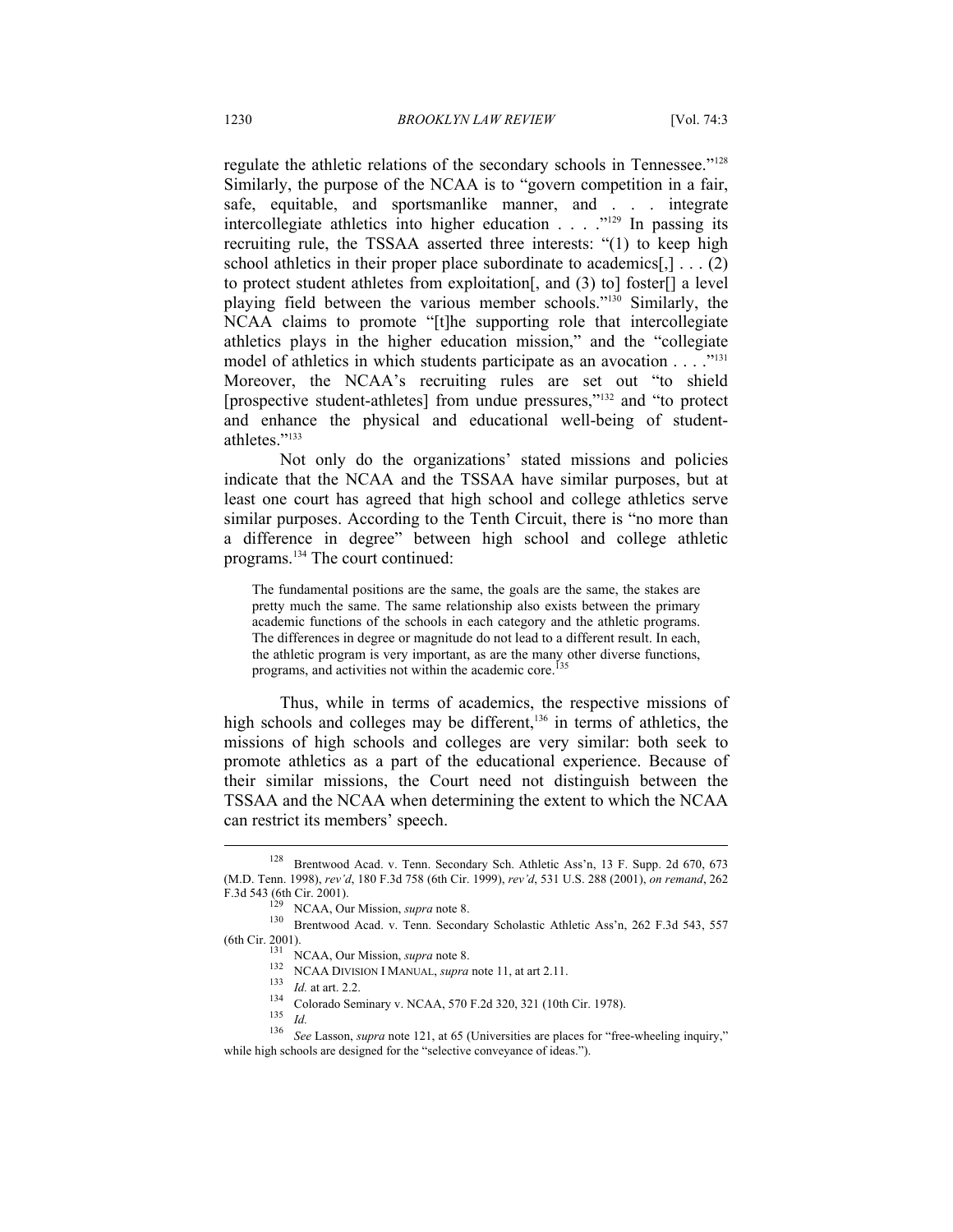Second, a legal distinction between the maturity levels of high school and college student-athletes is inappropriate in the context of recruiting. Collegiate recruiting targets mostly high school students, not college students.137 Thus, the target audience for college recruiting is not college students, but rather, high school students. Consequently, in terms of college athletic recruitment, the distinction between high school and college students is inapplicable. Rather, the appropriate distinction is between high school students and middle school students, who are the subjects of high school recruiting. Hence, the critical question is whether the Court would be inclined to distinguish between high school and college recruiting on the ground that high school students are more mature than middle school students.

Scholars generally agree that middle school children are less mature than high school children.<sup>138</sup> Interestingly though, it is not so clear whether courts have made this distinction.<sup>139</sup> Specifically concerning free speech rights, some courts have been willing to grant greater rights to students as they progress through elementary school, middle school, and high school.<sup>140</sup> However, in many instances the free speech rights of children—specifically what speech they have the right to be exposed to—have not been delineated along age-specific lines.<sup>141</sup> Rather, the government and most courts tend to lump all children<sup>142</sup> under the same rubric when determining the scope of their free speech rights.<sup>143</sup> If the Court were inclined to do the same, it is unlikely to think they would distinguish between high school and middle school children when considering whether to apply the *Pickering* doctrine to the NCAA.

Even if the Court were to distinguish between high school and middle school children, it does not necessarily follow that it would grant

43-44 (2004). 142 The definition of "children" is unclear, but it at least encompasses all minors under the

age of seventeen. *See, e.g.*, Ginsberg v. New York, 390 U.S. 629, 637 (1968).<br><sup>143</sup> *See, e.g.*, Bethel Sch. Dist. No. 403 v. Fraser, 478 U.S. 675, 684-86 (1986); *Ginsberg*,

<sup>137</sup> *See* Division I Men's Basketball Academic Enhancement Working Group, Key Research Findings Presented (Aug. 10, 2007), http://www1.ncaa.org/membership/governance/division\_I/ management\_council/2007/October/05\_Add\_B\_BAEG.htm (reporting that thirteen percent of Division I student-athletes are transfer students). 138 *See* GROUP FOR THE ADVANCEMENT OF PSYCHIATRY, HOW OLD IS OLD ENOUGH?:

THE AGES OF RIGHTS AND RESPONSIBILITIES 28-29 (1989) (noting that twelfth graders have a greater capacity for decision-making than seventh and eighth graders); LAURA M. PURDY, IN THEIR BEST INTEREST? 53-54 (1992) (noting that a child's capacity to make rational decisions generally

increases with age).<br><sup>139</sup> For example, in most states the age of majority for contracts is eighteen and no distinction is made amongst children under eighteen. *See* 5 SAMUEL WILLISTON & RICHARD A.

LORD, A TREATISE ON THE LAW OF CONTRACTS § 9:3 (4th ed. 1993). 140 *See, e.g.*, Muller v. Jefferson Lighthouse Sch., 98 F.3d 1530, 1538 (7th Cir. 1996) (noting that no decisions of the Courts of Appeals apply *Tinker*-based speech rights to the elementary school setting, and that "[t]he 'marketplace of ideas,' an important theme in the high school student expression cases, is a less appropriate description of an elementary school, where children are just beginning to acquire the means of expression"). 141 *See* Amitai Etzioni, *On Protecting Children From Speech*, 79 CHI.-KENT L. REV. 3,

<sup>390</sup> U.S. at 637; *see also* Etzioni, *supra* note 141, at 43-44.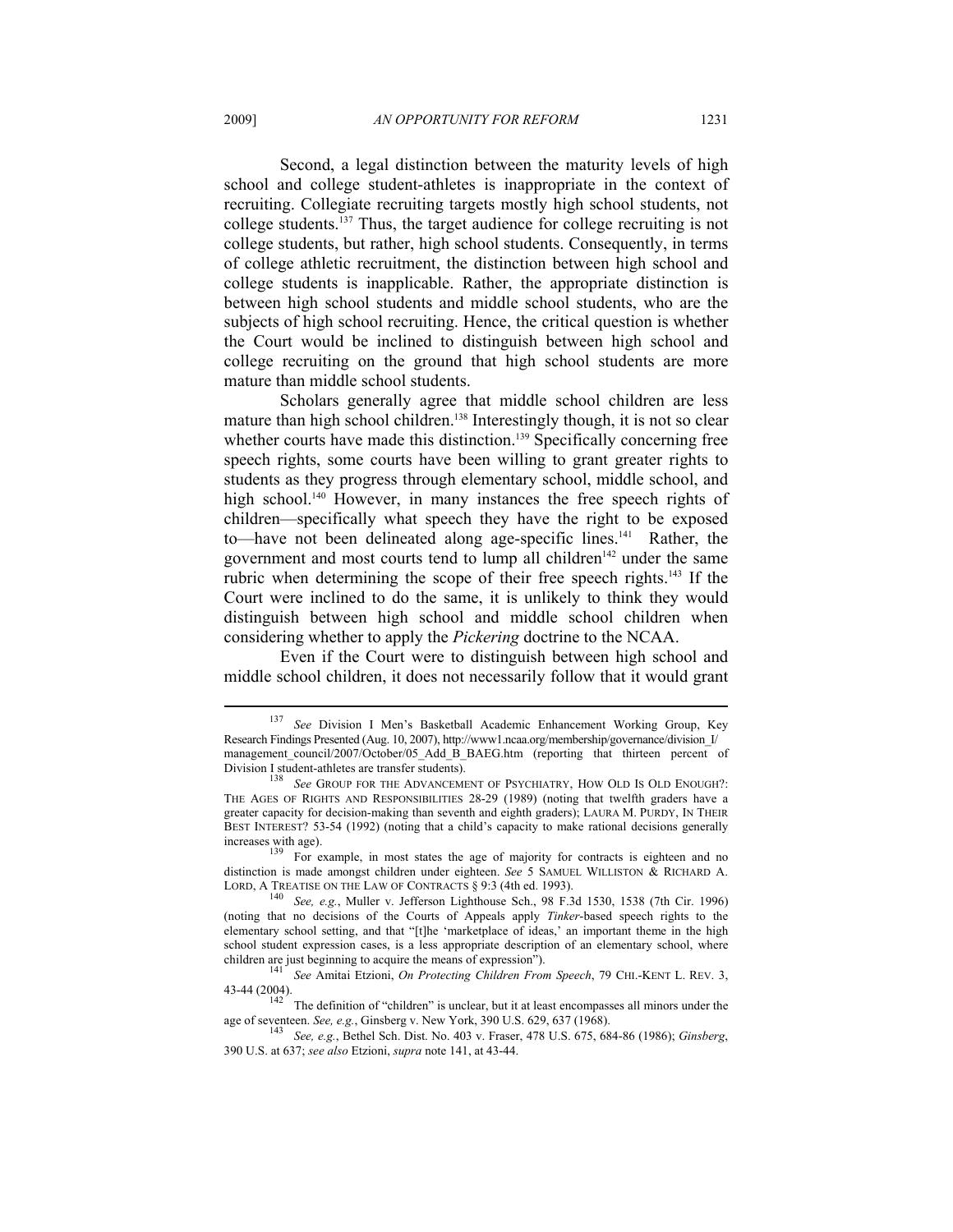the NCAA less discretion to limit recruiting than the TSSAA. Notably, while the Court has held that high school students are entitled to free speech rights,<sup>144</sup> it has also shown a willingness to limit these rights in order to protect high school aged children from being exposed to unsuitable speech. Accordingly, it has upheld certain government efforts to limit the amount of speech high school aged children can be exposed to both on and off school grounds.<sup>145</sup> The basis for allowing such a restriction is that exposure to such material may be harmful or inappropriate for children,<sup>146</sup> who may not be fully capable of making a reasonable decision.<sup>147</sup>

The recruiting process similarly exposes high school aged children to sensitive materials, which are inappropriate for or harmful to them and negatively impact their decision-making.148 Thus, it is likely the Court would seek to protect the recruits, increasing the likelihood that it would apply the *Pickering* doctrine when contemplating the constitutionality of an NCAA recruiting ban.

Recruiting has been greatly affected by the rising importance of college athletics. Although colleges claim that sports are meant to serve an educational purpose,<sup>149</sup> college athletics has come to serve more than just an educational purpose because athletic programs can produce a substantial amount of revenue for the NCAA, their conferences, and their schools.<sup>150</sup> In addition to direct revenue, schools may accrue additional

its students' speech, in part, to ensure that "readers or listeners are not exposed to material that may be inappropriate for their level of maturity." 484 U.S. at 271. The Court continued to hold that a school "must be able to take into account the emotional maturity of the intended audience in determining whether to disseminate student speech on potentially sensitive topics." *Id.* at 272. In *Ginsberg*, the Court upheld the State law because it was rational for the State to conclude that exposure to sex material could be harmful to children under seventeen. 390 U.S. at 639-43.

<sup>147</sup> *See* Bellotti v. Baird, 443 U.S. 622, 635 (1979) (stating that the Court's rulings that the State could limit the freedom of children to make their own choices were based on "recognition that, during the formative years of childhood and adolescence, minors often lack the experience,

perspective, and judgment to recognize and avoid choices that could be detrimental to them").<br>
<sup>148</sup> See infra notes 159-175 and accompanying text.<br>
<sup>149</sup> See, e.g., Univ. of Mich. Athletic Dep't, Mission Statement and Gui http://www.mgoblue.com/clubs/article.aspx?id=74106 (last visited Jan. 5, 2009) ("The individuals who participate in our department at all levels can learn the benefits of teamwork, self-discipline, personal responsibility, the setting of high standards, and the joy of achievement.").<br><sup>150</sup> The NCAA's total operating revenue for the 2007-2008 season was \$614 million.

NCAA, Revised Budget for Fiscal Year Ending August 31, 2008, http://www.ncaa.org/wps/wcm/connect/resources/file/ebca1c0e7492aa3/2007-08%20BUDGET%20 (06-07%20Budget%20with%20moves).pdf?MOD=AJPERES (last visited Jan. 3, 2009) [hereinafter NCAA Revised Budget].

<sup>144</sup> Tinker v. Des Moines Indep. Cmty. Sch. Dist., 393 U.S. 503, 506, 511 (1969) ("It can hardly be argued that either students or teachers shed their constitutional rights to freedom of speech or expression at the schoolhouse gate.").

<sup>&</sup>lt;sup>145</sup> In *Ginsberg*, the Court held that it is constitutionally permissible for a State to protect minors under seventeen from being exposed to potentially harmful materials—i.e., obscene sexual materials. 390 U.S. at 637. The basis of this holding was the State's constitutional power to regulate the well-being of children. *Id.* at 639; *see also* Hazelwood Sch. Dist. v. Kuhlmeier, 484 U.S. 260, 272-73 (1988) (allowing a high school to prohibit its school newspaper from publishing what it deemed to be unsuitable material).<br><sup>146</sup> In *Hazelwood School District v. Kuhlmeier*, the Court allowed a high school to limit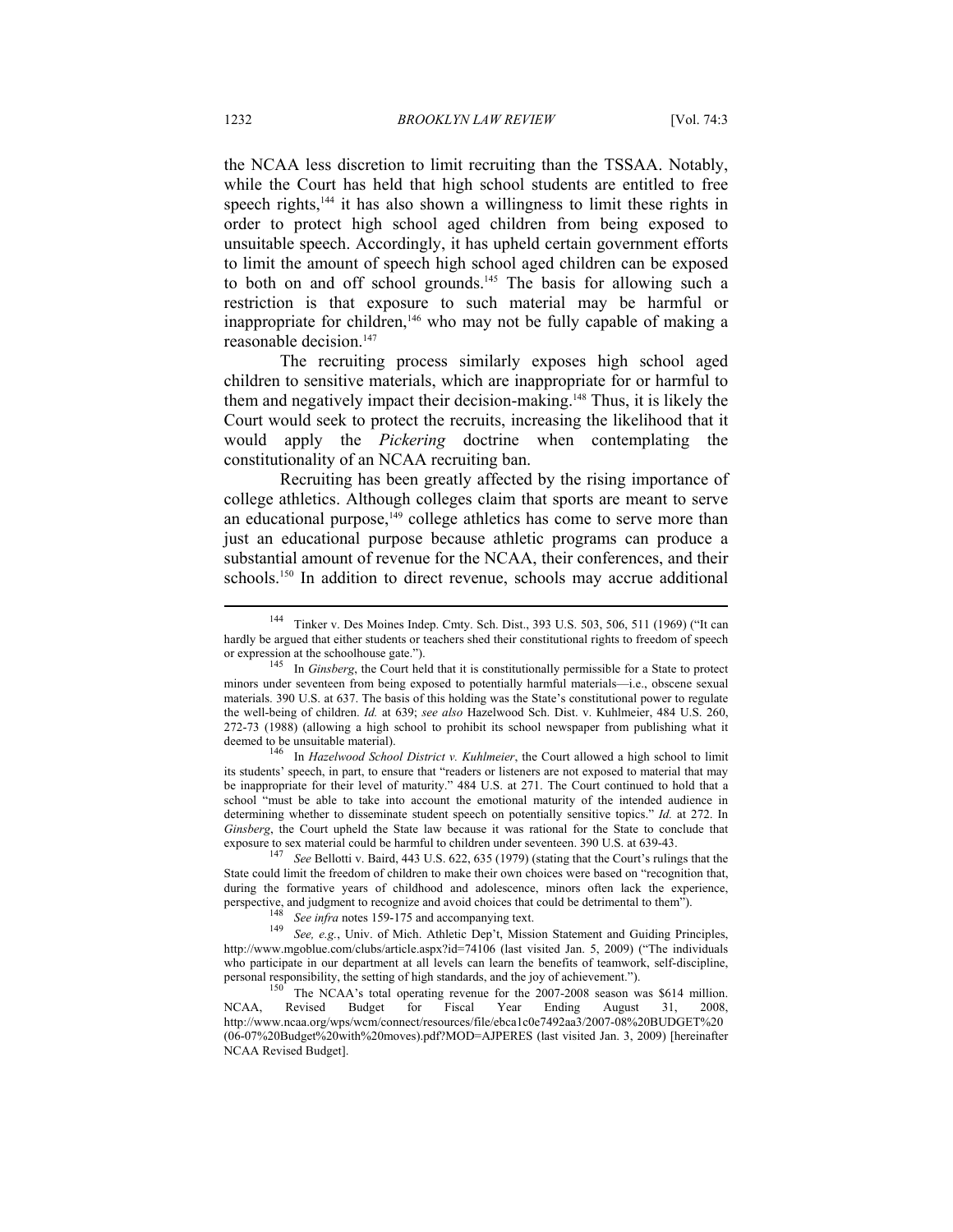benefits because of college athletics, including increased tuition and fees, increased exposure, and alumni donations.151 College athletics is also popular with the student body and public at large.152 Because the amount of revenue a college earns, the additional benefits it receives, and its popularity depend highly on the athletic success of the institution,<sup>153</sup> coaches get paid good money<sup>154</sup> and are under intense pressure to have a successful program.<sup>155</sup>

 Most of this money is distributed to the schools. NCAA Revised Budget, *supra* (Roughly \$466 million of the NCAA's operating revenue was distributed to the schools.); SEC Revenue Distribution, *supra* (noting that all of the \$116.1 million was distributed to the twelve SEC schools).

 Notably, the statistics show that most athletic programs lose money. *See* ANDREW ZIMBALIST, UNPAID PROFESSIONALS: COMMERCIALISM AND CONFLICT IN BIG-TIME COLLEGE SPORTS 172 (1999). However, despite this fact, many schools still try hard to turn athletics into a revenue builder because of the potential for amassing substantial revenue. *See id.* at 164; Andy Staples, *In Big-Time Football Spending War, The Rich Get Richer*, SI.COM, Nov. 18, 2008, http://sportsillustrated.cnn.com/2008/writers/andy\_staples/11/18/spending/index.html?eref=T1.

Moreover, the deficits of athletic programs seem to be decreasing. *See* NCAA, 2002-03 REVENUES AND EXPENSES OF DIVISIONS I AND II INTERCOLLEGIATE ATHLETIC PROGRAMS REPORT 18 (2003), *available at* http://www.ncaapublications.com/Uploads/PDF/2002-03\_d1\_d2\_rev\_expd8af0a75-

a361-4cf9-bfde-32afdc06f5ca.pdf (last visited, Jan.3, 2009). 151 *See* Tanyon T. Lynch, *Quid Pro Quo: Restoring Educational Primacy to College Basketball*, 12 MARQ. SPORTS L. REV. 595, 601 (2002); *see also* Staples, *supra* note 150 (noting that schools invest money in college football for "financial reasons, public relations reasons and community building reasons") (internal quotation marks omitted).

See ZIMBALIST, *supra* note 150, at 196 (noting college sports' popularity and

importance in our culture). 153 A large part of the NCAA revenue is distributed to Division-I conferences according to their past success in the NCAA men's basketball tournament. *See* Roger C. Noll, *The Business of College Sports and the High Cost of Winning*, *in* THE BUSINESS OF SPORTS, *supra* note 5, at 477, 482-85. Also, the money conferences receive for bowl games, television contracts, etc., depends highly on the success of their schools. *See* Keith Darcé, *Boost from Bowls*, SIGNONSANDIEGO.COM, Dec. 23, 2007, http://www.signonsandiego.com/news/business/20071223-9999-1b23bowls.html (reporting that the conferences whose schools played in the 2007 Poinsettia Bowl, a low-level bowl, received \$750,000, the conferences whose schools played in the 2007 Holiday Bowl, considered a mid-level bowl, earned \$2.5 million, and the conferences whose teams played in the BCS bowls, the most prestigious bowls, earned the most).

 While many are skeptical that athletic success leads to increased alumni giving, *see* ZIMBALIST, *supra* note 150, at 167-69 (1999), there is evidence that athletic success can result in an increase in applications and an expansion in the student body. *See id.* at 169-71.

increase in applications and an expansion in the student body. *See id.* at 169-71. 154 *See* BRUCE FELDMAN, MEAT MARKET: INSIDE THE SMASH-MOUTH WORLD OF COLLEGE FOOTBALL RECRUITING 57 (2007) (citing a 2006 USA Today study which reported that 42 of 119 Division I-A college football coaches made over \$1 million). 155 *See* ZIMBALIST, *supra* note 150, at 203-04 (stating that coaches are expected to

produce winners and if they do not they are fired); Bobby Bowden, *Tension, Pain, Satisfaction: Inside the Recruiting Game*, N.Y. TIMES, Feb. 14, 1988, § 5, at 7 (same).

While large, this figure includes only money earned from NCAA-television contracts, NCAA-conducted tournaments, and membership dues. *Id.* It does not include money earned from bowl games, conference tournaments, ticket sales, and conference television contracts. *See The NCAA and Conference Affiliation*, *in* THE BUSINESS OF SPORTS, *supra* note 5, at 459, 464-66 [hereinafter *Conference Affiliation*]. Depending on the conference, the revenue that comes from these sources can be quite substantial—in excess of \$100 million. For example, the Southeastern Athletic Conference ("SEC") reported that its 2005-06 revenue was \$116.1 million. SEC, 2005-2006 SEC Revenue Distribution, http://www.secsports.com/index.php?s=&url\_channel\_id=20&url\_article\_id= 7426&change well id=2 (last visited Jan. 3, 2009) [hereinafter SEC Revenue Distribution]. The SEC is one of the "Big Six" conferences—the Atlantic Coast Conference ("ACC"), Big East, Big Ten, Big 12, Pac-10, and SEC—each of which accumulates similar annual revenues. *See Conference Affiliation*, *supra*, at 465-66.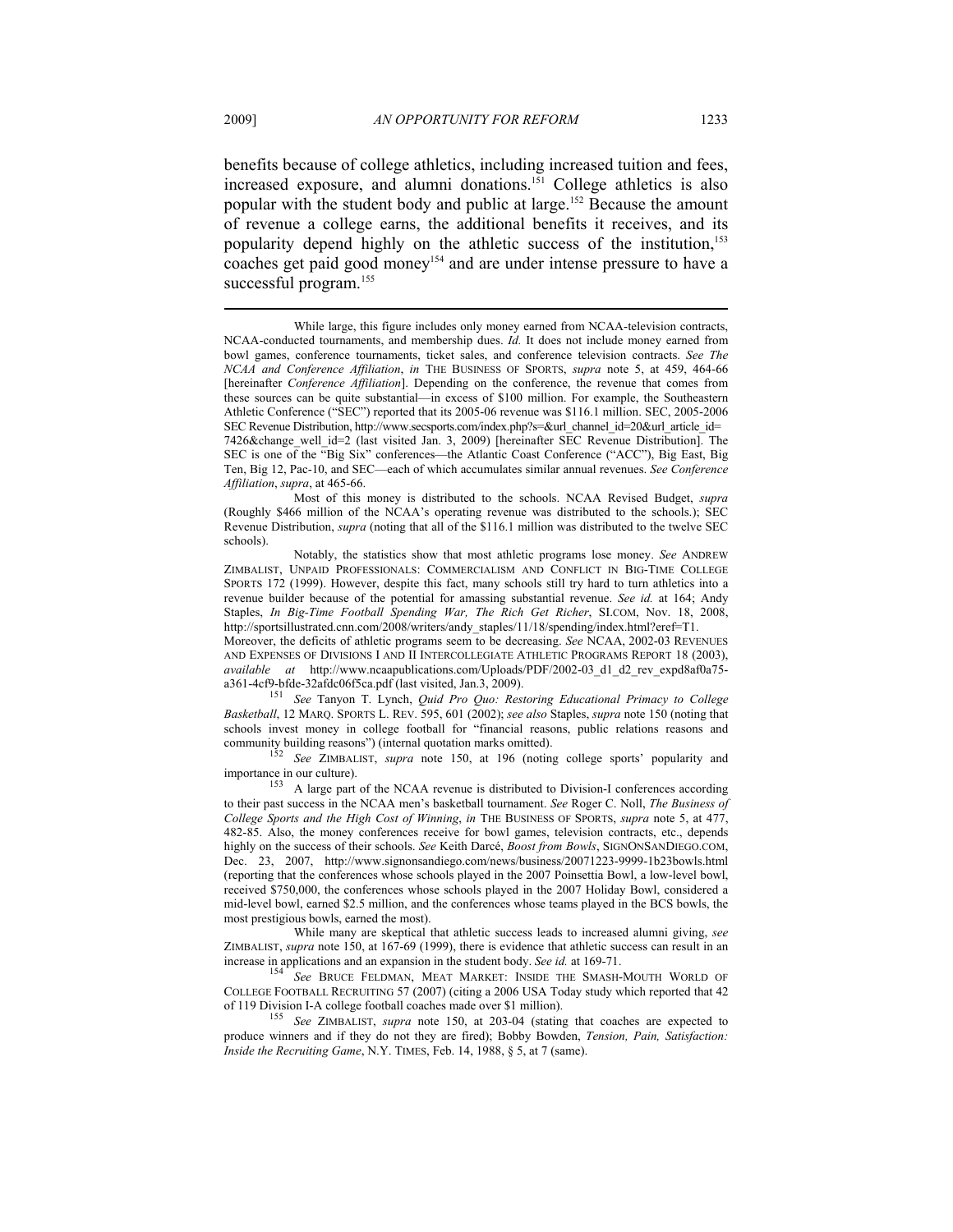1234 *BROOKLYN LAW REVIEW* [Vol. 74:3

Recruiting is vital to the success of the program. According to Bobby Bowden, the current coach of the Florida State University football team and the winningest coach in NCAA Division I-A football history,<sup>156</sup> "National championships can be won in February by those who sign the best prospects."157 Even low-profile sports rely heavily on recruiting. According to the former Harvard women's swimming coach, Maura Costin Scalise, ninety-five percent of her success was due to recruiting.<sup>158</sup>

Because of the importance of recruiting premiere prospects, coaches take recruiting very seriously.159 Many coaches are willing to use whatever means necessary to obtain recruits' services.<sup>160</sup> Examples of the measures taken by teams to lure recruits include exposing recruits to drugs, alcohol, and sex,<sup>161</sup> providing recruits with money and jobs,<sup>162</sup> altering grades and test scores,<sup>163</sup> harassing recruits,<sup>164</sup> and even misleading recruits.165 In addition, coaches consistently attempt to capitalize on the emotions and fantasies of the young and impressionable recruits, many of whom dream of being a college and professional sports star.<sup>166</sup> By including recruits in such a corrupt process, coaches create an

Jan. 24, 2008). 157 Bowden, *supra* note 155, at 57. 158 WILLIAM G. BOWEN & SARAH A. LEVIN, RECLAIMING THE GAME: COLLEGE SPORTS

<sup>160</sup> See ZIMBALIST, *supra* note 150, at 204 ("The incentive is clear: do all you can to win. Whatever it takes."); Bowden, *supra* note 155, at 57 (discussing how the pressure to win leads some coaches to cheat); O'Neil, *supra* note 12 (discussing how coaches resort to ethically questionable tactics to lure recruits). 161 *See supra* notes 1-2 and accompanying text; *see also* MURRAY SPERBER, COLLEGE

SPORTS INC.: THE ATHLETIC DEPARTMENT VS. THE UNIVERSITY 248 (1990) (discussing how colleges have attractive women "date" recruits for their weekend visit).

See JOHN F. ROONEY, JR., THE RECRUITING GAME 136-37 (1980) (noting that schools sometimes provide players with cars, apartments, money, and questionable or non-existent jobs).<br><sup>163</sup> *See id.* <sup>164</sup> *See Text-Messaging Ban to Be Implemented Aug. 1*, ESPN.COM, Apr. 26, 2007,

http://sports.espn.go.com/ncaa/news/story?id=2850555 (reporting a story of one athlete "waking up and having 52 text messages").<br><sup>165</sup> See, e.g., Ross v. Creighton Univ., 957 F.2d 410 (7th Cir. 1992). Ross was a promising

high school basketball player recruited to play at Creighton University. *Id.* at 411. According to Ross, he was assured that he "would receive a meaningful education while at Creighton." *Id.*  (internal quotations omitted). However, it was evident that Ross was not capable of receiving such an education. *See id.* at 412; *see infra* note 176 and accompanying text; *see also* ROONEY, *supra* note 162, at 136 (noting that coaches sometimes "promis[e] one package of financial aid and deliver[] another" to recruits). 166 *See* SPERBER, *supra* note 161, at 249 (claiming that the recruiting process "offer[s] a

fantasy world filled with free and almost unlimited pleasures"); Bowden, *supra* note 155 (stating that part of the recruiting process is "inflat[ing] the egos of 17-year-old athletes," only to deflate them later); Staples, *supra* note 4 (quoting the director of football recruiting at Oregon University as saying that "[w]e had to find a way to make [recruits] larger than life") (internal quotations omitted); *College Recruiting: Are Student Athletes Being Protected: Hearing Before the Subcomm. On* 

<sup>156</sup> Florida State University, Official Athletic Site of Florida State University: Bobby Bowden Profile, http://seminoles.cstv.com/sports/m-footbl/mtt/bowden\_bobby01.html (last visited

AND EDUCATIONAL VALUES 43 (2003).<br><sup>159</sup> For an insightful and in-depth account of the intensity of the recruiting process for bigtime college football, see FELDMAN, *supra* note 154; *see also* Bowden, *supra* note 155, at 57 (stating that the recruiting team at Florida State included "one full-time secretary, 10 assistant coaches and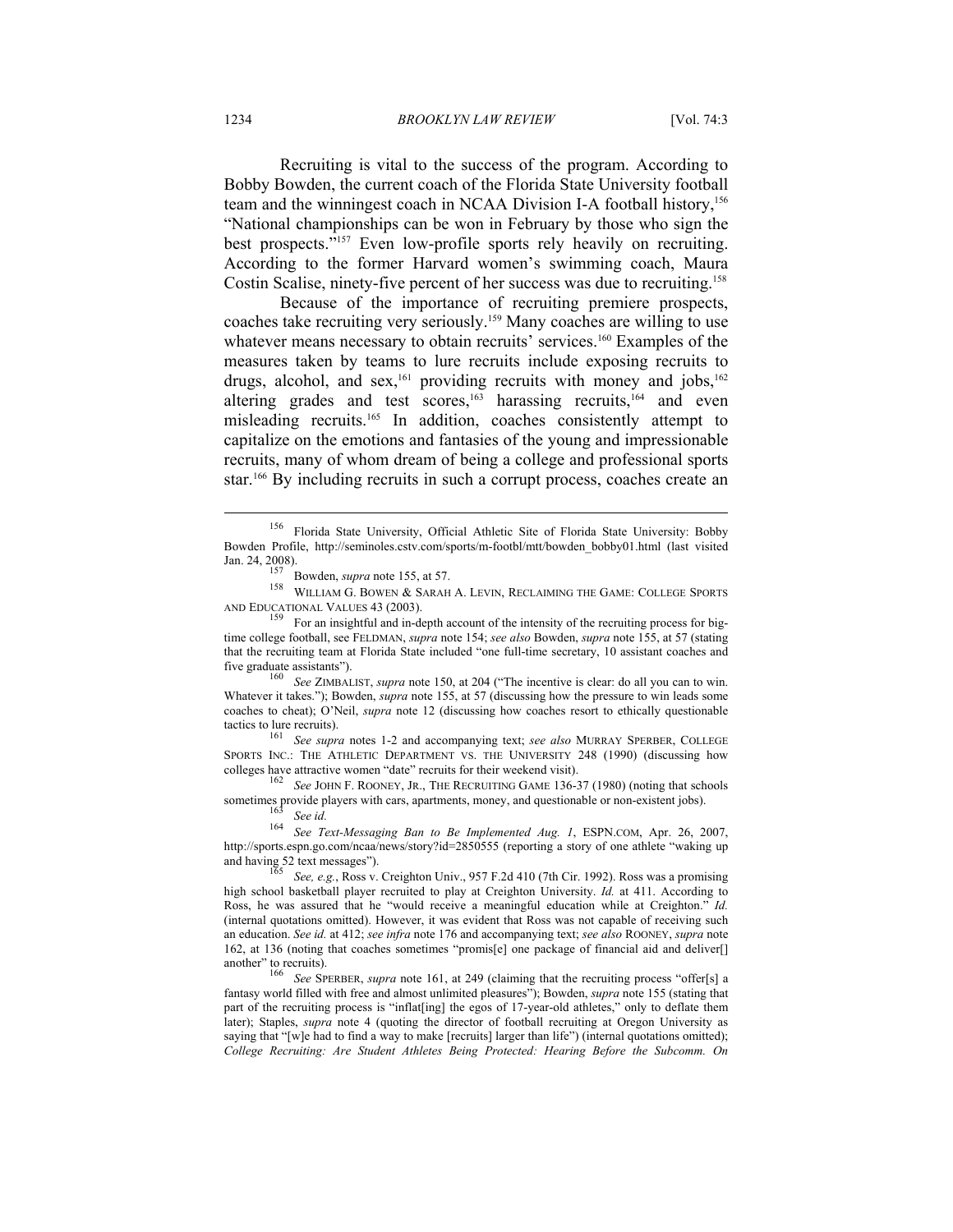environment that is harmful and inappropriate for high school aged children.167 This is evidenced by the inability of recruits to make a wellreasoned decision amidst this environment.

While high school students may be more capable of making a reasonable decision than eighth graders, some scholars suggest that even twelfth graders' decision-making ability is hampered by their yetuncontrolled emotions. According to Anna Freud,<sup>168</sup> the decision-making capabilities of adolescents are negatively impacted by their emotions and fantasies more so than adults, lessening the likelihood that an adolescent will make a well-reasoned decision.<sup>169</sup> Perhaps, by catering to the fantasies and emotions of student-athletes, the recruiting process inhibits the ability of recruits to make a reasonable decision as to where to attend college.170 Specific evidence supports the idea that many prospective student-athletes make a less than well-reasoned decision when determining which college to attend. For example, recruits have chosen schools based solely on their dreams of playing professional sports, $171$ fake books and magazine covers that played on these dreams,<sup>172</sup> their weariness with the recruiting process, $173$  and even what number they can wear.174 Moreover, when committing to a school, recruits sign letters of intent that are borderline unconscionable.<sup>175</sup>

*Commerce, Trade, and Consumer Protection of the H. Comm. on Energy and Commerce*, 108th Cong. 20-25 (2004) (testimony of Don McPherson, Executive Director, Sports Leadership Institute, Adelphi University) [hereinafter McPherson Testimony]. According to Don McPherson, the Executive Director of the Sports Leadership Institute at Adelphi University, for many elite studentathletes, "higher education is not in their plans" and they have little interest in being in college. *Id.* at 24. Rather, college sports is a "stepping stone" to the next level of play: professional sports. *Id.* 167 *See* SPERBER, *supra* note 161, at 248 ("Once on campus the recruit experiences forty-

eight hours of high-pressure sales pitches and higher-pressure pleasures."). 168 Freud was a leading researcher in the field of child psychiatry. *Cf.* GROUP FOR THE

ADVANCEMENT OF PSYCHIATRY, *supra* note 138, at 1.<br><sup>169</sup> *Id.* at 31-35.<br>Recruits, even those with non-professional aspirations, place a lot of emphasis on<br> $\frac{170}{6}$  Recruits, even those with non-professional aspirations recruiting when determining which school to attend. JAMES L. SHULMAN & WILLIAM G. BOWEN, THE GAME OF LIFE: COLLEGE SPORTS AND EDUCATIONAL VALUES 312 (2001). According to one study, which polled student-athletes at some Division I-A, Ivy League, and Coed Liberal Arts Colleges, in 1989 73% of all male student-athletes said being recruited was a "very important" reason for choosing their college. *Id.* This number rose from 36% in 1976. *Id.* For women, the number was only 29%, but this was up from 4% in 1976. *Id.* at 334. The authors speculate that both of these numbers have likely since increased. *Id.* at 259-60.

<sup>&</sup>lt;sup>171</sup> See McPherson Testimony, *supra* note 166. Unfortunately, the reality of the situation is that almost all—i.e., over ninety-five percent—of college athletes will not continue to play sports at a professional level. *See* NCAA, Estimated Probability of Competing in Athletics Beyond the Interscholastic High School Level, http://www.ncaa.org/research/prob\_of\_competing/ (last visited

Jan. 4, 2009). 172 *See* Staples, *supra* note 4 (noting that several recruits chose to attend the University of Oregon because of fake comic books, in which the recruits led the team to a national championship, and fake Sports Illustrated covers, in which a recruit was holding the Heisman Trophy).

<sup>&</sup>lt;sup>1/3</sup> See, e.g., BOWEN & LEVIN, *supra* note 158, at 49 (stating that some athletes commit to a school merely to end the recruiting process). <sup>174</sup> See EX NAME

See FELDMAN, *supra* note 154, at 304. Feldman recounted the press conference of Robert Elliott, a recruit who decided to attend Mississippi State University because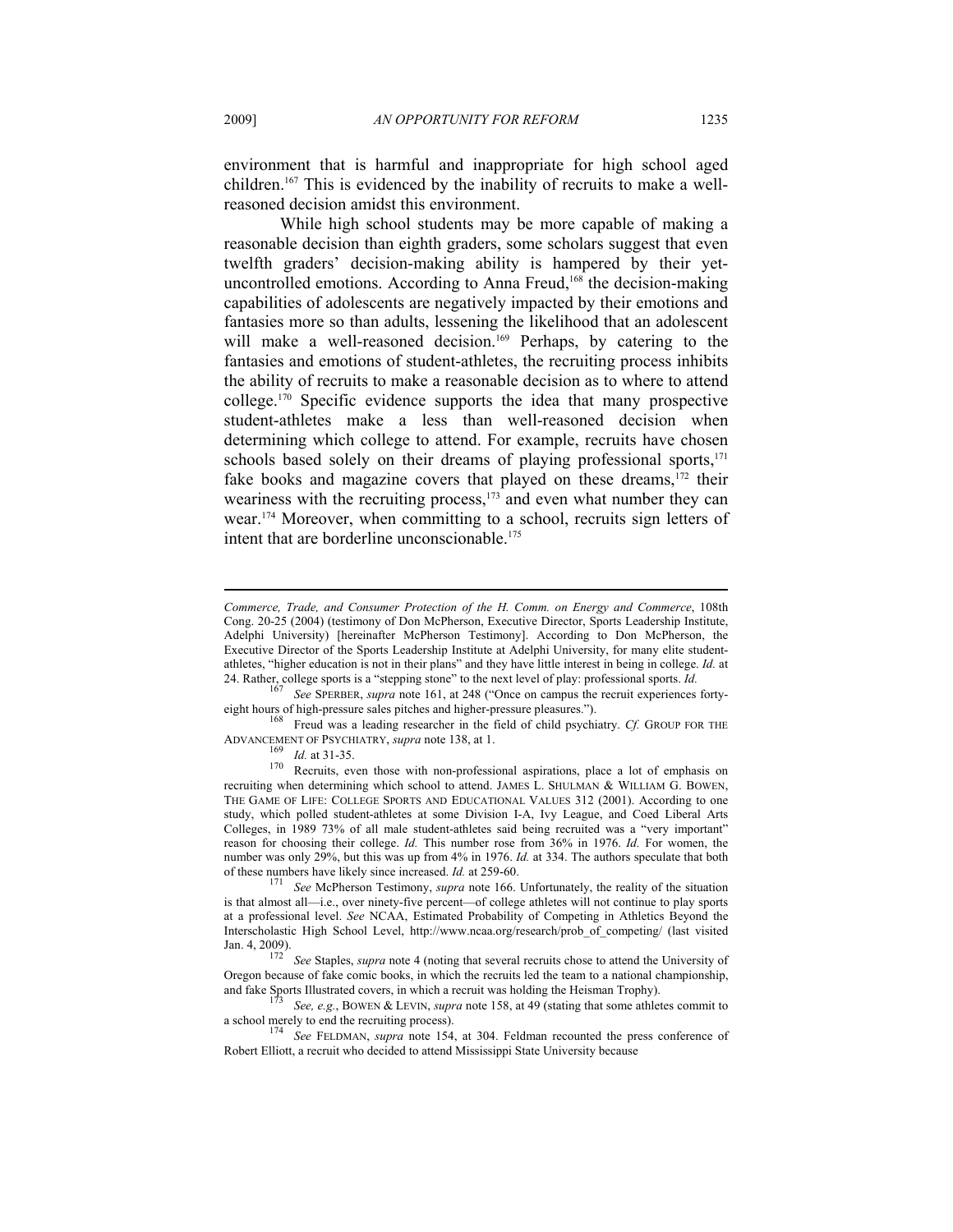#### 1236 *BROOKLYN LAW REVIEW* [Vol. 74:3

The fact that recruits engage in such suspect practices when deciding where to go to college indicates that the recruiting process may be inappropriate for many recruits, or, at worst, even harmful to them.<sup>176</sup> Since the Supreme Court has shown a predisposition to protect high school aged children from being exposed to inappropriate or harmful materials, it is reasonable to believe that the Court would not afford high school student-athletes greater access to recruiting speech than it gave to middle school student-athletes in *Brentwood II*. 177

#### 4. Summary

Although the NCAA and the TSSAA govern student-athletes of different ages, there are a variety of reasons why the Supreme Court would not distinguish between the two in the context of recruiting. Specifically, the language and reasoning of the *Brentwood II* decision and prior Supreme Court jurisprudence suggest such a difference is immaterial. Consequently, it seems that the same legal standards the Supreme Court used to evaluate the TSSAA's Anti-Recruiting Rule would govern an NCAA recruiting ban. Under these standards, the NCAA would have the authority to impose restrictions so long as those restrictions do not contravene the *Pickering* doctrine. Accordingly, an NCAA recruiting ban would only be upheld if it would survive scrutiny under the *Pickering* doctrine.

Coach Croom told me I could come in and wear No. 2. It was really where I could go and feel comfortable and rock my No. 2. I've been wearing it since Pee Wee, and that's the only number I can rock. If I put something else on, it won't look right on me. I figure, you've got to look good to play good. I can't wear those double-digit numbers.

*Id.* 175 *See* Seth Davis, *To Sign or Not to Sign*, SI.COM, Nov. 14, 2008, http://sportsillustrated.cnn.com/2007/writers/seth\_davis/11/13/national.letter/index.html. Letters of Intent are forms signed by recruits which bind the recruits to a school. *Id.* They are voluntary, overly restrictive, non-negotiable, and very difficult to rescind. *Id.* While recruits get some benefit from them, according to Davis they are unfair and even "farcical." *Id.* According to Pete Rush, a lawyer quoted in the piece, they may be unconscionable. *Id.* Nonetheless, every year over "30,000" [student-]athletes sign national letters of intent" because, according to Davis, "that's what everybody does." *Id.*

<sup>176</sup> *See* Ross v. Creighton Univ., 957 F.2d 410, 412 (7th Cir. 1992). Ross enrolled at Creighton from 1978 to 1982 but did not receive nearly enough credits to graduate. *Id.* After he left Creighton, Ross enrolled "for a year of remedial education at the Westside Preparatory School[,] ... attend[ing] classes with grade school children." *Id.* He later enrolled at Roosevelt University. *Id.* After dropping out of Roosevelt, Ross had a "'major depressive episode,' during which he barricaded himself in a Chicago motel room and threw furniture out the window" in an expression of anger against "Creighton employees who had wronged him."  $Id$ .

<sup>&</sup>lt;sup>177</sup> Importantly, this Note is not suggesting that *Ginsberg* or *Hazelwood* would be the basis for limiting recruiting speech. Rather, it is suggesting that, because the Court has previously protected high school students from inappropriate and harmful speech, it would be less inclined to distinguish between high school and college recruiting when determining whether to apply the *Pickering* doctrine to a hypothetical NCAA recruiting ban.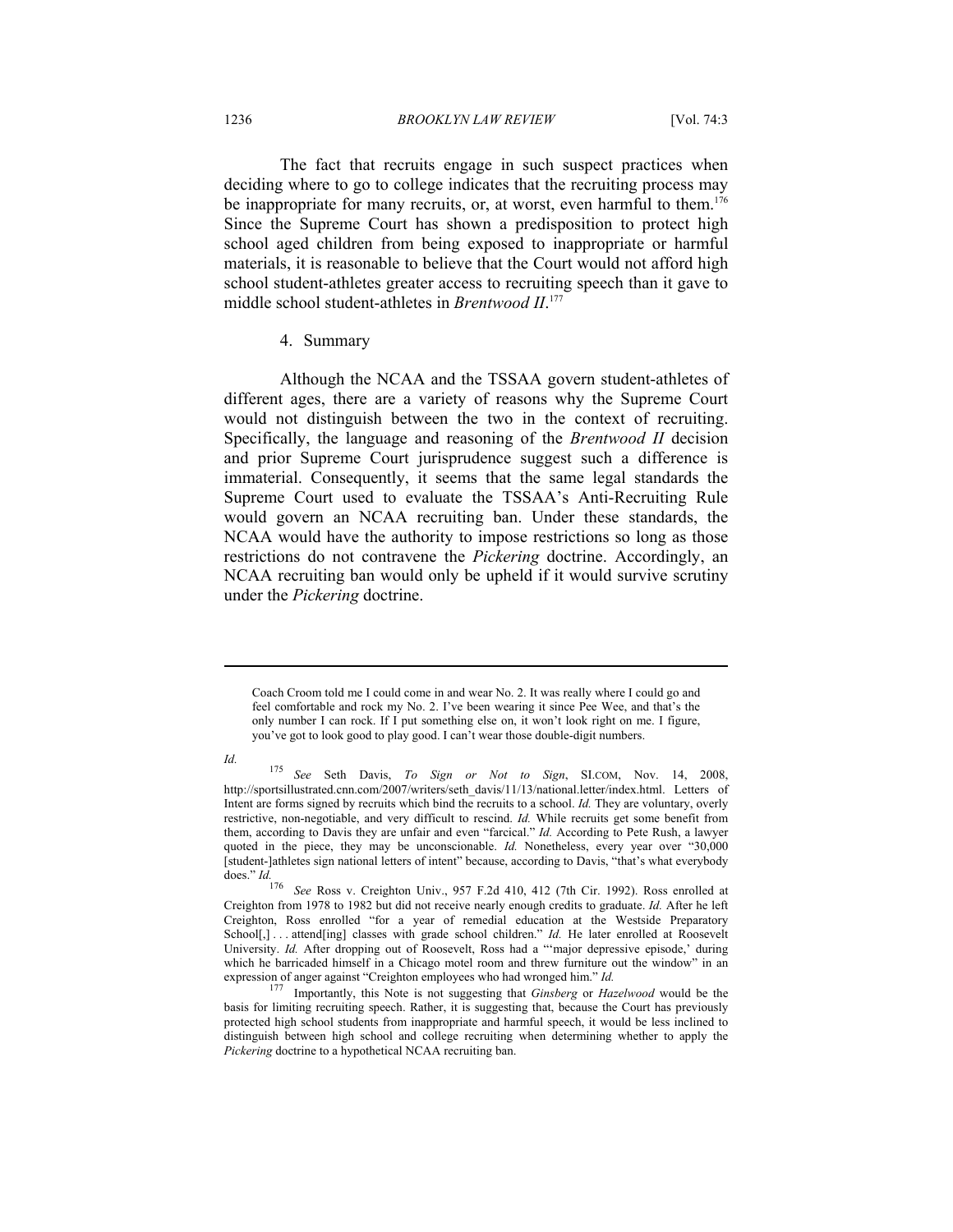# *C. Why an NCAA Recruiting Ban Would Survive Scrutiny Under*  Pickering

If the Court were inclined to subject an NCAA recruiting ban to the *Pickering* doctrine, the next inquiry would be whether such a ban would be constitutional under the three-pronged test. As indicated above, the first part of this test asks whether the employee is speaking as a private citizen.178 If the employee is speaking as a private citizen, a court must then determine whether the employee is speaking on a matter of public concern.179 Finally, if the employee meets these threshold requirements, a court must apply a balancing test to determine whether the employee's interests as a citizen in commenting upon matters of public concern outweigh the employer's interest in promoting the efficiency of its operation.<sup>180</sup> Put more succinctly, the three-pronged *Pickering* doctrine holds that, when employees are speaking as citizens about matters of public concern, their speech can be restricted only when necessary for their employers to operate efficiently and effectively.<sup>181</sup>

# 1. Employee Speaking as a Citizen

Although in *Brentwood II* the Court did not address this threshold issue, assuming instead that Coach Flatt was speaking as a citizen,182 it is likely that a college coach's recruiting speech would not survive scrutiny under *Garcetti*. 183 In *Garcetti*, the Supreme Court concluded that "when public employees make statements pursuant to their official duties, the employees are not speaking as citizens for First Amendment purposes  $\ldots$  .  $\ldots$ <sup>184</sup> Although it did state that a formal job description is not dispositive of an employee's official duties,<sup>185</sup> the Court did not provide a framework for defining the scope of an employee's official duties, leaving the task to the lower courts.186 As a result, lower courts have relied on the rationale of *Garcetti*<sup>187</sup> as well as their own

184 *Id.* at 1960.<br><sup>185</sup> *Id.* at 1961-62. The Court's fear was that an employer could overly restrict an  $\frac{185}{100}$  *Id.* employee's rights by creating broad job descriptions. *Id.* 186 *Id.* at 1961.<br><sup>187</sup> *See, e.g.*, Williams v. Dallas Indep. Sch. Dist., 480 F.3d 689, 692 (5th Cir. 2007)

<sup>&</sup>lt;sup>178</sup> See discussion supra Part II.B.3.<br>
<sup>179</sup> See discussion supra Part II.B.2.<br>
<sup>180</sup> See discussion supra Part II.B.1.<br>
<sup>181</sup> Tenn. Secondary Sch. Athletic Ass'n v. Brentwood Acad. (*Brentwood II*), 127 S. Ct.

<sup>2489, 2495 (2007).&</sup>lt;br><sup>182</sup> *Id.* 183 *Id.* 183 Notably, in *Garcetti*, the Court declined to decide whether the threshold requirement would apply to speech involving "academic scholarship or classroom instruction." Garcetti v. Ceballos, 126 S. Ct. 1951, 1962 (2006). However, since recruiting involves neither "academic scholarship" nor "classroom instruction," there is no reason to think the Court would not extend *Garcetti* to an NCAA recruiting ban.

<sup>(&</sup>quot;*Garcetti* did not explicate what it meant to speak 'pursuant to' one's 'official duties' . . . . Thus, in order to determine whether Williams wrote these memoranda pursuant to his responsibilities as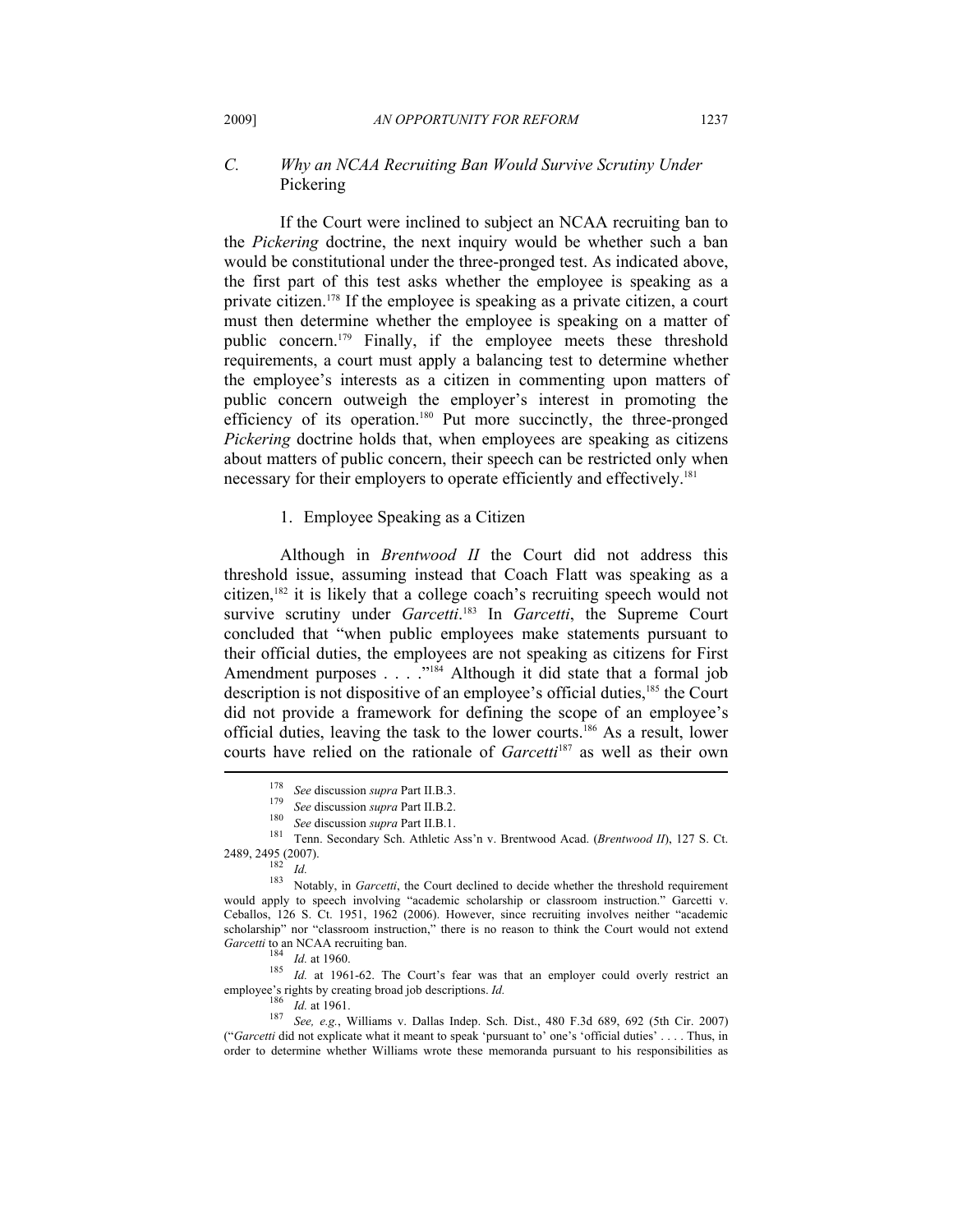definitions of "official duties" in determining whether speech could be restricted.188 Under either analysis, recruiting speech does not pass this threshold test.

First, the rationale behind *Garcetti* indicates that recruiting speech is spoken pursuant to a college coach's official duties. In *Garcetti*, the Supreme Court stipulated that an employer can restrict speech that "owes its existence to a public employee's professional responsibilities."189 Accordingly, it distinguished *Garcetti*, in which Richard Ceballos, because of his duties as a deputy district attorney, notified his superiors about misstatements made in affidavits, from *Pickering*, in which Pickering challenged a school's allocation of financial resources. The Court explained that Pickering's speech "had no official significance and bore similarities to letters submitted by numerous citizens every day."<sup>190</sup> Certainly, recruiting speech is much closer to Ceballos' speech than Pickering's. Unlike the speech in *Pickering*, recruiting speech is promulgated only as a requirement of the position and bears little resemblance to other citizens' communications. Clearly then, recruiting speech "owes its existence"191 to a college coach's responsibility to recruit student-athletes.

Second, recruiting also falls under the "official duties" of a college coach, as defined by lower courts. Lower courts have commonly defined "official duties" as activities performed by an employee that are required as part of his or her job.<sup>192</sup> Recruiting speech is certainly a required part of a college coach's job. Most, if not all, college coaches' official job descriptions include recruiting prospective student-athletes.<sup>193</sup> This requirement is not hollow; given the importance of recruiting, it is unquestionable that recruiting is a required part of the job.<sup>194</sup>

Athletic Director, we must also look to the facts and rationale underlying *Garcetti*."); Jackson v. Jimino, 506 F. Supp. 2d 105, 109-11 (N.D.N.Y. 2007) (rejecting the notion that *Garcetti* created a bright-line rule, choosing instead to apply a fact-based inquiry when determining whether an

employee speaks as a citizen).<br>
<sup>188</sup> *See infra* note 192 and accompanying text.<br>
<sup>189</sup> *Garcetti*, 126 S. Ct. at 1960.<br>
<sup>190</sup> *Id.*<br>
<sup>191</sup> *Id.*<br>
<sup>192</sup> *See, e.g., Williams,* 480 F.3d at 693 (holding that job-required s because it falls within a public employee's official duties); Pittman v. Cuyahoga Valley Career Ctr., 451 F. Supp. 2d 905, 929 (N.D. Ohio 2006) (same). 193 *See, e.g.*, Bates College, Job Opening: Head College Squash Coach,

http://www.squashtalk.com/jobs/2007/jobs07-30.html (last visited Jan. 5, 2009) (listing recruiting contacts and communication as "essential job functions"); College of the Holy Cross, Assistant Coach Men's Baseball, http://holycross.interviewexchange.com/jobofferdetails.jsp;jsessionid=0026F49A8 67D037E77804FB0E2968659?JOBID=7415 (last visited Jan. 5, 2009) (describing job responsibilities as "assist[ing] with all areas of the program including, but not limited to, coaching and recruiting"). 194 *See supra* notes 157-159 and accompanying text. As further evidence of the

importance of recruiting, see SHULMAN & BOWEN, *supra* note 170, at 259, in which the authors discuss just how prevalent recruiting is. According to Shulman and Bowen, almost twenty years ago, about ninety percent of the men who played basketball, football, and hockey, and two-thirds of men playing other sports, reported that they were recruited. *Id.* Moreover, the authors reported that when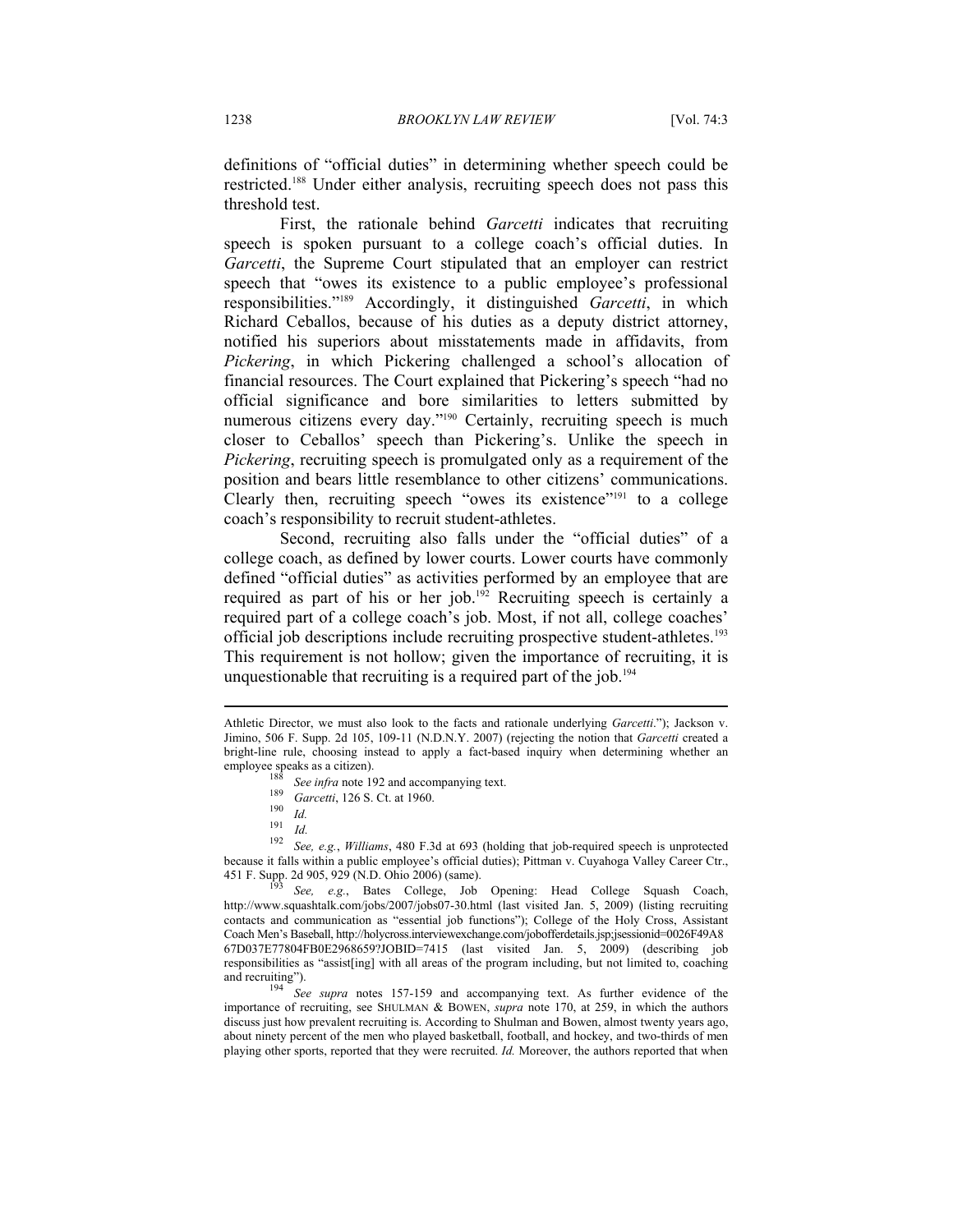Since recruiting is an "official duty" of a college coach and recruiting speech "owes its existence" to this duty, a challenge to an NCAA recruiting ban would not survive scrutiny under *Garcetti*. 195 Failure to satisfy this threshold requirement would end the inquiry immediately and result in the upholding of an NCAA recruiting ban as a valid restriction of its members' speech.

#### 2. Speech as a Matter of Public Concern

Even if a court does conclude that a coach recruiting prospective student-athletes speaks as a private citizen, that speech must address a matter of public concern in order to survive the second threshold inquiry.196 As the Supreme Court stated in *Connick v. Myers*, whether an employee speaks on a matter of public concern is determined by the "content, form, and context" of the speech.197 In *Myers*, the Court concluded that Myers' questionnaire to fellow assistant district attorneys did not constitute a matter of public concern because it was a "mere extension<sup>[]"</sup> of a personal grievance with the employer.<sup>198</sup>

Since *Connick*, the contours of the public concern test have not been distinctly defined;<sup>199</sup> however, subsequent cases have provided some guidance. For example, in *Rankin v. McPherson*, 200 the Court held that private remarks made to a co-worker expressing support for an assassination attempt on the President constituted a matter of public concern.201 Through its holding, the Court emphasized that speech need not be made public, and can be either inappropriate or controversial, to

boundaries of the public concern test are not well defined, *Connick* provides some guidance.").<br><sup>200</sup> 483 U.S. 378 (1987).<br><sup>201</sup> *Id.* at 386-87. While engaged in a private conversation about an assassination attempt

asked about the odds someone could appear on campus and make a team without the coach knowing them, an admissions dean answered "essentially zero." *Id.* at 39.

Notably, two years later, Bowen and Levin reported numbers which indicated that the number of recruited athletes may be a little lower than the original numbers. BOWEN & LEVIN, *supra*  note 158, at 419. Importantly though, Bowen and Levin applied a more demanding definition of "recruited athletes" that surely did not include all recruits. *Compare id*. at 69 (recruited athletes are athletes "who were on a coach's list at the time admissions decisions were being made"), *with*  SHULMAN & BOWEN, *supra* note 170, at 38 (recruited athletes were determined by student-athlete surveys).

Although the applicable relationship here might be the NCAA-member institution arrangement, an argument that the Court would look at the member institution's official duties is misguided given the Court's language in *Brentwood II*. By assuming that Coach Flatt was speaking as a citizen on a matter of public concern, and not Brentwood Academy, the Court seemed to indicate that the duties of the *coach* were at issue in a *Garcetti* inquiry, not the school. Tenn. Secondary Sch. Athletic Ass'n v. Brentwood Acad. (*Brentwood II*), 127 S. Ct. 2489, 2495 (2007).<br><sup>196</sup> See discussion *supra* Part II.B.2.<br><sup>197</sup> 461 U.S. 138, 147-48 (1983).<br><sup>198</sup> *Id.* at 148.<br><sup>199</sup> City of San Diego v. R

on the President, McPherson told a co-worker "if they go for him again, I hope they get him." *Id.* at 381. The comment was overheard by another employee and reported to the employer, who fired McPherson. *Id.* at 381-82.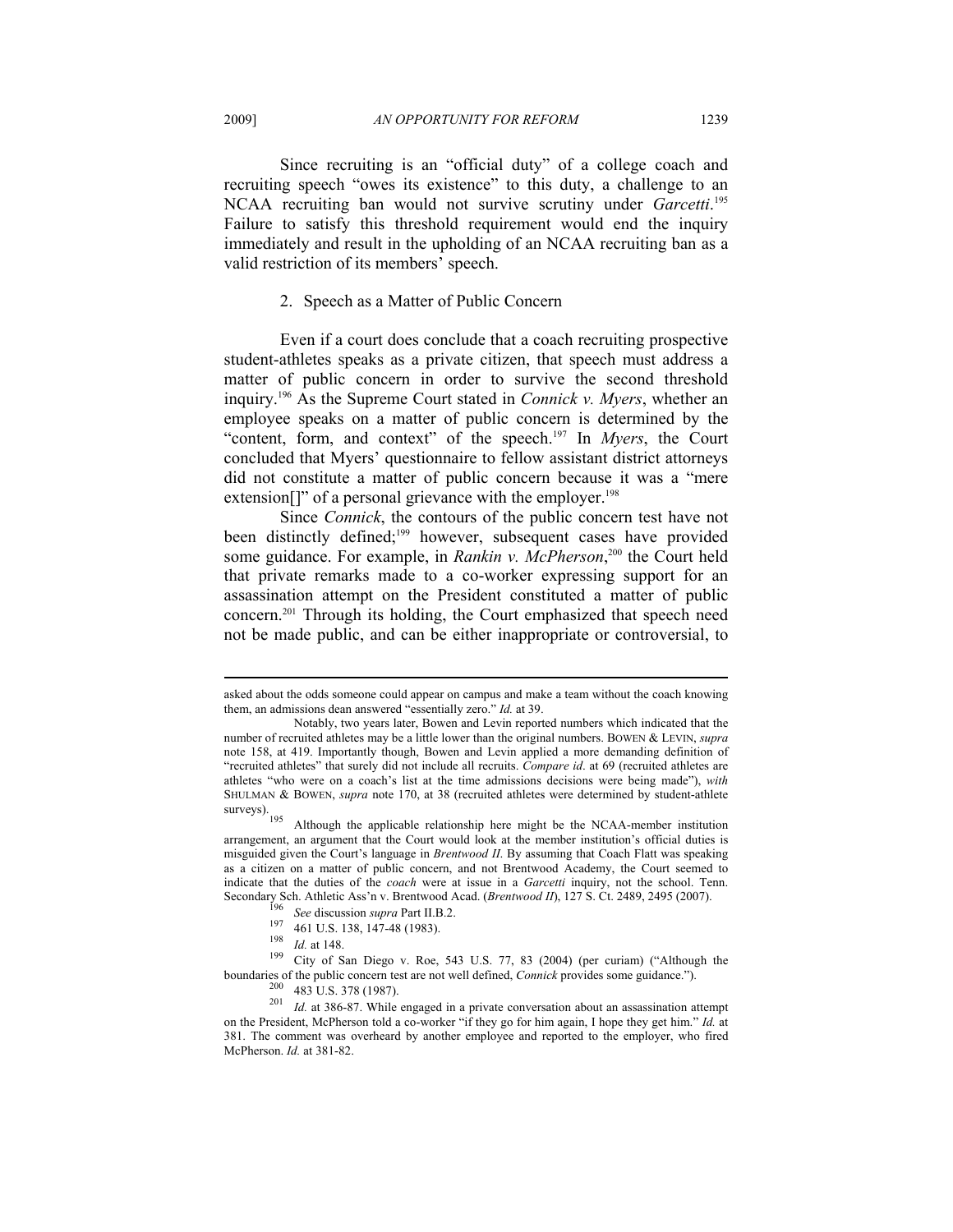constitute a matter of public concern.202 In *City of San Diego v. Roe*, the Court held that a police officer's sexually explicit videos did not constitute a matter of public concern.203 In its holding, the Court attempted to clarify the definition of what constitutes public concern, stating that "public concern is something that is a subject of legitimate news interest; that is, a subject of general interest and of value and concern to the public at the time of publication."204

Despite this guidance, lower federal courts have found the public concern test to be imprecise.205 As a result, courts have taken different approaches in determining what constitutes a matter of public concern. Some courts have focused on whether the speech was made as an employee or as a private citizen.<sup>206</sup> Other courts have focused on whether the content of the speech was of private interest or of concern to the community as a whole.<sup>207</sup> This disagreement over how to define "a matter of public concern" only demonstrates that the public concern test is a fact-based inquiry, the outcome of which depends on the content, form, and context of the particular speech.<sup>208</sup>

The content, form, and context of recruiting speech indicate that it would not constitute speech on a matter of public concern. Recruiting speech entails one-on-one communications between coaches and players that focus on student-athletes' ambitions to attend and compete at the respective institution.209 This type of speech concerns an individual  $\overline{a}$ 

*also* Walter E. Kuhn, Note, *First Amendment Protection of Teacher Instructional Speech*, 55 DUKE

<sup>208</sup> See Campbell v. Galloway, 483 F.3d 258, 271 (4th Cir. 2007) ("Our fact-specific resolution of individual cases has done little to sharpen the line between cases where the complaints about discrimination are matters of public concern and those where such complaints are not matters of public concern."); Stephen Allred, *From* Connick *to Confusion: The Struggle to Define Speech on Matters of Public Concern*, 64 IND. L.J. 43, 75 (1988) (suggesting that lower courts have been inconsistent in determining what constitutes speech on a matter of public concern because of the "almost unbridled discretion given [to] the courts under *Connick*"); Rhodes, *supra* note 206, at 1184 (calling public concern standards "fact-dependent and not always predictable"). 209 For an example of the kind of issues the recruits and coaches discuss, see FELDMAN,

*supra* note 154, at 154-75 (detailing the efforts of The University of Mississippi coaches to get a recruit to meet minimum eligibility requirements, which focused solely on the young man's eligibility, and, of course, football—two interests entirely personal to the recruit).

 Of course, some speech that could be considered recruiting speech would not be so personal in nature—i.e., billboards or brochures advertising the school and its athletic program. While such speech could presumably be considered as addressing a matter of public concern, it is not at issue here since a NCAA rule similar to the TSSAA's rule would not prohibit such speech. Tenn. Secondary Sch. Athletic Ass'n v. Brentwood Acad. (*Brentwood II*), 127 S. Ct. 2489, 2495 (2007).

<sup>&</sup>lt;sup>202</sup> *Id.* at 386-87.<br>
<sup>203</sup> *Roe*, 543 U.S. at 79, 84.<br>
<sup>204</sup> *Id.* at 83-84.<br>
<sup>205</sup> *See, e.g.*, Kirkland v. Northside Indep. Sch. Dist., 890 F.2d 794, 798 (5th Cir. 1989).<br>
<sup>206</sup> *See* Sparr v. Ward, 306 F.3d 589, 594 F.3d 117, 120-21 (5th Cir. 1993); *see also* Charles W. Rhodes, *Public Employee Speech Rights Fall Prey to an Emerging Doctrinal Formalism*, 15 WM. & MARY BILL RTS. J. 1173, 1181 (2007). Of course, with the Court's decision in *Garcetti*, it would seem that this issue would be addressed prior to asking whether the speech touches on a matter of public concern. 207 *See* Cockrel v. Shelby County Sch. Dist., 270 F.3d 1036, 1051-52 (6th Cir. 2001); *see*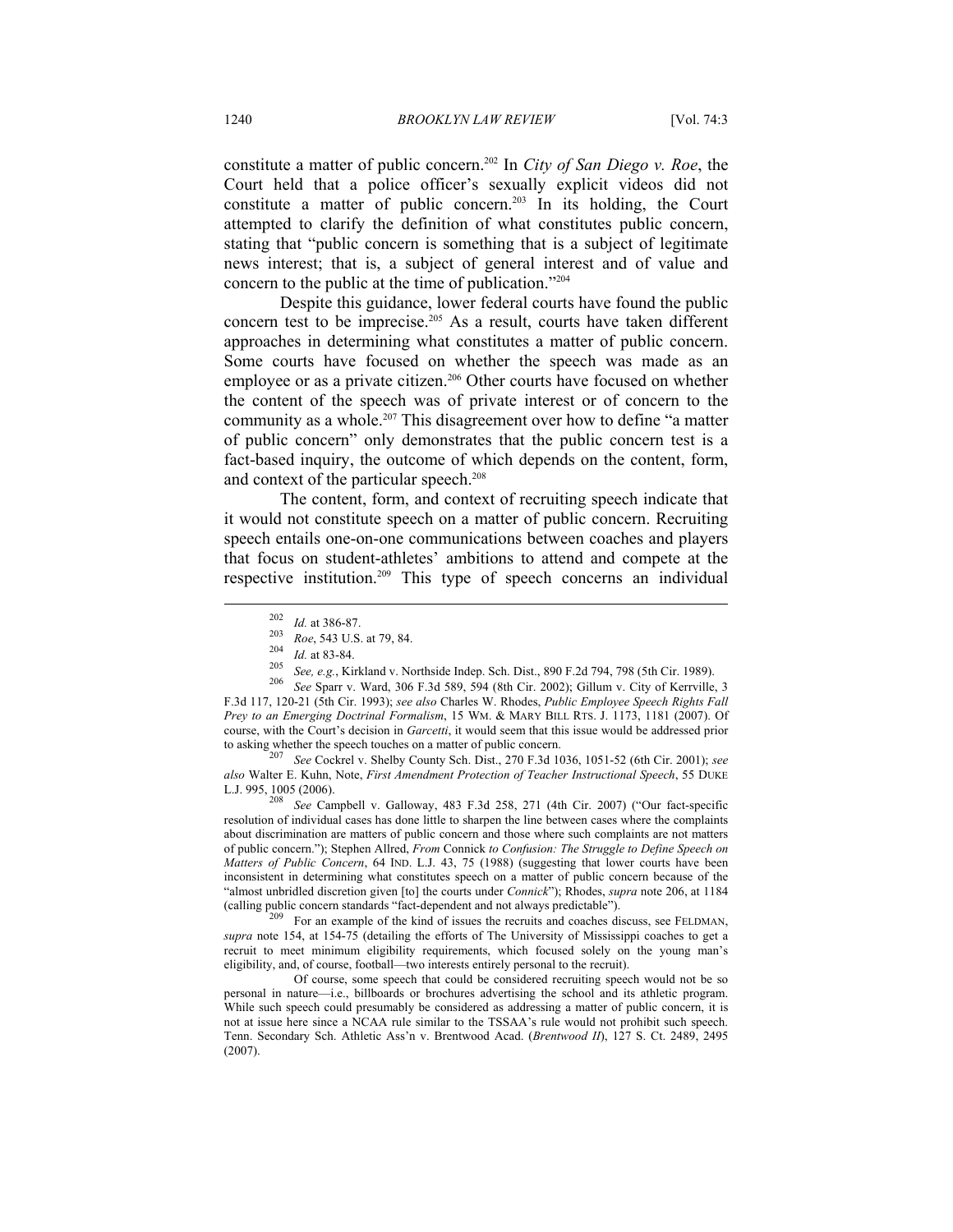student's personal interest in playing athletics at a particular institution. It cannot be said to concern community-wide interests, such as discrimination or governance, since it is not the "subject of legitimate news interest" or "of general interest and of value and concern to the public."210

Moreover, the *intent* of the speech is not to address a matter of public concern, which, according to at least one Circuit Court of Appeals, is important in discerning whether the employee was addressing a matter of public concern.211 Rather, the goal of recruiting speech is to attract prospective student-athletes to the school's athletic program.<sup>212</sup> Thus, even if some discussion took place that was of a general interest to the public, it would still not necessarily constitute speech on a matter of public concern.213 Combining this with the fact that coaches recruit as part of their professional duties, $2^{14}$  it is evident that speech intended to recruit a student-athlete to a college or university does not address a matter of public concern.<sup>215</sup>

## 3. *Pickering* Balancing Test

If a court were to determine that a college coach recruiting a student-athlete is an employee speaking as a citizen on a matter of public concern—or if it assumes as much, as did the *Brentwood II* Court—the final determination would be whether the NCAA's interest in efficiency

<sup>210</sup> City of San Diego v. Roe, 543 U.S. 77, 83-84 (2004) (per curiam). An example of private remarks that implicate the general interest of the public is displayed in *Rankin v. McPherson*, 483 U.S. 378 (1987). In *Rankin*, an employee made private remarks to another employee about her views on the attempted assassination of the President. *Id.* at 381-82. The Court held these remarks to be a matter of public concern, given the fact that they were delivered on the heels of "heightened public attention" on presidential assassinations. *Id.* at 386. Discussions over a recruit's ability to compete at a college or university does not similarly pique the interest of the public.<br><sup>211</sup> Salehpoor v. Shahinpoor, 358 F.3d 782, 787 (10th Cir. 2004) ("The court will also

consider the motive of the speaker to learn if the speech was calculated to redress personal grievances or to address a broader public purpose." (citing Workman v. Jordan, 32 F.3d 475, 482-83

<sup>(10</sup>th Cir. 1994))). 212 *See supra* note 209. 213 In *Connick*, the Court stated, "[Speech] not otherwise of public concern does not attain the status because its subject matter could, in different circumstances, have been the topic of a communication to the public that might be of general interest." Connick v. Myers, 461 U.S. 138, 148 n.8 (1983). Following this reasoning, even if the subject matter of recruiting speech could, in some circumstances, be considered addressing a matter of general interest to the public, because the intent of the speech is to address personal, and not public, concerns, it does not necessarily attain public

concern status.<br><sup>214</sup> *See* discussion *supra* Part III.C.1.<br><sup>215</sup> For an example of what courts have found to be matters of public concern, see Johnson v. Ganim, 342 F.3d 105, 112-14 (2d Cir. 2003) (letter criticizing mayor's administration was a matter of public concern); Victor v. McElveen, 150 F.3d 451, 456 (5th Cir. 1998) (protest against racial discrimination was a matter of public concern). For an example of the what courts have not found to be matters of public concern, see Alexander v. Eeds, 392 F.3d 138, 145-46 (5th Cir. 2004) (complaints about police department's promotion process were not a matter of public concern); *Salehpoor*, 358 F.3d at 788 (complaint of theft of student's research was not a matter of public concern).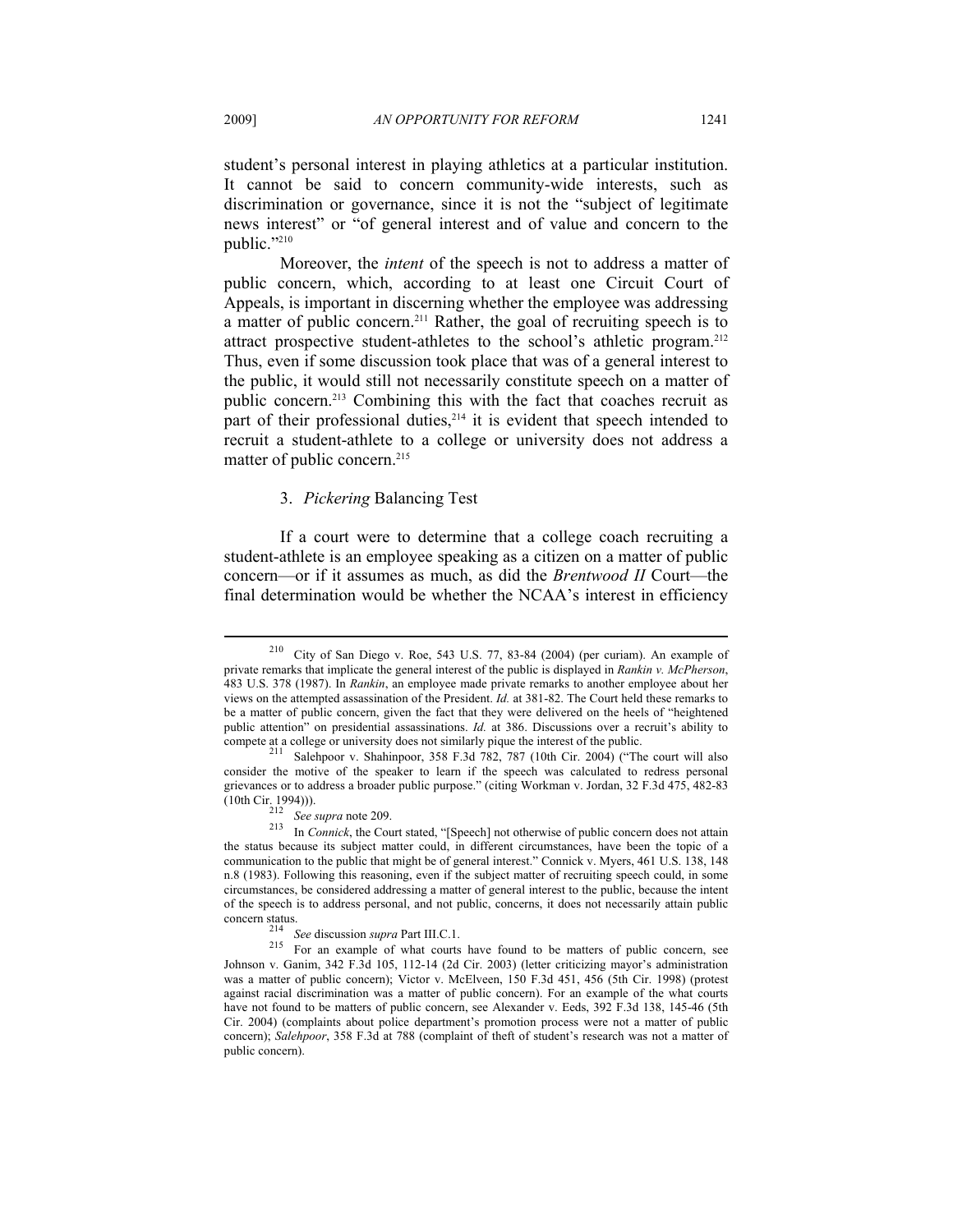and effectiveness outweigh the school's free speech rights.<sup>216</sup> The Court's most recent articulation of the *Pickering* balancing test—in *Brentwood II*—is that when an employee speaks as a citizen about matters of public concern, an employer can only impose those restrictions that are necessary for it to operate efficiently and effectively.<sup>217</sup> Like the threshold inquiries, in applying the *Pickering* balancing test, the Court requires a fact-based, case-by-case assessment of both the employer's interest in operating efficiently and effectively and the employee's interest in free speech.<sup>218</sup>

The *Brentwood II* decision provides some valuable guidance for evaluating an NCAA recruiting ban. According to the *Brentwood II*  Court, there are a number of harms that could prevent a high school sports association from operating efficiently and effectively.<sup>219</sup> These harms include exploitation of students, lack of competition, and an athletic-centric environment.220 Because the TSSAA's Anti-Recruiting Rule discourages these harms, the Court held that the Rule is necessary for the association's efficient and effective operation and thus a valid speech restriction.<sup>221</sup> Thus, it follows that if  $(1)$  recruiting high school student-athletes leads to similar harms; (2) these harms detract from the NCAA's ability to operate efficiently and effectively; and (3) an NCAA recruiting ban discourages these harms, then it would be upheld under the *Pickering* balancing test.

While the Supreme Court did not rely on empirical evidence to support its conclusion that recruiting middle school students could lead to exploitation, distortion of competition, and creation of a culture that values athletics over academics,<sup>222</sup> specific evidence shows that collegiate recruiting harbors these evils. First, the recruitment of student-athletes has lead to their exploitation. As discussed above, the NCAA, its conferences, and its schools receive substantial revenue as a result of college athletics.223 Despite this fact, none of the revenue is distributed directly to the players themselves.<sup>224</sup> Rather, for their athletic

<sup>216</sup> *See* discussion *supra* Part II.B.1. 217 Tenn. Secondary Sch. Athletic Ass'n v. Brentwood Acad. (*Brentwood II*), 127 S. Ct. 2489, 2495 (2007). 218 *See* Bd. of County Comm'rs, Wabaunsee County, Kan. v. Umbehr, 518 U.S. 668, 677

<sup>(1996) (&</sup>quot;*Pickering* requires a fact-sensitive and deferential weighing of the government's legitimate interests."); Pickering v. Bd. of Educ., 391 U.S. 563, 569 (1968) ("Because of the enormous variety of fact situations in which critical statements by . . . public employees may be thought by their superiors . . . to furnish grounds for dismissal, we do not deem it either appropriate or feasible to attempt to lay down a general standard against which all such statements may be judged.").<br>
<sup>219</sup> *Brentwood II*, 127 S. Ct. 2489, 2496 (2007).<br>
<sup>220</sup> *Id.* at 2495-96.<br>
<sup>221</sup> *Id.* at 2495-96.<br>
<sup>221</sup> *Id.* at 2495-96.<br>
<sup></sup>

individual is ineligible for participation in intercollegiate athletics if he or she accepts payment for playing).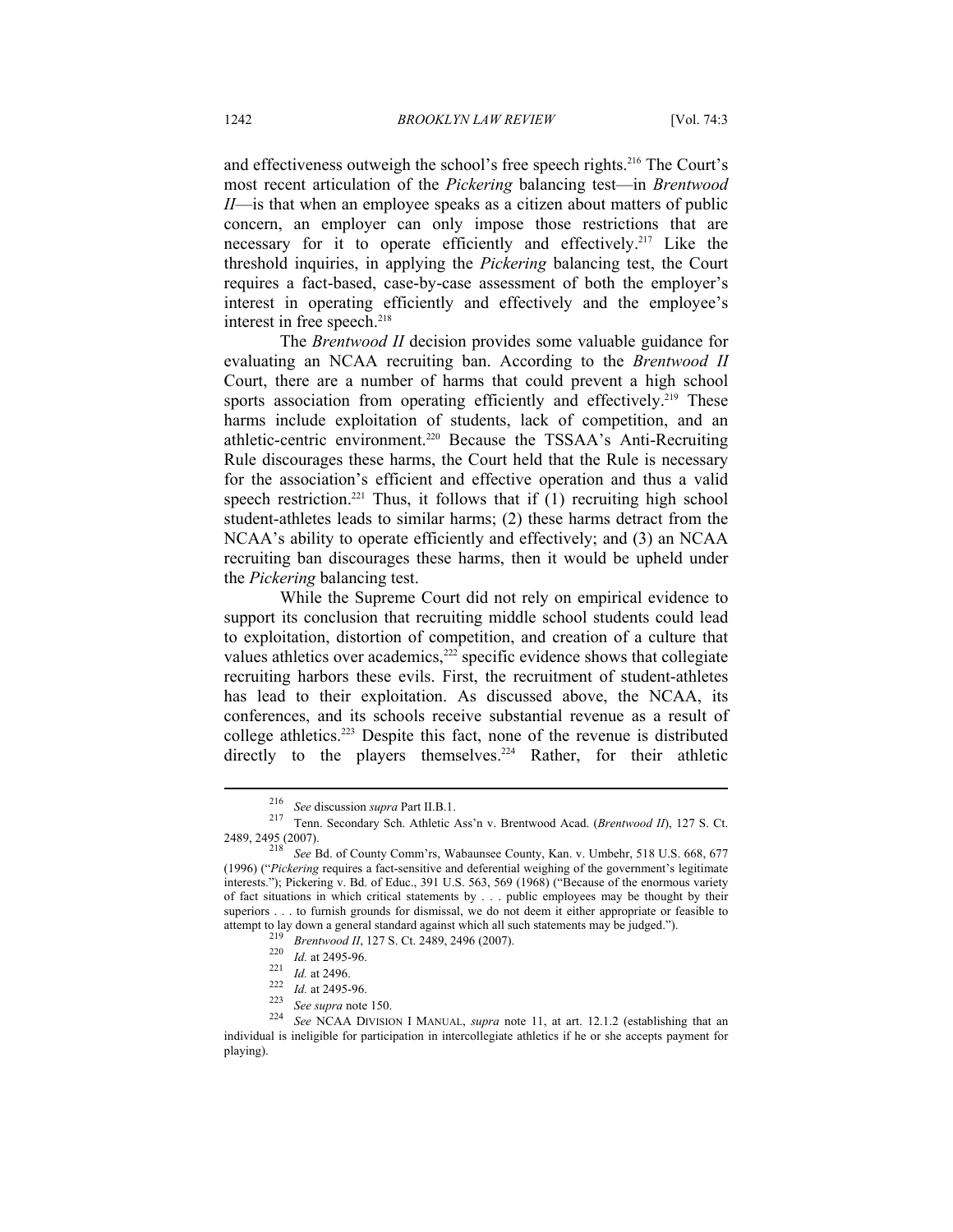participation, the majority of student-athletes are compensated with a free college education and any other benefits that exist from playing an intercollegiate sport.225 Whether or not this consideration is sufficient, the basis of this exchange is undermined by recruiting.<sup>226</sup>

Because of the emphasis placed on winning in college athletics, the importance of acquiring physically gifted student-athletes cannot be understated.227 To acquire these top athletes, many coaches recruit student-athletes based solely on their physical skills, paying little attention to their academic qualifications, so long as they meet the minimum NCAA requirements.<sup>228</sup> As a result, many of these physically gifted athletes are not academically qualified to attend the institution,<sup>229</sup> but are able to attend because college admissions offices lower their academic standards in order to ensure the student-athletes' admission.<sup>230</sup>

This is problematic because it will be harder for these unqualified student-athletes to receive a meaningful education.231 Coming into school, the recruits are at a disadvantage because they are academically unqualified to attend the school. Moreover, while attending school they have to devote much of their time to athletics, instead of focusing on academics.232 Because of the combination of these two factors, it is arguable that many, or at least some, student-athletes are not receiving the requisite college education.<sup>233</sup> By depriving many recruits

<sup>225</sup> *See* James J. Duderstadt, *Intercollegiate Athletics and the American University: A University President's Perspective, in* THE BUSINESS OF SPORTS, *supra* note 5, at 560-61.<br><sup>226</sup> See id. at 561 (claiming that "recruiting college athletes based entirely on physical

skills rather than academic promise undermines [the] premise [of this exchange]").<br>
<sup>227</sup> See supra notes 157-159 and accompanying text.<br>
<sup>228</sup> FELDMAN, *supra* note 154, at 157-75; *see also infra* note 242.<br>
<sup>229</sup> See Ji

 $^{230}$  Bowen and Levin provide a detailed analysis of the admissions advantage for recruited athletes. BOWEN & LEVIN, *supra* note 158, at 69-79. Specifically, the statistics they provide show that a high percentage of academically unqualified athletes get admitted to the country's most prestigious universities. *Id.* at 74-75; *see also* Lynch, *supra* note 151, at 602 (discussing how athletes that fail to meet school's admissions requirements can still be admitted through special admission

processes, often with "no questions asked").<br><sup>231</sup> See William C. Dowling, *To Cleanse Colleges of Sports Corruption, End Recruiting Based on Physical Skills, THE CHRON. OF HIGHER EDUC., Jul. 9, 1999, at B9.* 

*Based Shewing, The Christian Skills, The Christian Skills, Theory See Spersber, <i>supra* note 161, at 303 (reporting that many teams require fifty hours of

participation a week).<br><sup>233</sup> While graduation rates are roughly the same for athletes and non-athletes, *see* NCAA, Overall Division I Graduation Rates, http://web1.ncaa.org/app\_data/instAggr2007/1\_0.pdf (last visited Jan. 3, 2009), that does not necessarily mean they are receiving a quality education. *See, e.g.*, BOWEN & LEVIN, *supra* note 158, at 129-34, 146-49 (providing statistics that show recruited athletes generally perform worse than the remaining student body); SPERBER, *supra* note 161, at 301 (stating that many athletes, including those in low-profile Division I sports, "receive degrees but no education"); ZIMBALIST, *supra* note 150, at 39-41 (arguing that even student-athletes that graduate sometimes receive "totally hollow degrees") (internal quotation marks omitted); Dowling, *supra*  note 231, at B9 (claiming that big-time college athletes cannot succeed in school); Pete Thamel, *Top Grades and No Class Time for Auburn Players*, N.Y. TIMES, Jul. 14, 2006, at A1 (discussing how football players at Auburn University took classes that did not require attendance and received substantially higher grades for them).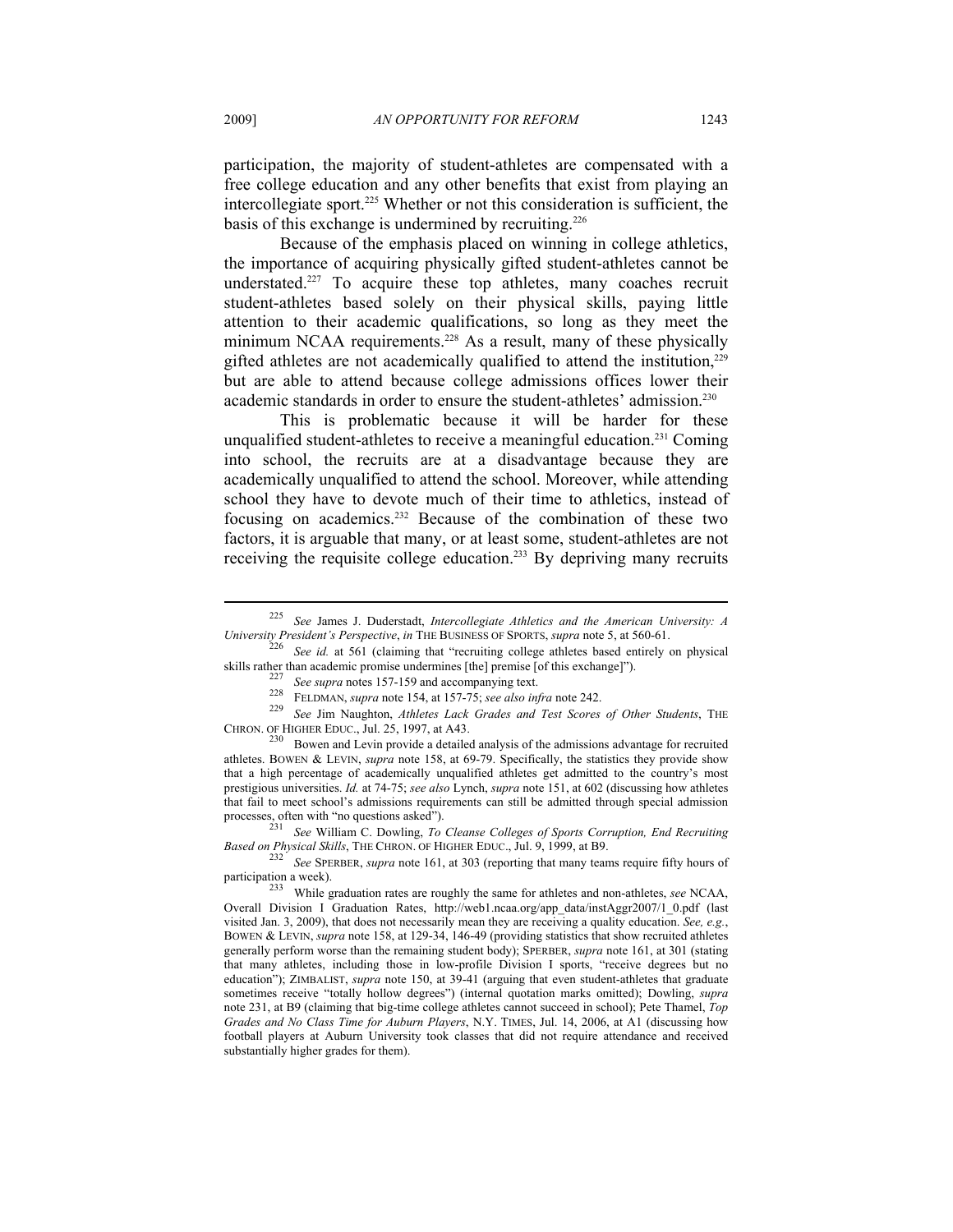of a meaningful college education, colleges undermine the basic exchange with student-athletes and exploit them for athletic success.<sup>234</sup>

Second, the recruitment of student-athletes has led to a distortion of competition between colleges. Although a new team or two may contend each year, for the most part, every year the same teams compete for an NCAA championship.<sup>235</sup> This trend is neither limited to the high profile sports of men's basketball and football,<sup>236</sup> nor to Division I.<sup>237</sup> This lack of competition is a direct result of recruiting. Given coaches' claims as to the importance of recruiting to a program's success, $238$  it should be no surprise that success on the recruiting trail has led to success on the playing field.<sup>239</sup> Therefore, since recruiting is integral in

NCAA, Division I Women's Volleyball Champions, http://www.ncaa.com/history/w-volleyballd1.html (last visited Jan. 3, 2009) (Only ten different schools have won a national championship in Division I women's volleyball in twenty-seven years.); NCAA, Division I Indoor Track & Field-Team Champions, http://www.ncaa.com/history/indoortrack-d1.html (last visited Jan. 3, 2009) (Arkansas University has been the men's Division I national indoor track and field champion nineteen times in the past twenty-five years.).<br><sup>237</sup> See, e.g., D3football.com, D3football.com Top 25,

http://www.d3football.com/top25/2007/week-0 (last visited Feb. 9, 2009); D3football.com, D3football.com Top 25, http://www.d3football.com/top25/2006/week-0 (last visited Feb. 9, 2009); D3football.com, D3football.com Top 25, http://www.d3football.com/top25/2005/week-0 (last visited Feb. 9, 2009); D3football.com, D3football.com Top 25, http://www.d3football.com/top25/2004/week-0 (last visited Feb. 9, 2009); D3football.com, D3football.com Top 25, http://www.d3football.com/top25/ 2003/week-0 (last visited Feb. 9, 2009). From 2003-2007, several teams appeared in the D3football.com preseason top ten multiple times including Mount Union, St. John's and Mary Hardin-Baylor five times, and Linfield four times. *Id.*<br><sup>238</sup> See supra notes 156-158 and accompanying text.<br><sup>239</sup> Many of the teams that consistently place in the top ten of the final AP college football

poll have also been recognized as having a top ten recruiting class by college football pundits. *See* Rivals.com, Football Recruiting: Team Rankings, http://rivals100.rivals.com/TeamRank.asp? (last visited Jan. 24, 2008). From 2002-2008, several teams placed among the top ten in terms of strength of recruiting class multiple times according to Rivals.com, including Georgia University seven times, and Oklahoma University, Louisiana State University, and University of Southern California five times. Rivals.com, Football Recruiting: Team Rankings, http://rivals100.rivals.com/TeamRank.asp?

<sup>234</sup> WALTER BYERS & CHARLES HAMMER, UNSPORTSMANLIKE CONDUCT: EXPLOITING COLLEGE ATHLETES 299 (1995) (claiming "that the college admissions office and faculty exploit the athlete by taking on board a poorly prepared student and providing to him or her course work of minimum quality so the athlete can meet minimum eligibility standards").<br><sup>235</sup> For example, from 2002-2007, several teams have appeared in the top ten of the final

Associated Press (AP) college football poll multiple times, including the University of Southern California six times, the Ohio State University five times, and Louisiana State University, Georgia University, Oklahoma University, and the University of Texas four times. ESPN College Football, 2008 NCAA Football Rankings—Final, http://sports.espn.go.com/ncf/rankings?seasonYear=2007&pollId=1 (last visited Mar. 3, 2009); ESPN College Football, 2008 NCAA Football Rankings—Final, http://sports.espn.go.com/ncf/rankings?seasonYear=2006&pollId=1 (last visited Mar. 3, 2009); ESPN College Football, 2008 NCAA Football Rankings—Final, http://sports.espn.go.com/ncf/rankings? seasonYear=2005&pollId=1 (last visited Mar. 3, 2009); ESPN College Football, 2008 NCAA Football Rankings—Final, http://sports.espn.go.com/ncf/rankings?seasonYear=2004&pollId=1 (last visited Mar. 3, 2009); ESPN College Football, 2008 NCAA Football Rankings—Final, http://sports.espn.go.com/ncf/rankings?seasonYear=2003&pollId=1 (last visited Mar. 3, 2009); ESPN College Football, 2008 NCAA Football Rankings—Final, http://sports.espn.go.com/ncf/rankings? seasonYear=2002&pollId=1 (last visited Mar. 3, 2009). Perhaps more indicative of the lack of competition is that only three teams of the sixty spots in the final top ten for the past six years were from schools outside the "Big Six" conferences.  $Id$ .<br><sup>236</sup> In fact, the lack of competition may be more prevalent in low-profile sports. *See, e.g.*,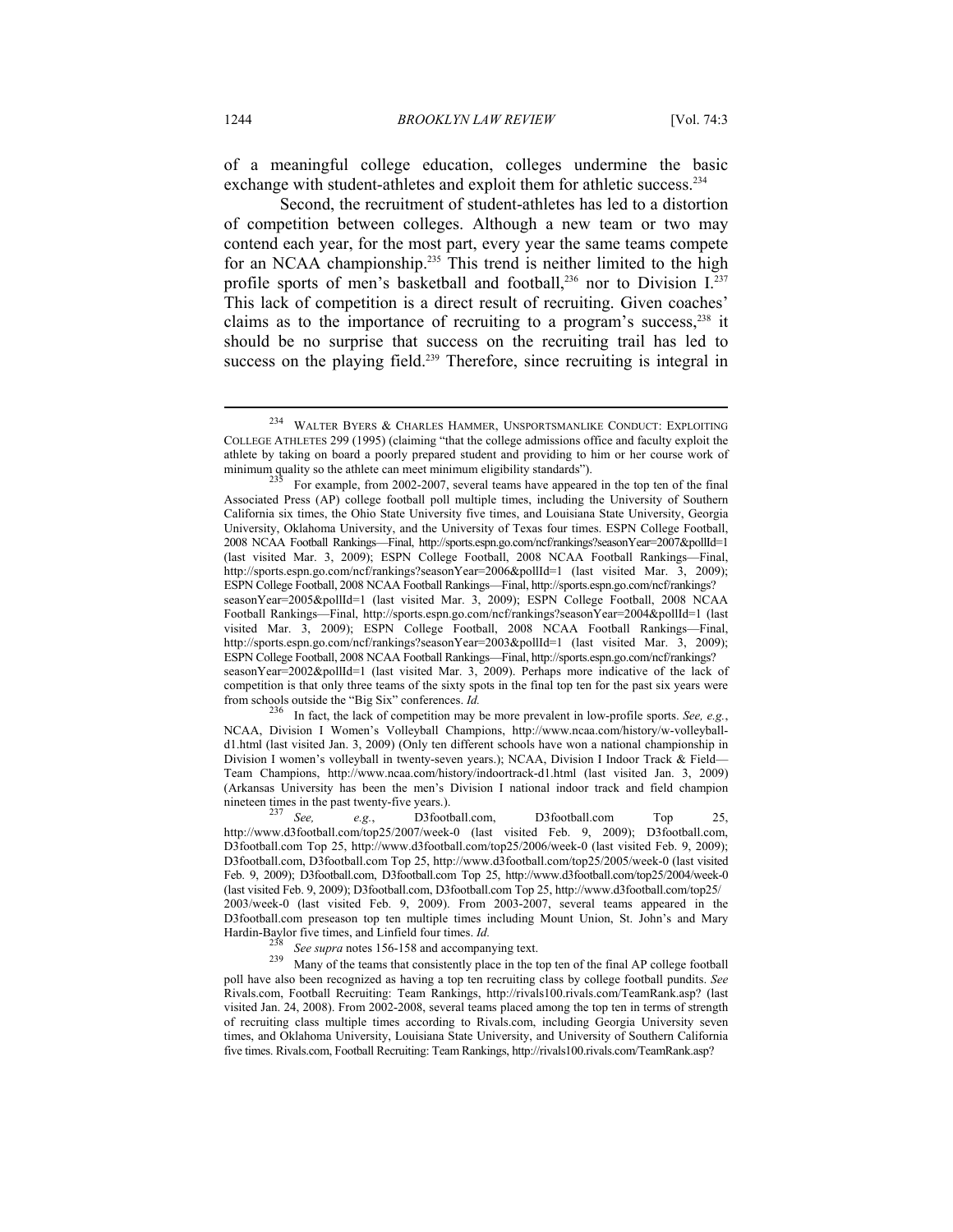establishing success on the playing field, it follows that it is a, if not the, driving force behind the current lack of competition in college athletics.

Third, the recruitment of student-athletes fosters an environment in which athletics is valued more than academics. Because of the heightened importance of college athletics to institutions, the fact that education is the primary reason for attending college is sometimes lost.<sup>240</sup> Thus, instead of an environment which attempts to integrate athletics and academics, a different environment emerges which often forces the student-athlete to choose between athletic and academic success.<sup>241</sup> Recruitment of student-athletes encourages such an environment, since recruiting focuses on the physical skills of a student-athlete, often at the expense of academic qualifications.<sup>242</sup> By allowing this type of recruiting and by encouraging it through the admission of academically unqualified student-athletes, colleges are contributing to a culture that values athletic excellence at the expense of academic success, the third harm mentioned by the *Brentwood II* Court.

Like the effect of these harms on the TSSAA, each one of these harms impacts the NCAA's ability to operate efficiently and effectively.

postype=0&sort=0&year=2008 (last visited Mar. 19, 2009); Rivals.com, Football Recruiting: Team Rankings, http://rivals100.rivals.com/TeamRank.asp? postype=0&sort=0&year=2007 (last visited Mar. 19, 2009); Rivals.com, Football Recruiting: Team Rankings, http://rivals100.rivals.com/TeamRank.asp? postype=0&sort=0&year=2006 (last visited Mar. 19, 2009); Rivals.com, Football Recruiting: Team Rankings, http://rivals100.rivals.com/TeamRank.asp? postype=0&sort=0&year=2005 (last visited Mar. 19, 2009); Rivals.com, Football Recruiting: Team Rankings, http://rivals100.rivals.com/TeamRank.asp? postype=0&sort=0&year=2004 (last visited Mar. 19, 2009); Rivals.com, Football Recruiting: Team Rankings, http://rivals100.rivals.com/TeamRank.asp? postype=0&sort=0&year=2003 (last visited Mar. 19, 2009); Rivals.com, Football Recruiting: Team Rankings, http://rivals100.rivals.com/TeamRank.asp? postype=0&sort=0&year=2002 (last visited Mar. 19, 2009). This correlates highly with the AP top ten. *See supra* note 235.

This fact gets lost on both the players and coaches. *See Dowling, supra* note 231, at B9 (discussing a scandal at the University of Minnesota, in which a tutor revealed that she had completed 400 assignments for men's basketball players from 1993 to 1998); Mark Schlabach, *Younger Harrick Blamed for Fraud*, ATLANTA J.-CONST., May 21, 2003, at C1 (reporting an investigation that revealed that the assistant men's basketball coach at the University of Georgia, Jim Harrick, Jr., lied about his teaching credentials to get a physical education position at the school, misled the university as to how the class would be taught, and gave an " $A$ " to three players who failed to attend class, do class work, and take the final exam); Andy Staples, *Economics of Recruiting*, SI.COM, Feb. 6, 2009, http://sportsillustrated.cnn.com/2008/writers/andy\_staples/01/23/recruiting.economics/ 1.html (reporting on a study which found that, for top college football recruits, graduation rates had no measurable effect on their choice of school).

This fact also gets lost on schools. *See* Lynch, *supra* note 151, at 602-06, 608. Lynch's article provides a detailed analysis of the relationship between college athletics—specifically basketball—and academics. In arguing that many elite college programs may have lost sight of "educational primacy," *id.* at 605, Lynch highlights instances where the desire for athletic success impedes on the academic missions of universities. *Id.* at 602-06, 608. Some of the examples relevant to this Note include: coaches steering athletes to less demanding majors or courses to ensure they will meet NCAA eligibility requirements, athletes spending forty to sixty hours a week on their

sports, and regular season games and postseason tournaments infringing on class attendance. *Id.* 241 See Lynch, *supra* note 151, at 604. The unfortunate truth is that often the choice has to be athletics, because, if athletes refuse to meet their coaches' demanding requirements, they will lose their athletic scholarships. SPERBER, *supra* note 161, at 303.<br><sup>242</sup> According to Bowen and Levin, recruitment of athletes in the high-profile sports "has

become so aggressive that not even lip service is paid to educational values." BOWEN & LEVIN, *supra* note 158, at 44.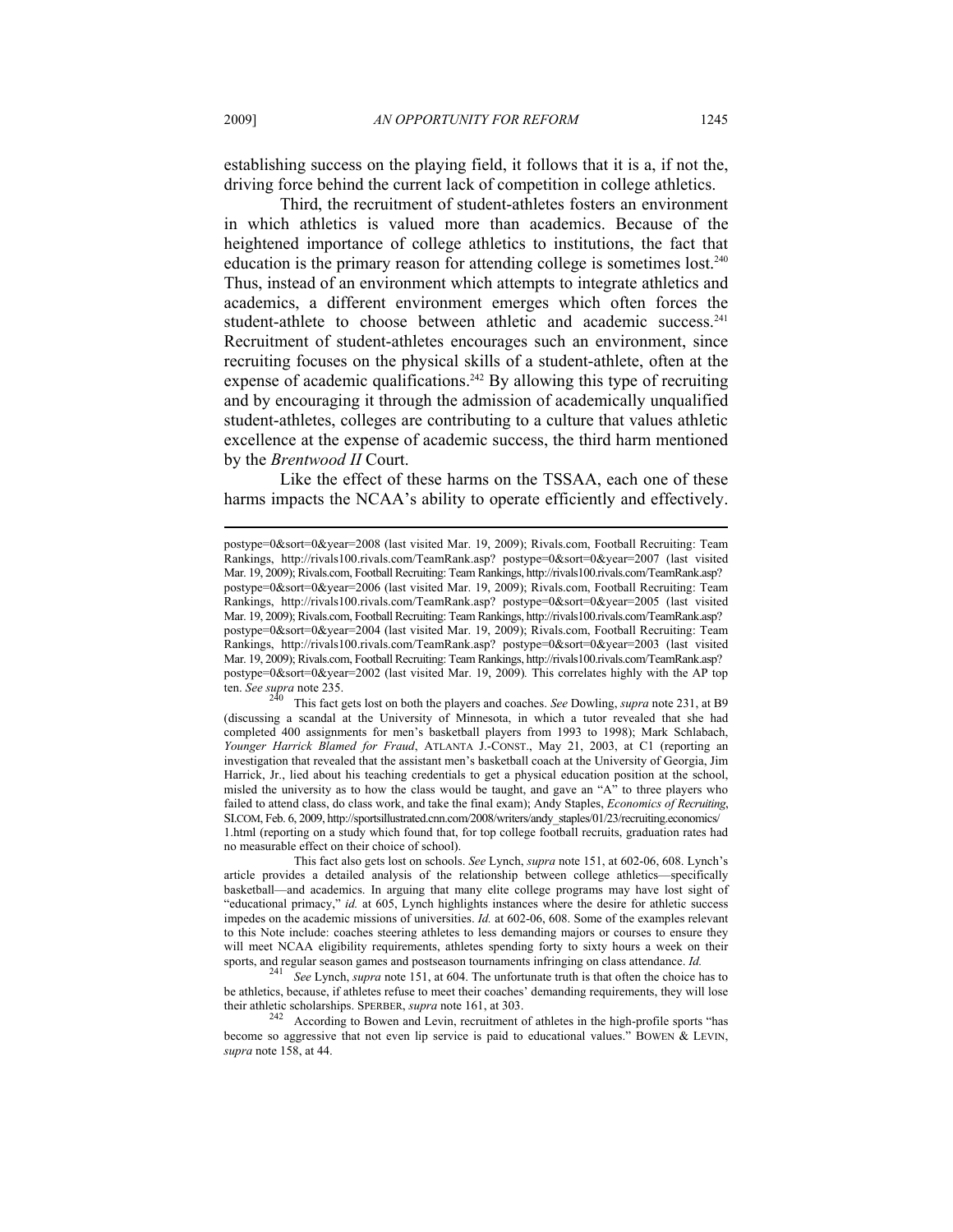The Supreme Court has provided some guidance for determining whether a restriction is necessary for an employer to operate efficiently and effectively. According to the Court, relevant considerations in this test include whether the employee speech "impairs discipline by supervisors or harmony among co-workers, has a detrimental impact on . . . working relationships, . . . or interferes with the regular operation of the enterprise."243 Because the instant situation is not the traditional employer-employee relationship, the only applicable inquiry seems to be whether the harms of recruiting speech interfere with the regular operation of the NCAA.

Indeed, recruiting harms have impeded the regular operation of the NCAA and, consequently, detracted from its ability to operate efficiently and effectively. Among the NCAA's stated purposes are: protecting the well-being of student-athletes, ensuring fair and equitable competition, and respecting the supporting role that athletics plays to education.244 Part of the NCAA's regular operation includes enacting measures to ensure these purposes are upheld.245 Nonetheless, recruiting has lead directly to exploitation of student-athletes, unequal competition, and diminishment of the educational predominance, each of which strikes at the core of the NCAA's purposes. In undermining the NCAA's values, recruiting interferes with its regular operation and detracts from its ability to operate efficiently and effectively.<sup>246</sup>

The negative impact of recruiting on the NCAA's efficient and effective operation can be seen in the failures of the NCAA's current enforcement system. To uphold its rules, the NCAA has an enforcement division that investigates and punishes rules violations.<sup>247</sup> However, the high number of recruiting and other violations<sup>248</sup> has significantly negated the enforcement division's ability to quash this conduct. Because

<sup>243</sup> Rankin v. McPherson, 483 U.S. 378, 388 (1987); *see also* Love-Lane v. Martin, 355 F.3d 766, 778 (4th Cir. 2004); Khauns v. Sch. Dist. 110, 123 F.3d 1010, 1014-15 (7th Cir. 1997).<br>
<sup>244</sup> See supra notes 129, 131-133 and accompanying text.<br>
<sup>245</sup> NCAA, Services, http://www.ncaa.org/wps/ncaa?ContentID=1355

<sup>2009) (</sup>stating that part of its job is to enact regulations to deal with athletic problems). 246 *Cf.* Hinshaw v. Smith, 436 F.3d 997, 1007-08 (8th Cir. 2006) (holding that speech

which miscommunicated the employer's interpretation of a recently-passed law undermined the board's efforts and was thus unprotected under *Pickering*); Pappas v. Giuliani, 290 F.3d 143, 149 (2d Cir. 2002) (holding that a police officer's speech, reinforcing perception that police department is racially biased, undermined the efforts of the police department and thus impaired its ability to operate efficiently).

<sup>247</sup> NCAA, NCAA Enforcement/Infractions, http://www.ncaa.org/wps/ncaa?ContentID= 34874 (last visited Jan. 3, 2009). 248 For the number of rules violations in recent years, see Wolverton, *supra* note 4.

Notably, those numbers include only detected violations; a substantial amount of violations go undetected. *See infra* notes 253-254 and accompanying text.

Significantly, out of all areas of NCAA rules violations—i.e., academic, recruiting, eligibility, unethical conduct, illegal participation—half occur from recruiting. SPERBER, *supra* note 161, at 245.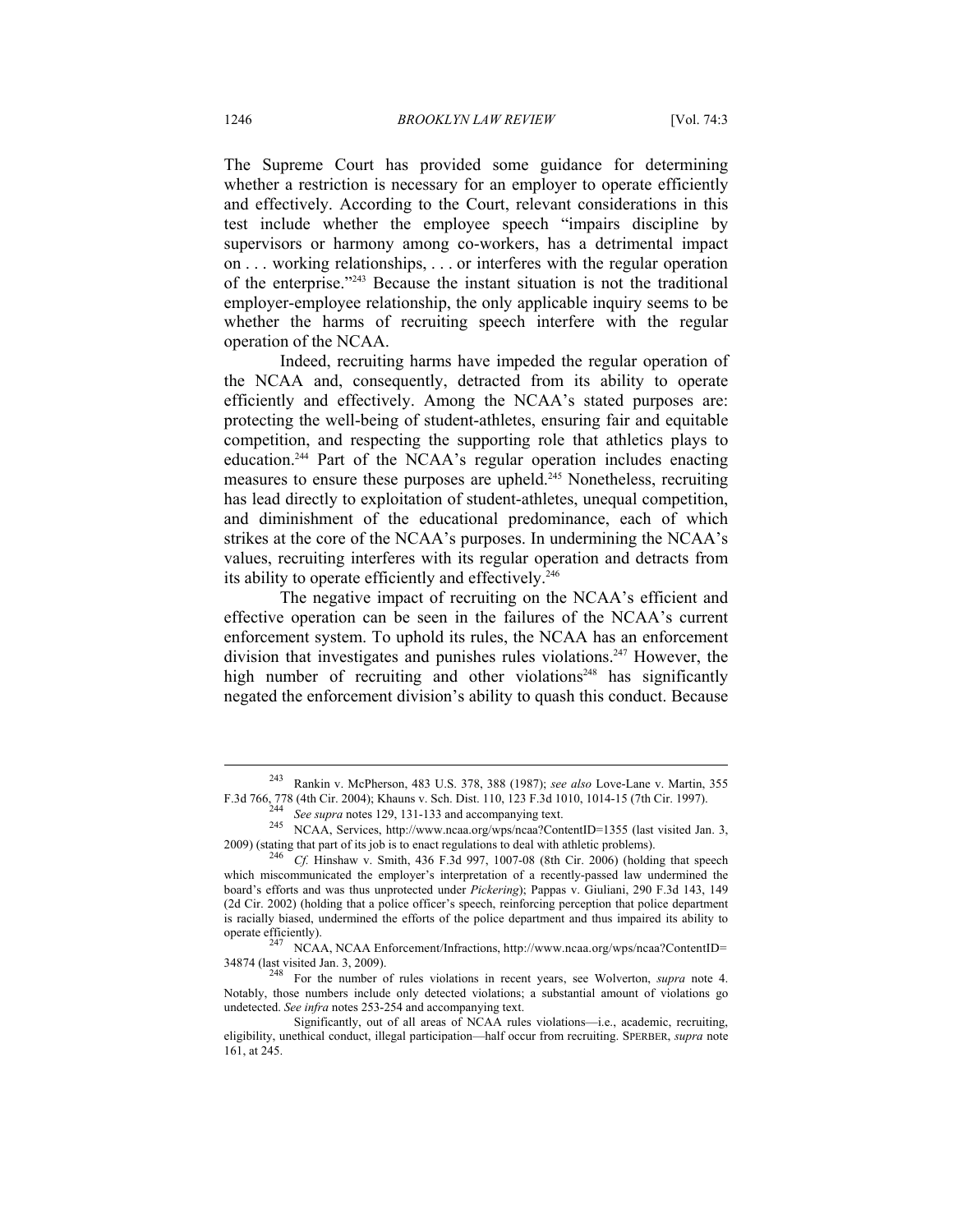of the NCAA's small enforcement division,<sup>249</sup> it relies heavily on the college or university to investigate itself in many cases.<sup>250</sup> This tactic is obviously suspect given an institution's desire to act in its own selfinterest. Consequently, the NCAA has increased its efforts to limit infractions.251 However, this strategy has produced mixed results. While there is speculation that these efforts have curtailed NCAA violations, $252$ the fact remains that many violations still go undetected.<sup>253</sup> For example, the NCAA staff, which receives seven or eight tips a day concerning possible rules violations, still pursues only one of every fifteen leads.254

Because the NCAA has to rely so heavily on the individual institutions to report violations, it has encouraged schools to cooperate with its enforcement division in exchange for a reduction in penalties.<sup>255</sup> As a result, the penalties the NCAA has implemented to enforce violations have been relatively weak.256 The most common penalties for major violations of NCAA rules are the loss of scholarships, a limitation on the number of recruiting visits, and probation.<sup>257</sup> These penalties have little effect on the coaches and schools that receive them.<sup>258</sup>

Thus, the NCAA's enforcement efforts have created a system in which (1) an overwhelming majority of violations go undetected and (2)

<sup>257</sup> See Lynch, *supra* note 151, at 612; Katz, *supra* note 256.<br><sup>258</sup> For coaches, see ZIMBALIST *supra* note 150, at 177 (describing how, despite engaging in numerous recruiting violations from 1995-96, UCLA Coach Jim Harrick received no penalty from the NCAA and was coaching at a different school a year after the violations were uncovered). For schools, see Mahoney, Fink & Pastore, *supra* note 5, at 452 (citing statistics which show that NCAA penalties did not significantly impact team records); ZIMBALIST, *supra* note 150, at 179 (claiming that during the 1980s and 1990s "it paid to cheat"). For both, see Katz, *supra* note 256.

<sup>249</sup> *See* Lynch, *supra* note 151, at 612 ("[T]he small size of the NCAA's enforcement staff impairs its ability to detect violations of those rules."). While the NCAA has increased its enforcement efforts, *see* Wolverton, *supra* note 4 ("The NCAA has doubled its investigative staff in recent years and cut its average inquiry time in half, to about 10 months."), the NCAA still contributes only .99% of its budget to enforcement. NCAA Revised Budget, *supra* note 150.<br><sup>250</sup> See ZIMBALIST, *supra* note 150, at 174.<br><sup>251</sup> See supra note 249.<br><sup>252</sup> See Wolverton, *supra* note 4.<br><sup>253</sup> See id.; ZIMBAL

to investigate even 1 percent of the major infractions."); Dan Wetzel, *NCAA Naps During Golden Age of Cheating*, RIVALS.COM, Sept. 24, 2008, http://rivals.yahoo.com/ncaa/football/news;\_ylt=Al9c AynbXuRDOAXO\_GKxqyw5nYcB?slug=dw-ncaacheating092308&prov=yhoo&type=lgns (noting that recently the NCAA has not pursued violations of its rules with much fervor, leading to a golden

age of cheating in college athletics). 254 Wolverton, *supra* note 4. A good reason for this may be the fact that the enforcement division has only twenty investigators to investigate almost 17,000 teams. NCAA, SUMMARY OF NCAA SPORTS SPONSORSHIP AND PARTICIPATION RATES DATA RELATED TO THE DECLINE IN THE SPONSORSHIP OF OLYMPIC SPORTS 12 (2004), *available at* http://www.ncaa.org/wps/wcm/connect/resources/

file/ebee0945173e990/olympic\_sports\_supplement.pdf?MOD=AJPERES&attachment=true.<br><sup>255</sup> SPERBER, *supra* note 161, at 317.<br><sup>256</sup> See ZIMBALIST, *supra* note 150, at 177-78 ("If a violation is detected . . . the penalty ultimately imposed is *de minimis* and getting smaller."). For a recent example, see the weak penalties imposed by the NCAA against Indiana University and its head coach, Kelvin Sampson, for committing various recruiting violations. *See* Andy Katz, *Sampson Receives NCAA's Harshest Penalty*, ESPN.COM, http://sports.espn.go.com/ncb/news/story?id=3725832 (last visited May 18, 2009). Most indicative of how weak the penalties are is that all the coaches on the then-Indiana University staff are currently coaching at the professional or collegiate level. *Id.*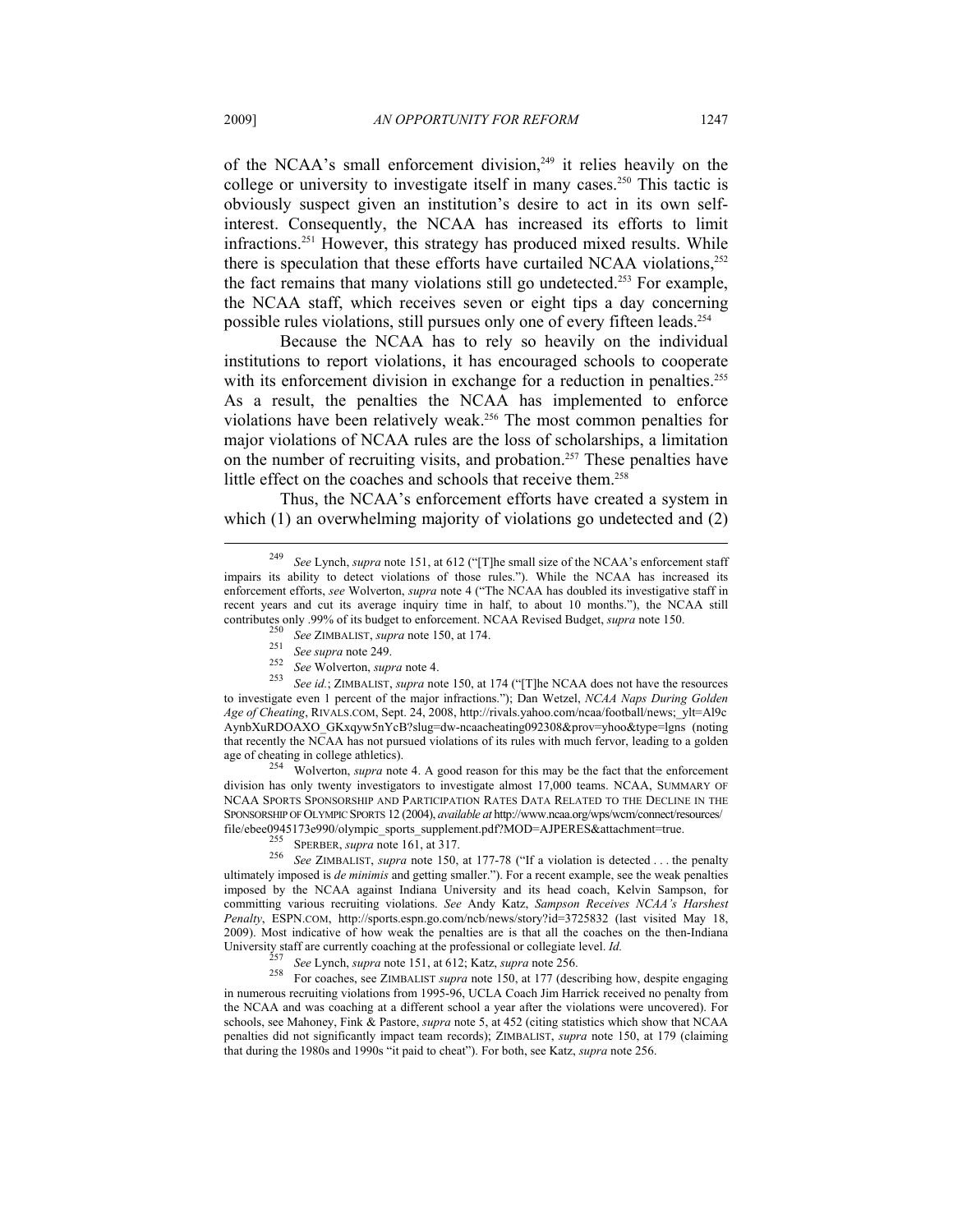those that are detected result in rather minimal penalties. For an association committed to detecting and punishing violations in order to prevent unwanted conduct, undoubtedly this system is inefficient and ineffective. By fostering such a system, recruiting is directly responsible for the ineffective and inefficient operation of the NCAA.

Fortunately, an NCAA recruiting ban discourages the recruiting harms that cause this inefficiency. In *Brentwood II*, the Court accepted, without inquiry, that the TSSAA's Anti-Recruiting Rule discouraged the harms of recruiting.<sup>259</sup> Logically, it does not seem as though inquiry is necessary since a rule that bans recruiting is naturally going to discourage the harms that result from it.<sup>260</sup> Moreover, a recruiting ban would serve much better than the current framework, which is a complicated and extensive set of rules that contain loopholes that allow for easy evasion of the NCAA's recruiting restrictions.<sup>261</sup> An all-out ban would not allow any room for interpretation, preventing coaches from engaging in legal but ethically questionable conduct.

Ultimately, recruiting and the harms that result from it prevent the NCAA from the efficient and effective implementation of its purposes. To discourage these hindrances and increase the likelihood of an efficient and effective NCAA, a recruiting ban, and not merely stronger recruiting rules, is necessary. Consequently, a recruiting ban would survive the *Pickering* balancing test, the final prong of the *Pickering* doctrine.

#### IV. WHAT'S NEXT?: PASSING A RECRUITING BAN

While the NCAA may have the ability, legally, to pass a recruiting ban, whether the NCAA would be willing to impose such a ban is an entirely different question. Indeed, the NCAA *should* pass a recruiting ban. Recruiting student-athletes has undermined not only the purpose of the NCAA, but also of college sports in general. Colleges and universities' primary purpose is educating its students.<sup>262</sup> Sports are supposed to play a supporting role to academics and supplement the institution's mission.<sup>263</sup> Thus, while athletics certainly serves a purpose in the educational mission of an institution, its position is firmly inferior to

<sup>259</sup> Tenn. Secondary Sch. Athletic Ass'n v. Brentwood Acad. (*Brentwood II*), 127 S. Ct. 2489, 2496 (2007).<br><sup>260</sup> Of course, an argument could be that a recruiting ban will have no effect because even

if the NCAA passed a recruiting ban, exploitation, unequal competition, and the primacy of athletics would still continue. However, merely because such conduct might continue to occur does not mean

that a recruiting ban does not *discourage* it.<br><sup>261</sup> See O'Neil, *supra* note 12.<br><sup>262</sup> According to the University of Connecticut's Athletic Department, "[i]ntellectual<br><sup>262</sup> According to the University of Connecticut's growth and academic progress is the primary purpose for [the student-athlete] being [in college]." UNIVERSITY OF CONNECTICUT DIVISION OF ATHLETICS, *supra* note 6. <sup>263</sup> *Id.*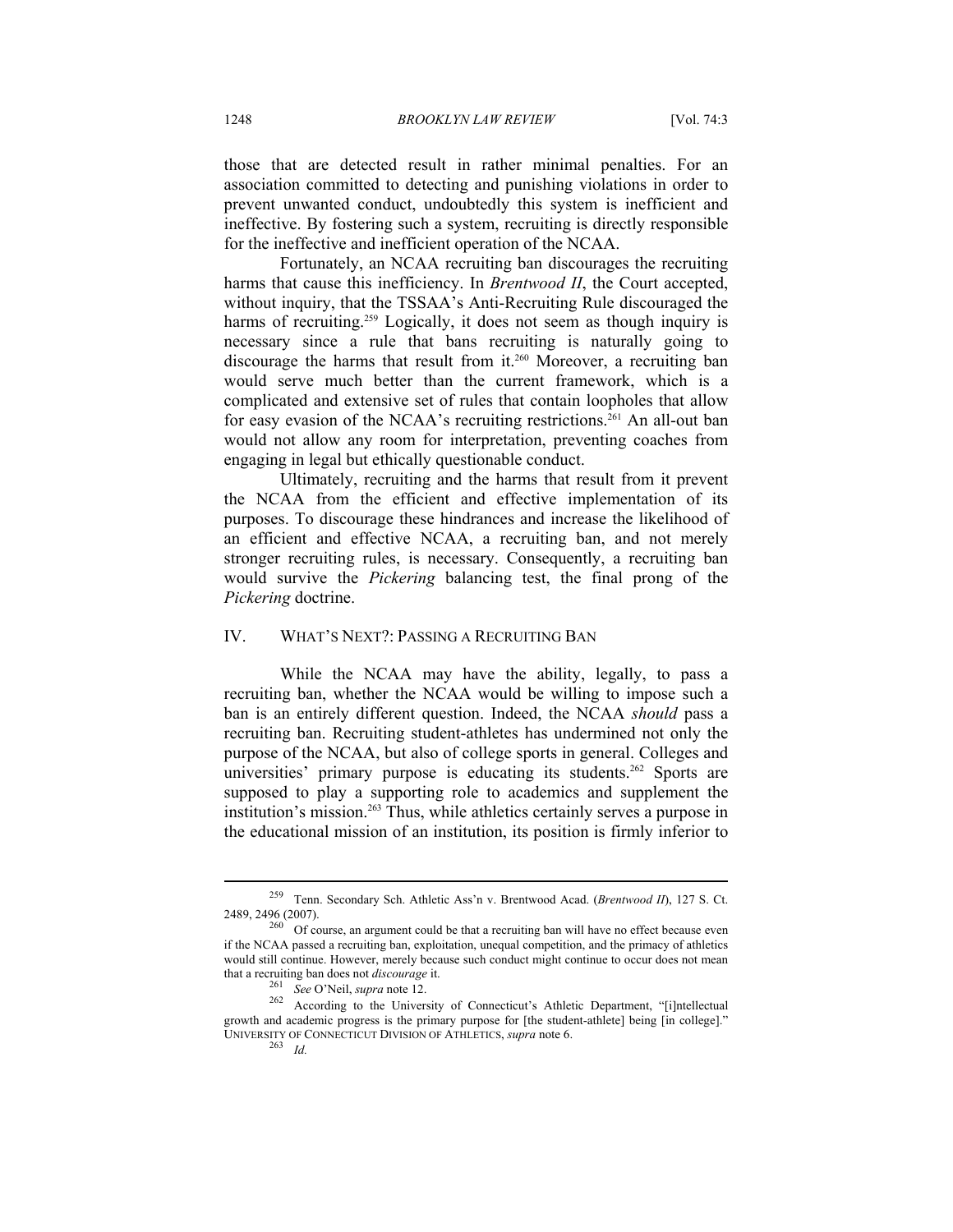education. For all the reasons discussed in Part III, recruiting crosses this line, and therefore should be banned.

Moreover, the disadvantages of a recruiting ban are minimal. Banning recruiting does not have a harmful impact on prospective student-athletes.<sup>264</sup> A recruiting ban need not affect generally qualified and physically gifted student-athletes who wish to use their athletic abilities to gain admission.265 Coaches would still know who to support in this process since a recruiting ban would not restrict unilateral action by the student, such as sending video of themselves to coaches.<sup>266</sup> The student would still be able to access the necessary information in order to make an informed decision about the institution he or she wishes to attend.267 Finally, it would not harmfully impact the student-athlete's ability to play an intercollegiate sport.<sup>268</sup>

The only real negative impact of a recruiting rule is on the schools that will be unable to attract highly touted high school athletes through recruiting. However, if schools were committed to their mission of educational primacy, this would not be a negative at all. Athletic success, while desired, is not critical to achieving the educational goals of athletics.<sup>269</sup>

It may have an impact on those high schoolers with professional aspirations who want to be at the best program to succeed athletically; however, college is an educational institution, not a

professional minor league.<br><sup>265</sup> Colleges have special admissions procedures in which they give beneficial treatment to student-athletes who may not otherwise be admitted but whose athletic abilities will enrich the student body. Deirdre Carmody, *Colleges Bend Admissions for More than Athletes*, N.Y. TIMES, Jan. 25, 1989, at B6. This treatment also accrues to musicians, artists, and others who would benefit the student body. *Id.* While these applicants may be not be the best qualified, they are nonetheless still qualified to attend the institution according to the institution's, and not NCAA minimum, standards. *See id.* So long as this procedure is used to admit under-qualified, but not unqualified, studentathletes, there is little problem with it. Of course, this process would have to be regulated to ensure that it is not abused. *See* Elliott Almond, *Athletes Go to the Front of Admission Line*, L.A. TIMES, May 3, 1991, at C1 (discussing how the special admissions process is used to get admission of unqualified athletes).<br><sup>266</sup> See supra note 19.

<sup>267</sup> A recruiting ban in no way prevents a school from generally advertising their athletic programs. Tenn. Secondary Sch. Athletic Ass'n v. Brentwood Acad. (*Brentwood II*), 127 S. Ct. 2489, 2495 (2007). Moreover, given the popularity of college athletics and the easy access to information via the Internet, it is likely that a prospective student-athlete would be able to gain substantial information about a school's athletic program without having to talk to the coach. Importantly, with the elimination of recruiting, the emphasis of this decision would hopefully be on academics rather than on athletics since, without communicating with the coach, a student-athlete would not be certain whether he or she could participate in athletics at the school.<br><sup>268</sup> Certainly, without recruiting there is a chance that schools will admit too many

athletes, such that some will not be able to make a team. However, this does not mean a studentathlete will never play sports. Schools have intramural sports, *see, e.g.*, Univ. of Mich., Intramural Sports Homepage, http://www.recsports.umich.edu/intramurals/ (last visited, Jan. 3, 2009), and students are permitted to transfer. *See* NCAA DIVISION I MANUAL, *supra* note 11, at art. 14.5. In fact, without recruiting, the opportunity to play intercollegiate sports may increase because the stigma of the "walk-on" will be eliminated. *See* SHULMAN & BOWEN, *supra* note 170, at 39 (odds of making a team without knowing coach are "essentially zero"). 269 *See* Univ. of Mich. Athletic Dep't, Mission Statement, *supra* note 149. In fact, less

focus on athletic success could improve a school's academic programs. While athletic success can bring substantial revenue to a university, most universities, even those with successful athletic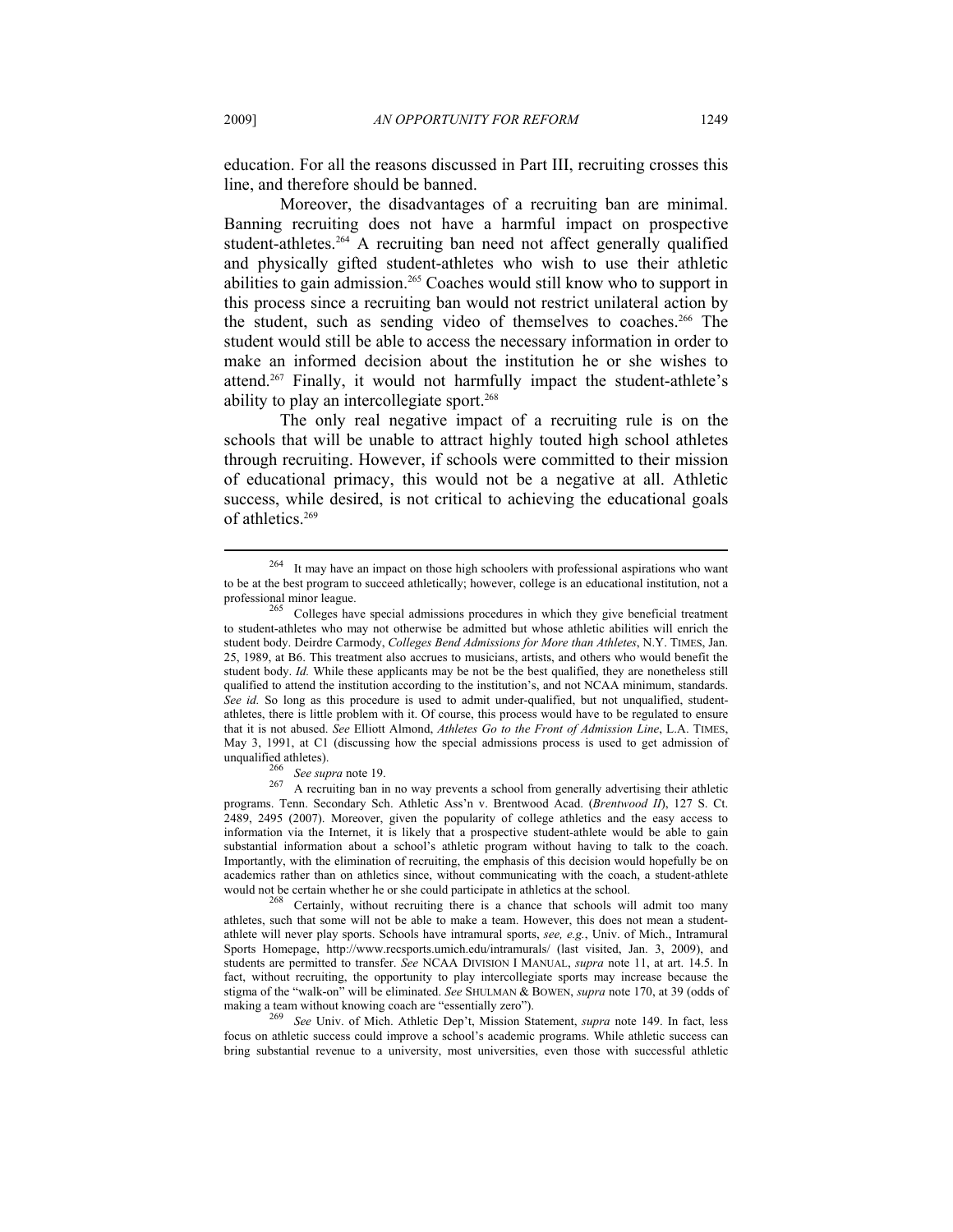Unfortunately, many schools are not committed to educational primacy because college athletics is such a lucrative business.<sup>270</sup> As discussed earlier in this Note, schools receive a great deal of money from their athletic programs, $271$  the amount of which is integrally tied to their athletic success.272 By jeopardizing the ability to obtain premiere prospects, a recruiting ban has the potential to cripple an athletic program's success, and, consequently, cut the amount of revenue a school receives.<sup>273</sup> With the possibility of losing a substantial amount of revenue, the schools comprising the NCAA would likely not support a recruiting ban.274

Moreover, the NCAA, as an entity separate and distinct from the member schools, would have little incentive to support such a ban. College athletics has likewise generated a substantial amount of operating revenue for the NCAA.275 Unfortunately, the NCAA's financial success has come while undermining its own principles.<sup>276</sup> Therefore, while supporting a recruiting ban would help the NCAA uphold its values, it would also undermine the importance of athletics and potentially uproot the financial base of the NCAA. As the NCAA's record has shown, if such a choice presented itself the NCAA would likely opt for maintaining the status quo. $277$ 

Thus, while the NCAA seems to have the legal endorsement to pass a recruiting ban, it is unlikely that the NCAA would be willing to pass one. As a result, it may be necessary for reform to come from a higher power. Since its formation in  $1905$ <sup>278</sup>, the NCAA has largely governed itself; Congress has usually refused to take part in any reform efforts.279 However, in extreme circumstances, the government has

*supra* note 102. 275 The NCAA's current operating revenue is \$614 million. *See supra* note 150. 276 *See* Wetzel, *supra* note 253 (arguing that the NCAA has forfeited extensive

programs, lose money from their athletic programs. *See supra* note 150; *see also* MURRAY SPERBER, BEER AND CIRCUS: HOW BIG-TIME COLLEGE SPORTS IS CRIPPLING UNDERGRADUATE EDUCATION 219-22 (2000). To remedy this, every year, schools use their additional financial resources to "zero out" the athletic department's books. SPERBER, *supra*, at 221. As a result, "[m]oney that could go to academic programs, student scholarships and loans, and many other educational purposes annually disappears down the athletic department financial hole."  $Id$ .

See Lynch, *supra* note 151, at 605-07 (discussing how schools have allowed their

educational missions to be infringed upon in order to maximize revenue from athletics).<br>
<sup>271</sup> See supra notes 150-151 and accompanying text.<br>
<sup>272</sup> See supra note 153.<br>
<sup>273</sup> See supra notes 157-158 and accompanying text. introduce and vote on rules are volunteers from the NCAA's member institutions. NCAA, Overview,

enforcement in order to protect its big-time programs and television money).<br><sup>277</sup> *Id.* 278 *See* NCAA, The History of the NCAA, http://www.ncaa.org/wps/ncaa?ContentID=1354 (last visited Mar. 17, 2009). 279 ZIMBALIST, *supra* note 150, at 195-96; Rodney K. Smith, *A Brief History of the* 

*National Collegiate Athletic Association's Role in Regulating Intercollegiate Athletics*, 11 MARQ. SPORTS L. REV. 9, 12-21 (2000).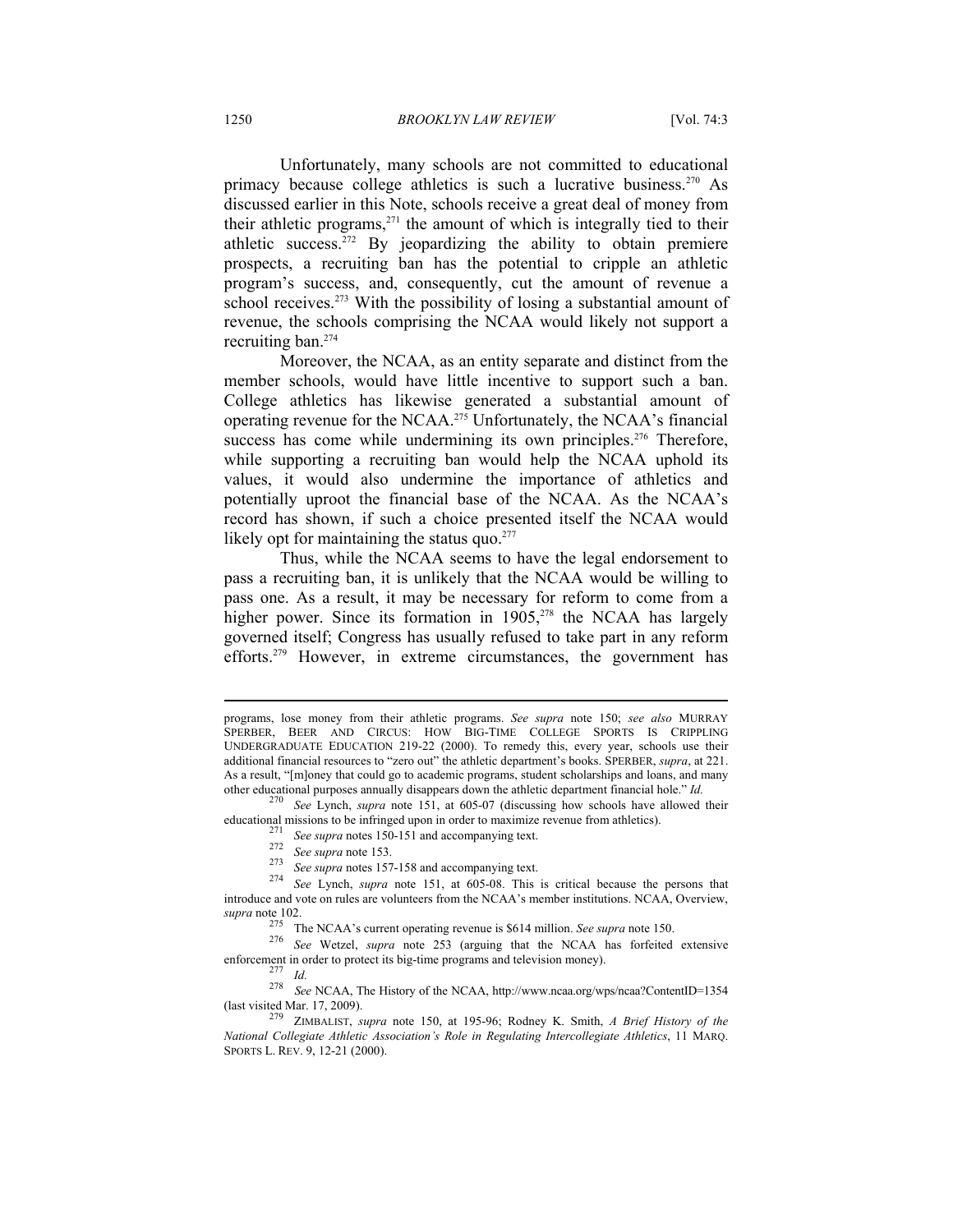stepped in, pressuring the NCAA to make changes.<sup>280</sup> For example, in 1978, the United States House of Representatives' Subcommittee on Oversight and Investigation held hearings to investigate the NCAA's enforcement processes amidst public criticism that the processes were unfair.281 Subsequently, the NCAA altered its rules to better address the concerns discussed in these hearings.<sup>282</sup>

According to some commentators, the current trend of the NCAA towards the commercialism of college sports is a call for government intervention.283 Moreover, Congress itself has recognized a need to protect student-athletes from harmful collegiate recruiting. After the Colorado University recruiting scandal in 2004, Congress held a hearing on whether student-athletes were being protected in the recruiting process.284 Hopefully, the NCAA's current subjugation of academic values and exploitation of student-athletes through the recruiting process will inspire further government action, giving the NCAA the necessary motivation to pass a recruiting ban.<sup>285</sup>

# V. CONCLUSION

The purpose of colleges and universities is to educate. College athletics is supposed to play a supporting role in this purpose by fostering leadership, physical fitness, and athletic excellence in an effort to enhance the educational experience.<sup>286</sup> Unfortunately, for a variety of reasons, many have forgotten the professed athletic-academic relationship. Nowhere is this loss more evident than in recruiting. Driven by the desire for academic success, recruiting has become a corrupt process that exposes high school student-athletes to inappropriate situations, exploits the student-athletes, and sacrifices academic success for athletic excellence.

Fortunately, *Brentwood II* provides the NCAA with an opportunity to reestablish the proper role of college athletics. In finding that a high school athletic association can limit the speech of its member institutions and their coaches, the Court provides a template for a college

<sup>&</sup>lt;sup>280</sup> Smith, *supra* note 279, at 16.<br>
<sup>281</sup> *Id.*<br>
<sup>282</sup> *Id.* 283<br> *Id.* at 22 ("If the NCAA and those who lead at the institutional and conference levels are unable to maintain academic values in the face of economics and related pressures, the government may be less than a proverbial step away."). 284 *College Recruiting: Are Student Athletes Being Protected: Hearing Before the* 

*Subcomm. On Commerce, Trade, and Consumer Protection of the H. Comm. on Energy and Commerce*, 108th Cong. (2004).

<sup>&</sup>lt;sup>285</sup> Notably though, given the importance of college athletics in popular culture, commentators speculate that such a drastic reform may not be realistic. *See* ZIMBALIST, *supra* note

*Id.*; NCAA DIVISION I MANUAL, *supra* note 11, at art. 1.2.